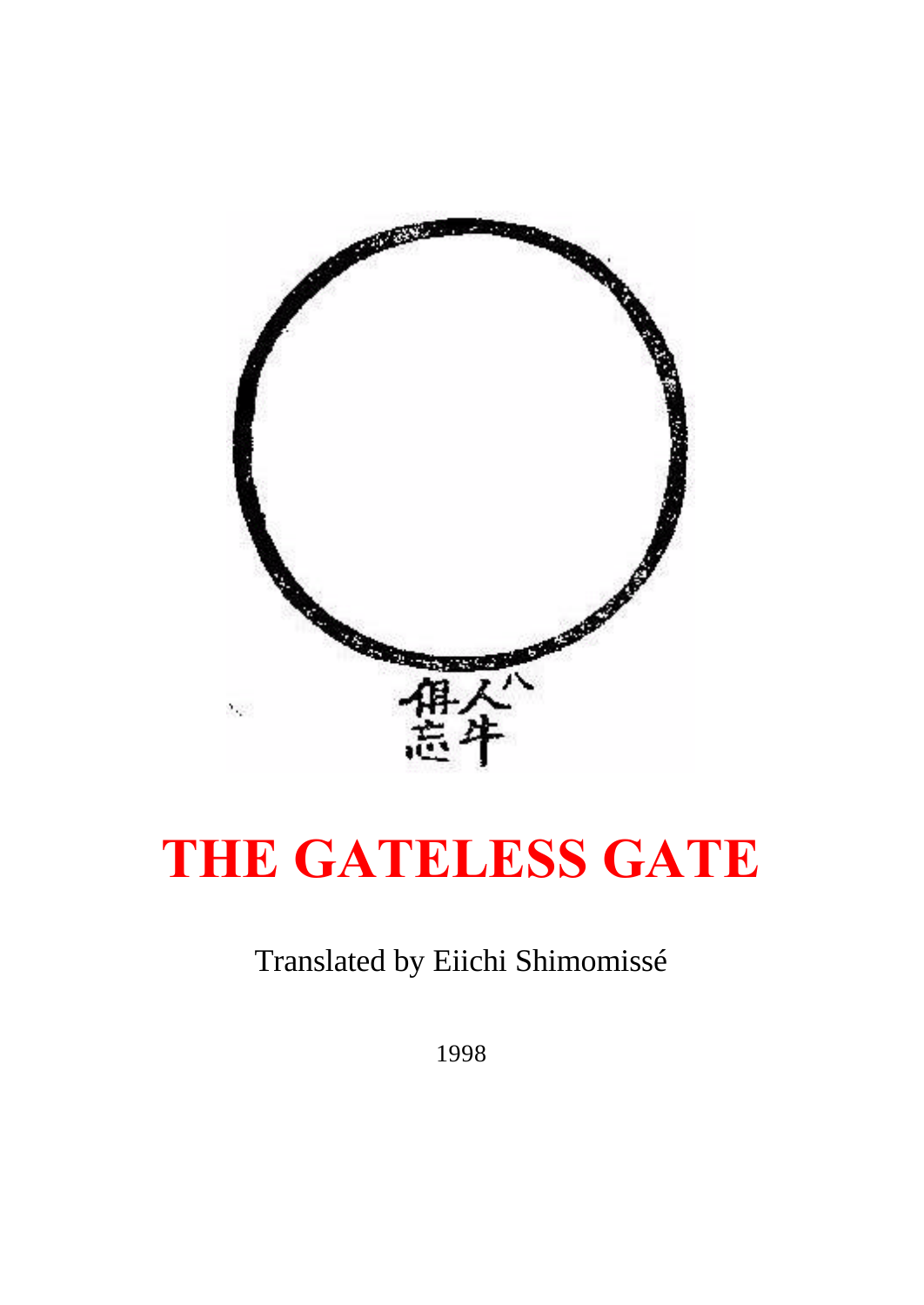#### **PREFACE** by Mumon

Our teaching makes our mind the principle and the gateless gate its very gate. Since it is the gateless gate, how can one pass through it?

Are you not aware of the insight that purports,"Those who have entered the gate are no family treasures. What is gained as a result of cause and effect has beginning and end, and thus will become nothing." Such remarks are like raising up waves in the windless ocean, or gouging a wound into healthy skin.Those who cling onto words are fools who believe that they can catch the moon with a stick or can scratch their itchy foot through a leather shoe. How can they "see" reality as it actually is?

In the Summer of the first year of Shjoting (1228) Ekai (Mumon) was lecturing on koan of the ancient masters to the monks at the monastery of Luinghsiang temple in East China. He intended to use the koan as bricks for battering the gate in order to inspire the pursuer of Zen according to his ability. His notes were unwittingly collected. There is no order as to the beginning or the end. In total there are 48 cases, now called "The Gateless Gate."

If anyone, like eight-armed Nata who bravely goes straight forward, ventures into Zen practice, no delusion will disturb him. The Indian and Chinese patriarchs will beg for their lives in his commanding presence. If, however, he hesitates even a moment, he is just a person that watches from a narrow window for a speedy horseman to pass by and misses everything in a wink.

"The Great Way has no gate, A thousand roads enter it.

2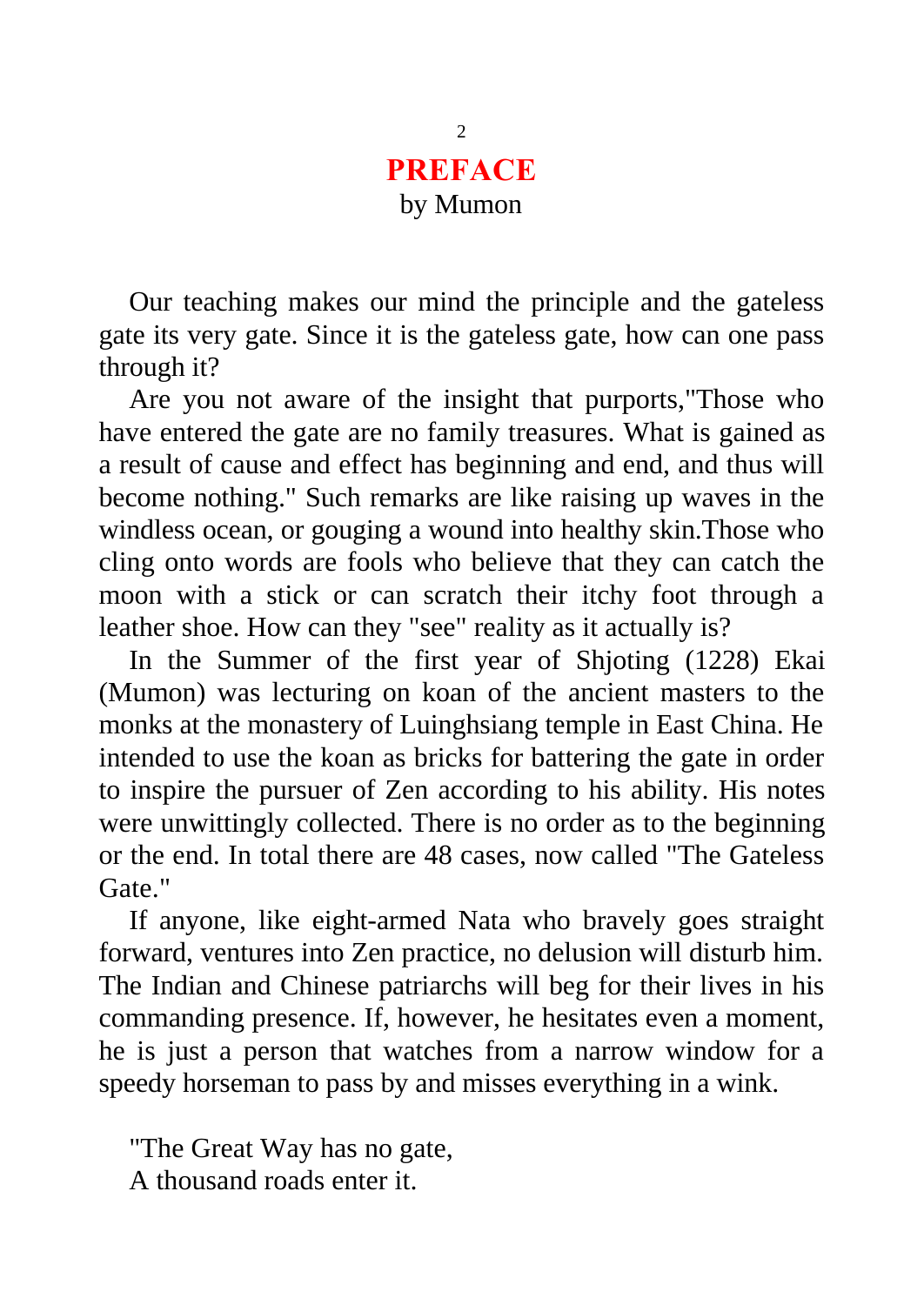When one passes through this gateless gate, He freely walks between heaven and earth."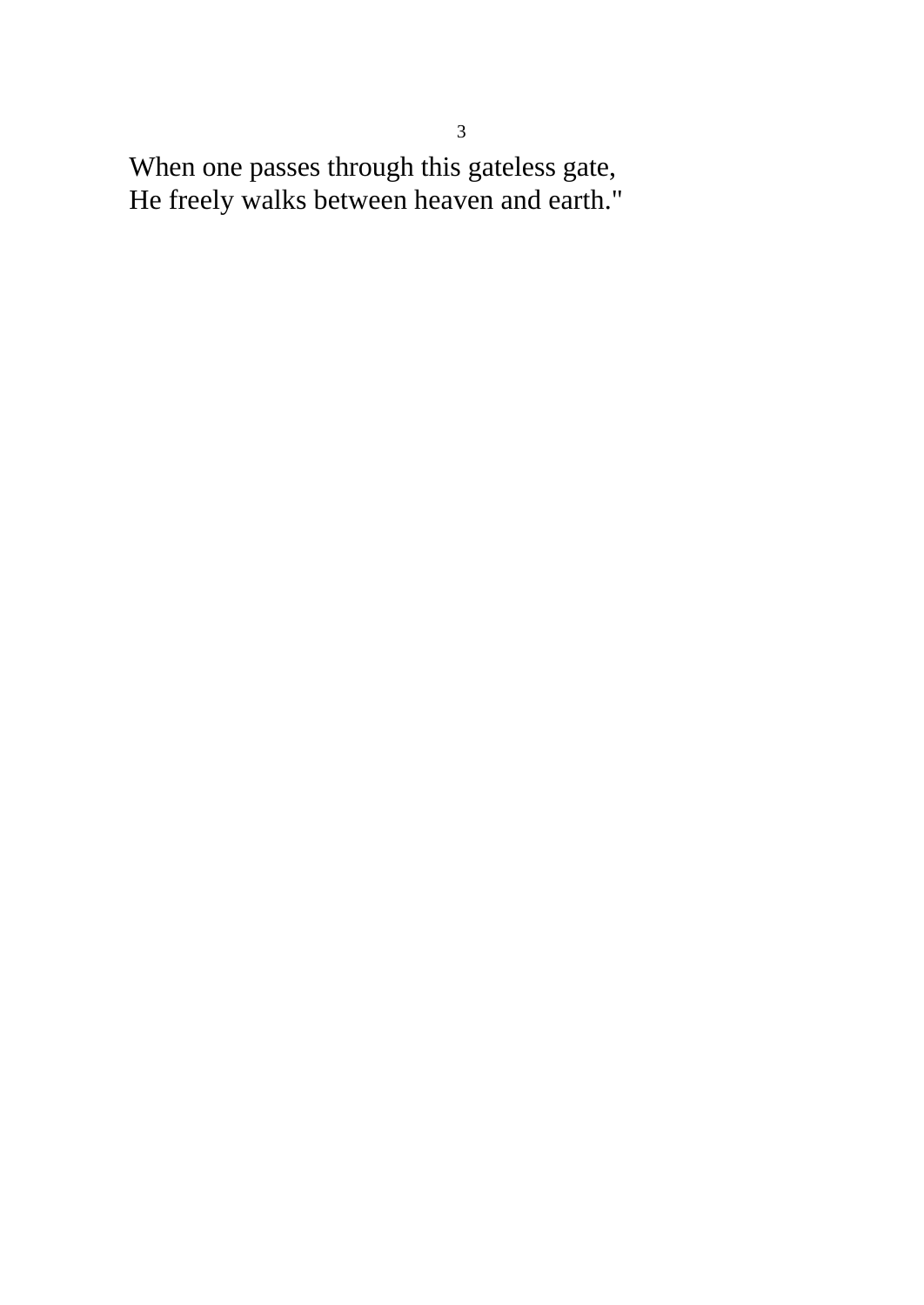#### **CASE 1. JOSHU'S DOG**

A monk asked Joshu, "Has the dog the Buddha nature?" Joshu replied, "Mu (nothing)!"

Mumon's Comment:

For the pursuit of Zen, you must pass through the barriers (gates) set up by the Zen masters. To attain his mysterious awareness one must completely uproot all the normal workings of one's mind. If you do not pass through the barriers, nor uproot the normal workings of your mind, whatever you do and whatever you think is a tangle of ghost. Now what are the barriers? This one word "Mu" is the sole barrier. This is why it is called the Gateless Gate of Zen. The one who passes through this barrier shall meet with Joshu face to face and also see with the same eyes, hear with the same ears and walk together in the long train of the patriarchs. Wouldn't that be pleasant?

Would you like to pass through this barrier? Then concentrate your whole body, with its 360 bones and joints, and 84,000 hair follicles, into this question of what "Mu" is; day and night, without ceasing, hold it before you. It is neither nothingness, nor its relative "not" of "is" and "is not." It must be like gulping a hot iron ball that you can neither swallow nor spit out.

Then, all the useless knowledge you have diligently learned till now is thrown away. As a fruit ripening in season, your internality and externality spontaneously become one. As with a mute man who had had a dream, you know it for sure and yet cannot say it. Indeed your ego-shell suddenly is crushed, you can shake heaven and earth. Just as with getting ahold of a great sword of a general, when you meet Buddha you will kill Buddha.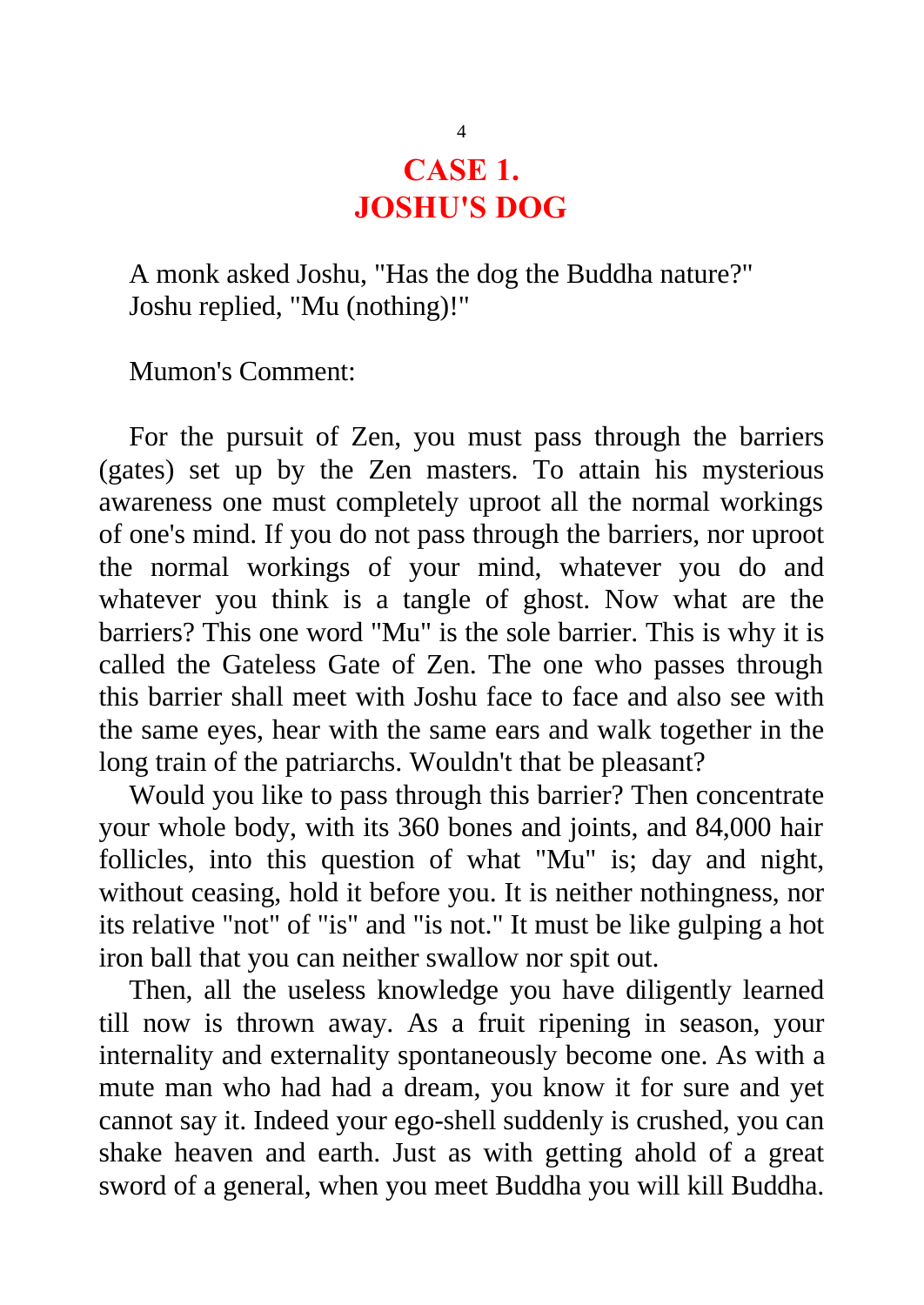A master of Zen? You will kill him, too. As you stand on the brink of life and death, you are absolutely free. You can enter any world as if it were your own playground. How do you concentrate on this Mu? Pour every ounce of your entire energy into it and do not give up, then a torch of truth will illuminate the entire universe.

Has a dog the Buddha nature? This is a matter of life and death. If you wonder whether a dog has it or not, You certainly lose your body and life!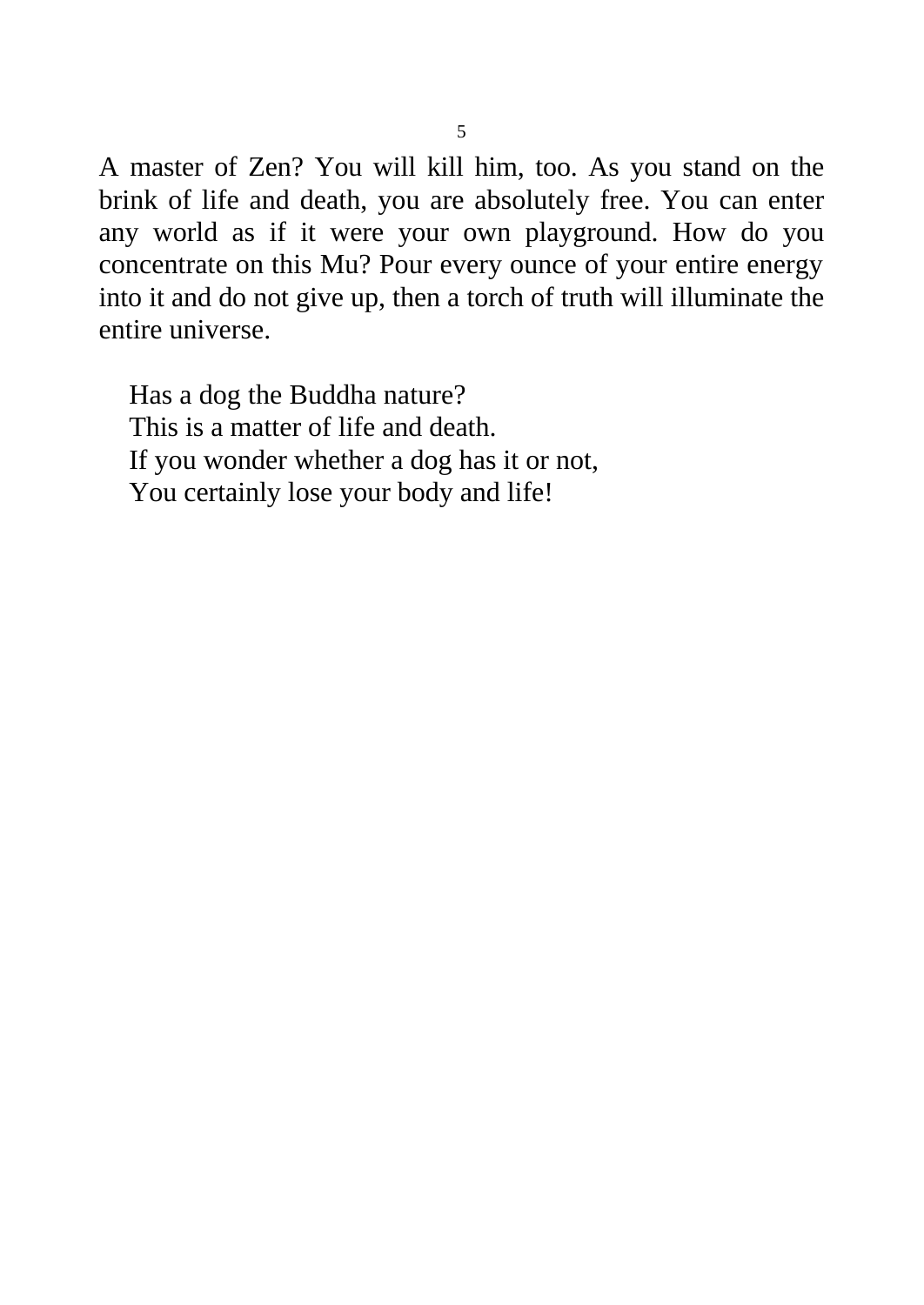# **CASE 2. HYAKUJO'S FOX**

Whenever Hyakujo delivered a Zen lecture, an old man was always there with the monks listening to it; and when they left the Hall, so did he. One day, however, he remained behind, and Hyakujo asked,"Who are you?"

The old man replied,"Yes, I am not a human being, but in the far distant past, when the Kashapa Buddha (the Sixth Buddha of the Seven Ancient Buddhas) preached in this world, I was the head monk in this mountain area. On one occasion a monk asked me whether an enlightened man could fall again under the law of *karma* (cause and effect), and I answered that he could not. Thus I became a fox for 500 rebirths and am still a fox. I beg you to release me from this condition through your Zen words."

Then he asked Hyakujo,"Is an enlightened man subject to the law of *karma*?" Hyakujo answered, "No one is free from the law of *Karma*."

At the words of Hyakujo the old man was enlightened, and said with a bow, "I am now released from rebirth as a fox and my body will be found on the other side of the mountain. May I request that you bury me as a dead monk?"

The next day Hyakujo had the Karmadana, or deacon, beat the clapper and he informed the monks that after the midday meal there would be a funeral service for a dead monk. "No one was sick or died," wondered the monks. "What does our *Roshi* mean?" After they had eaten, Hyakujo led them to the foot of a rock on the furthest side of the mountain, and with his staff poked the dead body of a fox and had it ritually cremated.

In the evening Hyakujo gave a talk to the monks and told them this story of the law of *Karma*. Upon hearing the story, Obaku asked Hyakujo, "You said that because a long time ago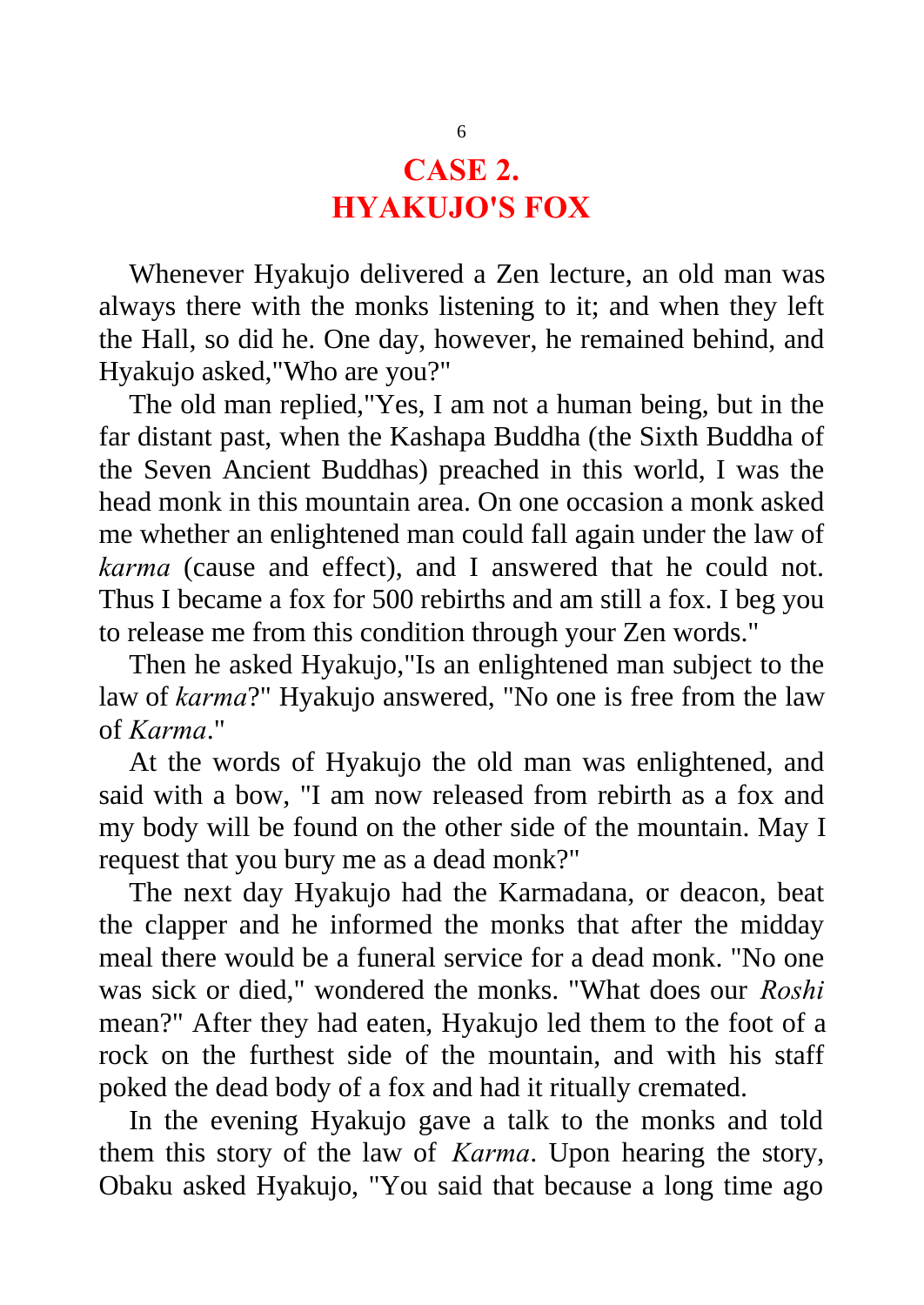an old Zen master gave a wrong answer he became a fox for 500 rebirths. But suppose every time he answered he had not made a mistake, what would have happened then?" Hyakujo replied, "Just come here to me, and I will tell you the answer!" Obaku then went up to Hyakujo--and slapped the teacher's face. Hyakujo, clapping his hands and laughing, exclaimed, "I thought the Persian had a red beard, but here is another one with a red beard!"

Mumon's Comment:

"The enlightened man is not subject to *Karma*." How can this answer make the monk a fox? "The enlightened man is not free from the law of *karma*." How can this answer release him from his fox's life? If you have one eye in regard to this, then you understand Hyakujo's (the old man's) dramatic 500 rebirths.

Free from *karma* or subject to it, They are two sides of the same die. Subject to *karma* or free from it, Both are irredeemable errors.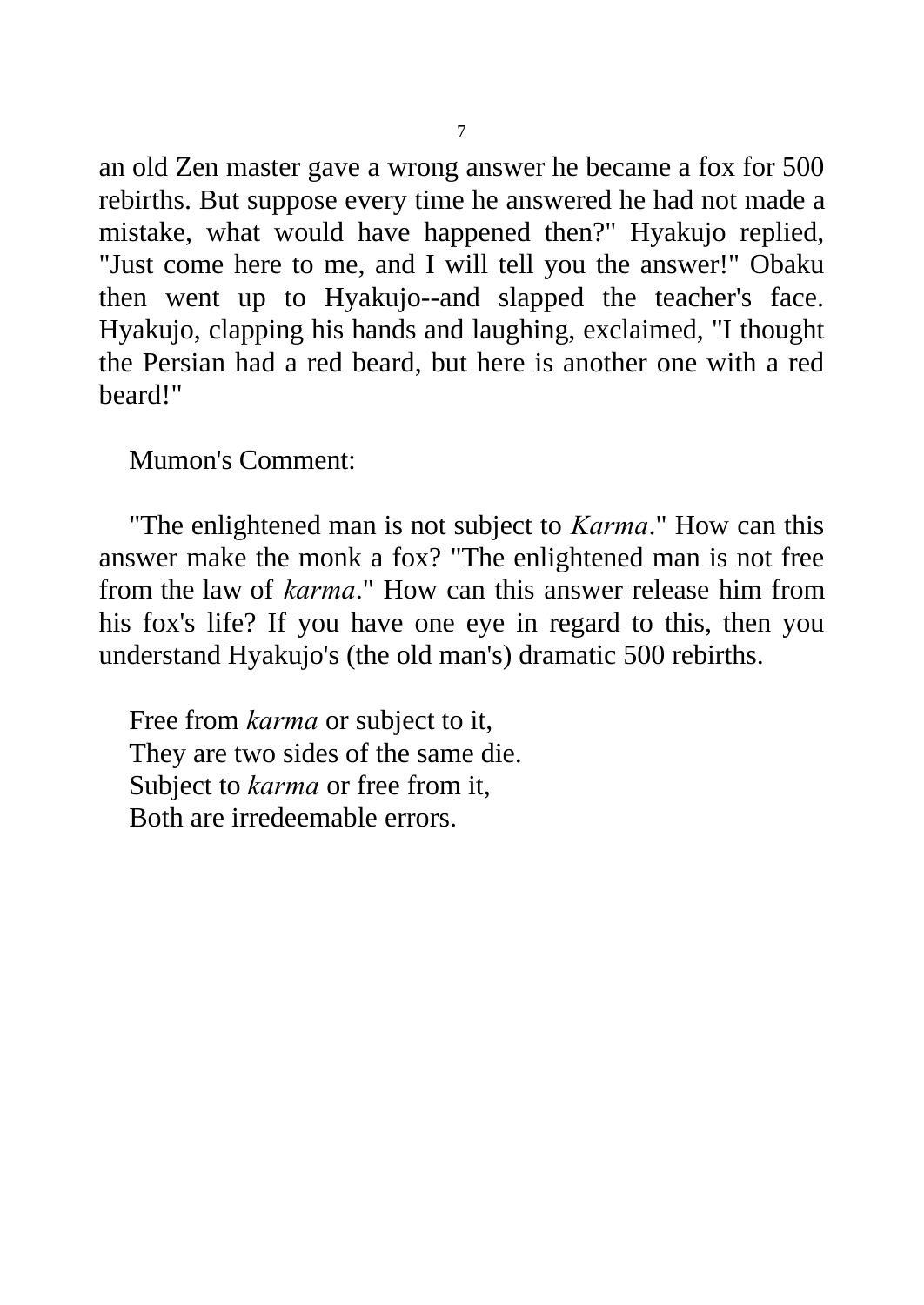#### **CASE 3. GUTEI'S FINGER**

Gutei raised his finger whenever he was asked a question about Zen. A boy attendant began to imitate him in this way. When a visitor asked the boy what his master had preached about, the boy raised his finger.

Gutei heard about the boy's mischief, seized him and cut off his finger with a knife. As the boy screamed and ran out of the room, Gutei called to him. When the boy turned his head to Gutei, Gutei raised up his own finger. In that instant the boy was enlightened.

When Gutei was about to die, he said to the assembled monks,"I received this one-finger Zen from Tenryu. I used it all my life and yet could not exhaust it" and then he passed away.

Mumon's Comment:

Where Gutei and the boy attained enlightenment is not at the tip of the finger itself. If this simple truth is not comprehended, Tenryu, Gutei, the boy and you also will be bound together once and for all.

Gutei made a fool of old Tenryu,

With the sharp blade he did simply harm the boy.

That's nothing compared to the Mountain Spirit when he raised his hand

And split Kasan (the great mountain) in two.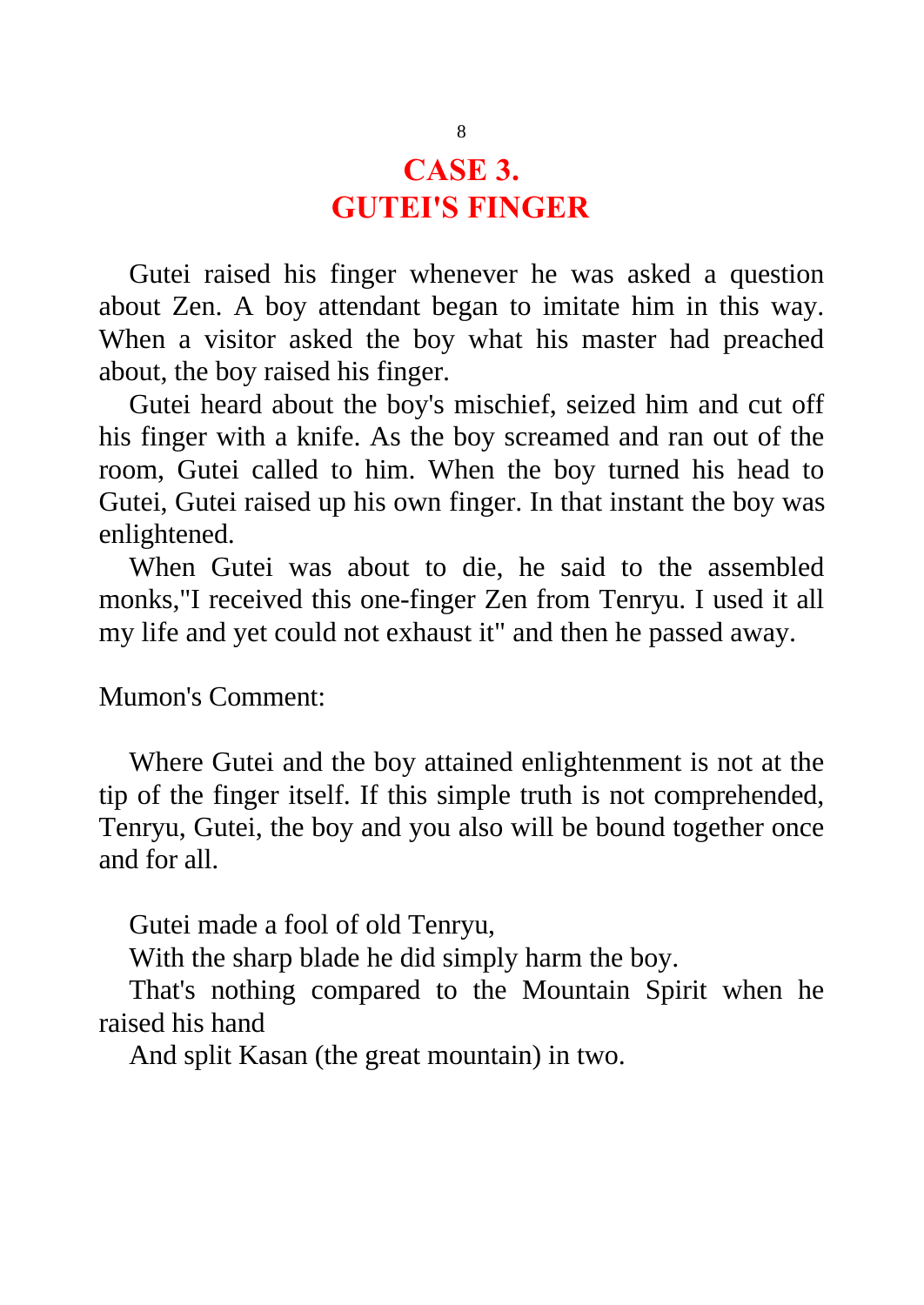#### **CASE 4.**

#### **WAKU'AN'S "WHY NO BEARD?"**

Waku'an (looking at Bodhidharma's picture) complained, "Why has that Barbarian no beard?"

Mumon's Comment:

If you study Zen, you must study it with all your heart. When you attain enlightenment, it must be true enlightenment. When you really meet Bodhidharma face to face, then you finally have gotten it right. However when you start explaining it with words, you have fallen into duality.

Do not explain your dream Before a fool. The barbarian has no beard, How could you add obscurity to clarity?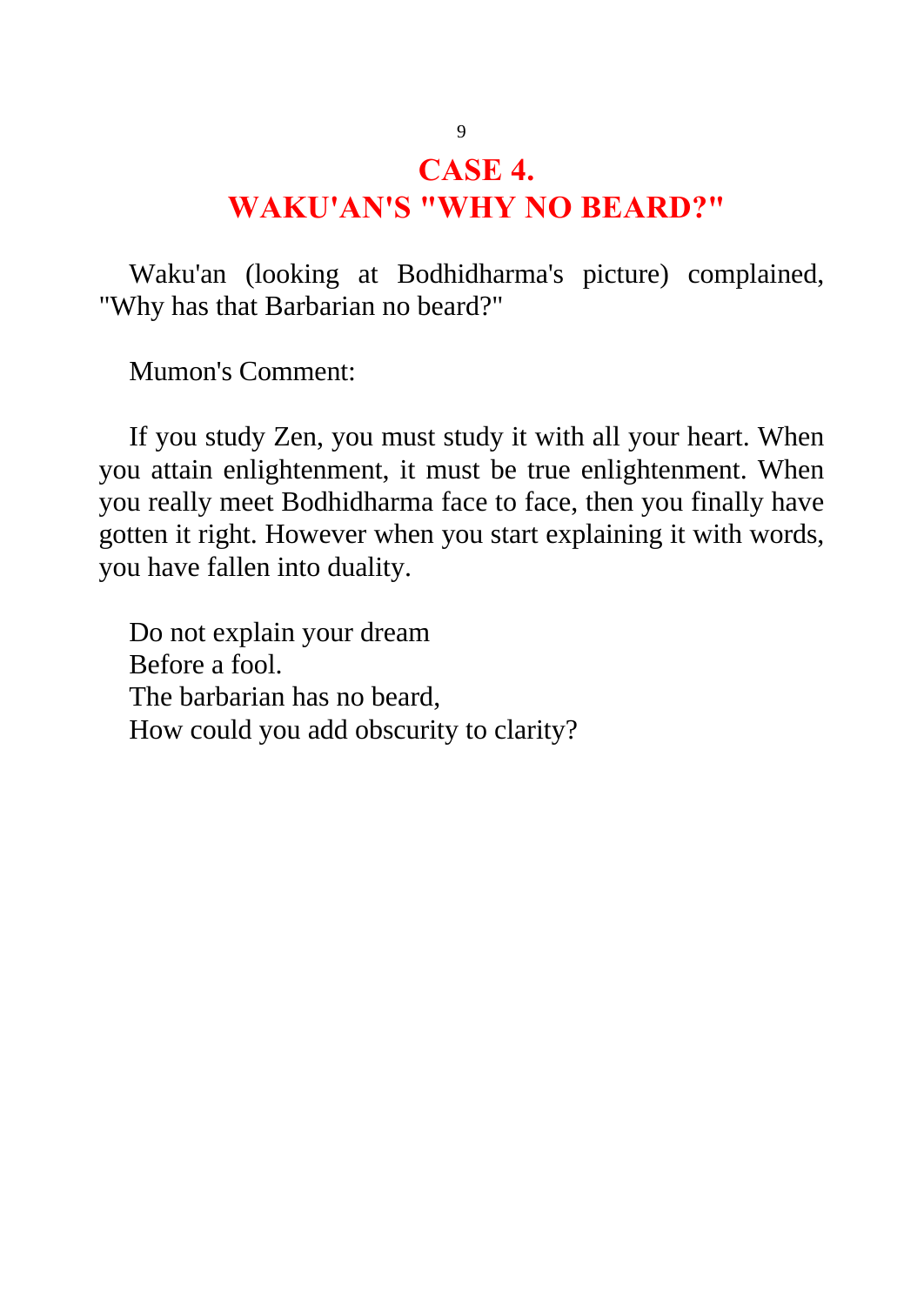#### **CASE 5. KYOGEN'S MAN HANGING IN THE TREE**

Kyogen said, "It (Zen) is like a man (monk) hanging by his teeth in a tree over a precipice. His hands grasp no branch, his feet rest on no limb, and under the tree another man asks him, 'Why did Bodhidharma come to China from the West (India)?' If the man in the tree does not answer, he misses the question, and if he answers, he falls and loses his life. Now what shall he do?"

Mumon's Comment:

(In such a predicament) though your eloquence flows like a river, it is all to no avail. Even if you can explain all of the Buddhist sutras, that also is useless. If you can rightly answer the question, you walk the road of killing the living and reviving the dead. But if you cannot answer, you should wait for ages and ask Maitreya, the future Buddha.

Kyogen had really bad taste, And spreads the poison everywhere, He stuffs with it the monks' mouths, And lets their tears stream from their dead eyes.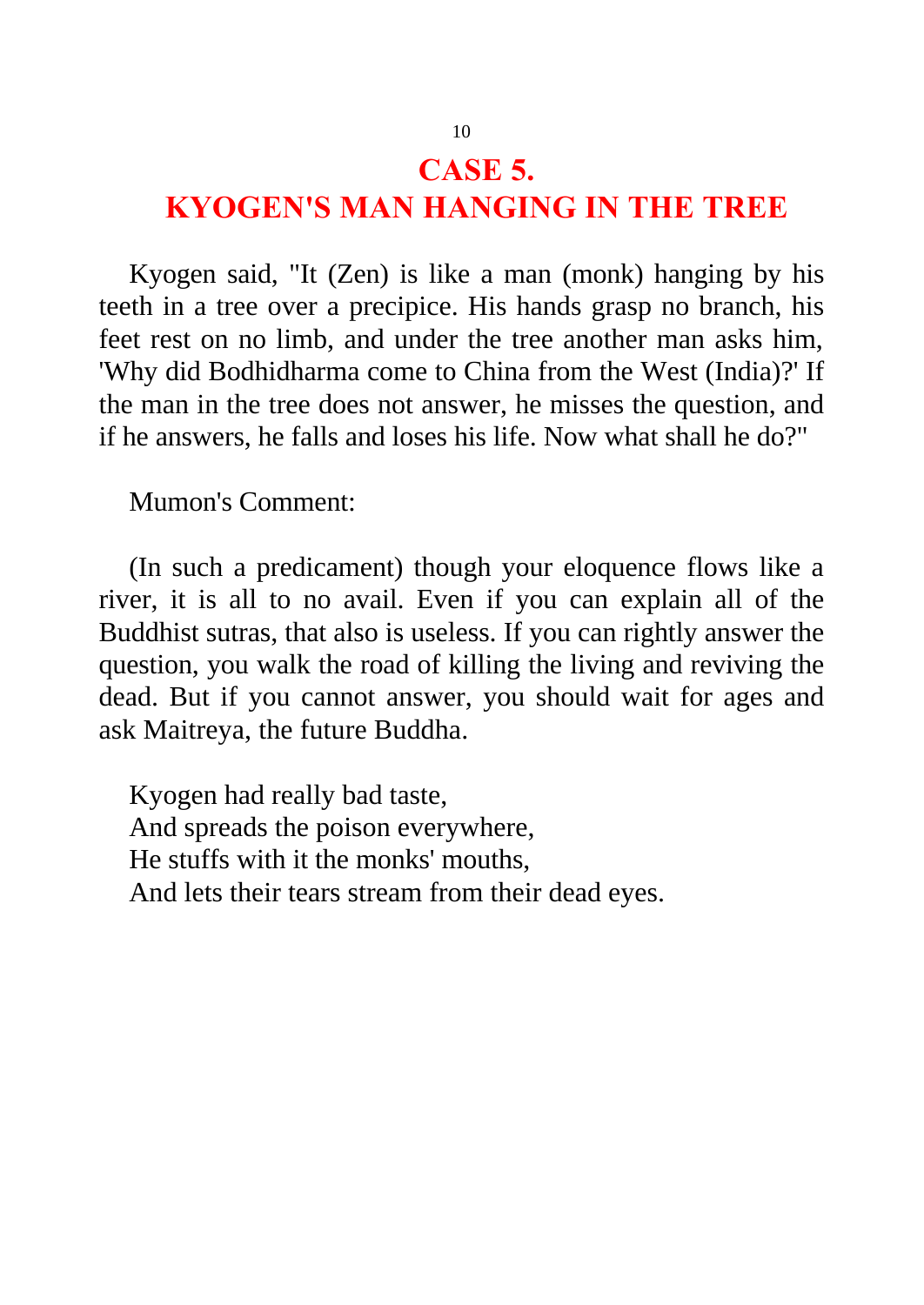# **CASE 6. THE BUDDHA'S FLOWER**

Once upon a time when Buddha was in Grdhrakuta mountain, he twirled a flower in his finger and held it before his congregation. Everyone was silent. Only Maha Kashapa wholeheartedly smiled. Buddha said, "I have the eye of the true teaching, the heart of Nirvana, the formless form, the mysterious gate of Dharma. Beyond the words and beyond all teachings to be transmitted, I now pass this on to Maha Kashapa."

Mumon's Comment:

Golden-faced Gautama impudently forced the good people into depravity. He sold dog meat under the name of mutton. And he thought he made it! What if all the audience had laughed together? How could he have handed the eye of the true teaching or if Kashapa had not smiled, how could he have transmitted the teaching? If you say it could be transmitted, he is like a golden-faced old huckster swindling at the city gate, and if you say it cannot be transmitted, how does he hand it on to Maha Kashapa?

At the turning of a flower, The snake (his disguise) shows his tail. Maha Kashapa smiles, Every monk does not know what to do.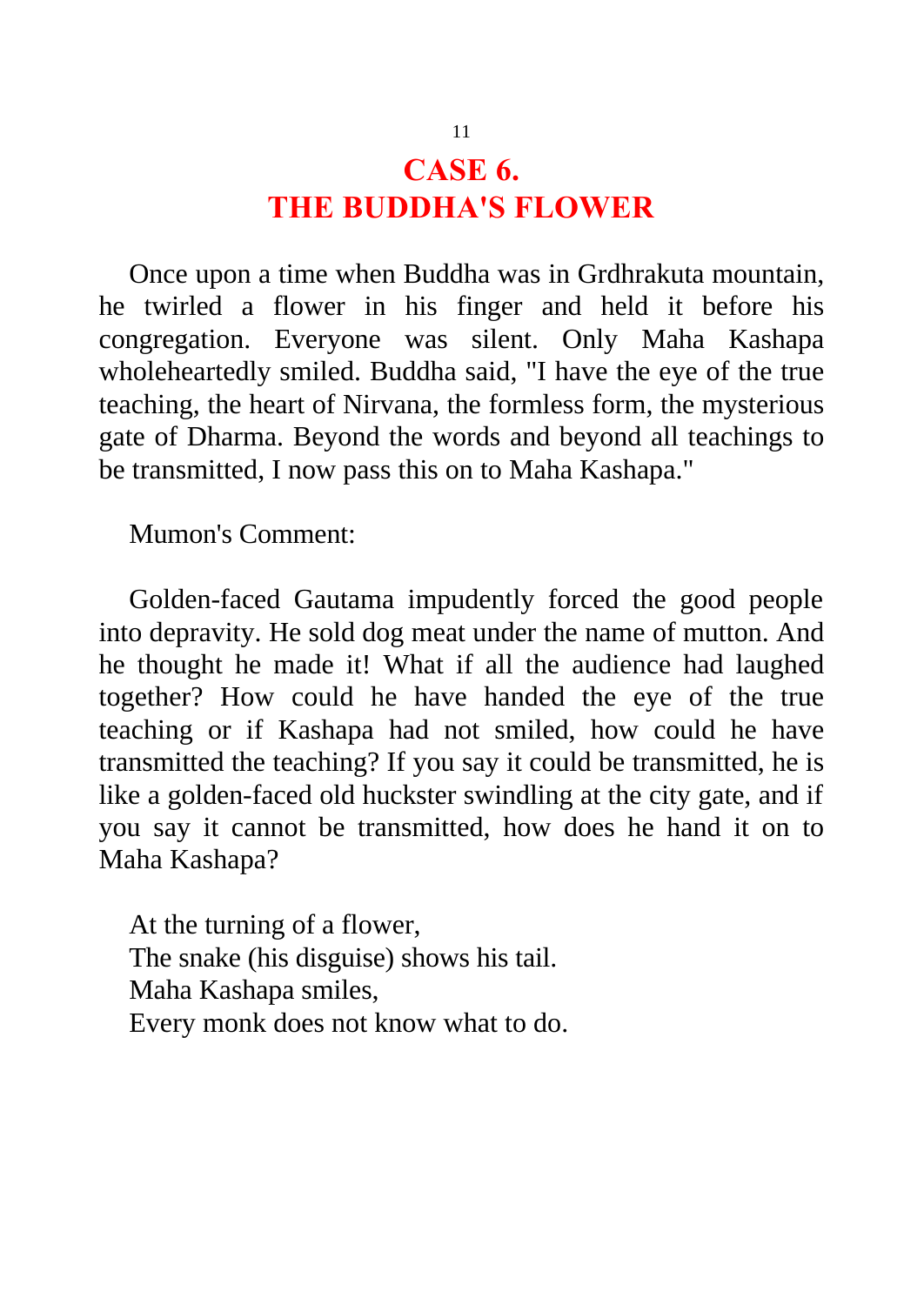## **CASE 7. JOSHU'S WASHING THE BOWL**

A monk told Joshu, "I have just entered this monastery. I beg you to teach me." Joshu asked, "Have you eaten your rice porridge?" The monk replied, "I have." "Then," said Joshu, "Go and wash your bowl."

At that moment the monk was enlightened.

Mumon's Comment:

Joshu opened his mouth, showed his gall-bladder (true mind) and the depth of his heart. If this monk did not really listen to and grasp the truth, he indeed mistook the bell for a pitcher.

He made it so simple and clear,

It might take a long time to catch the point,

If one realizes that it's stupid to search for fire with a lantern light,

The rice would not take so long to be done.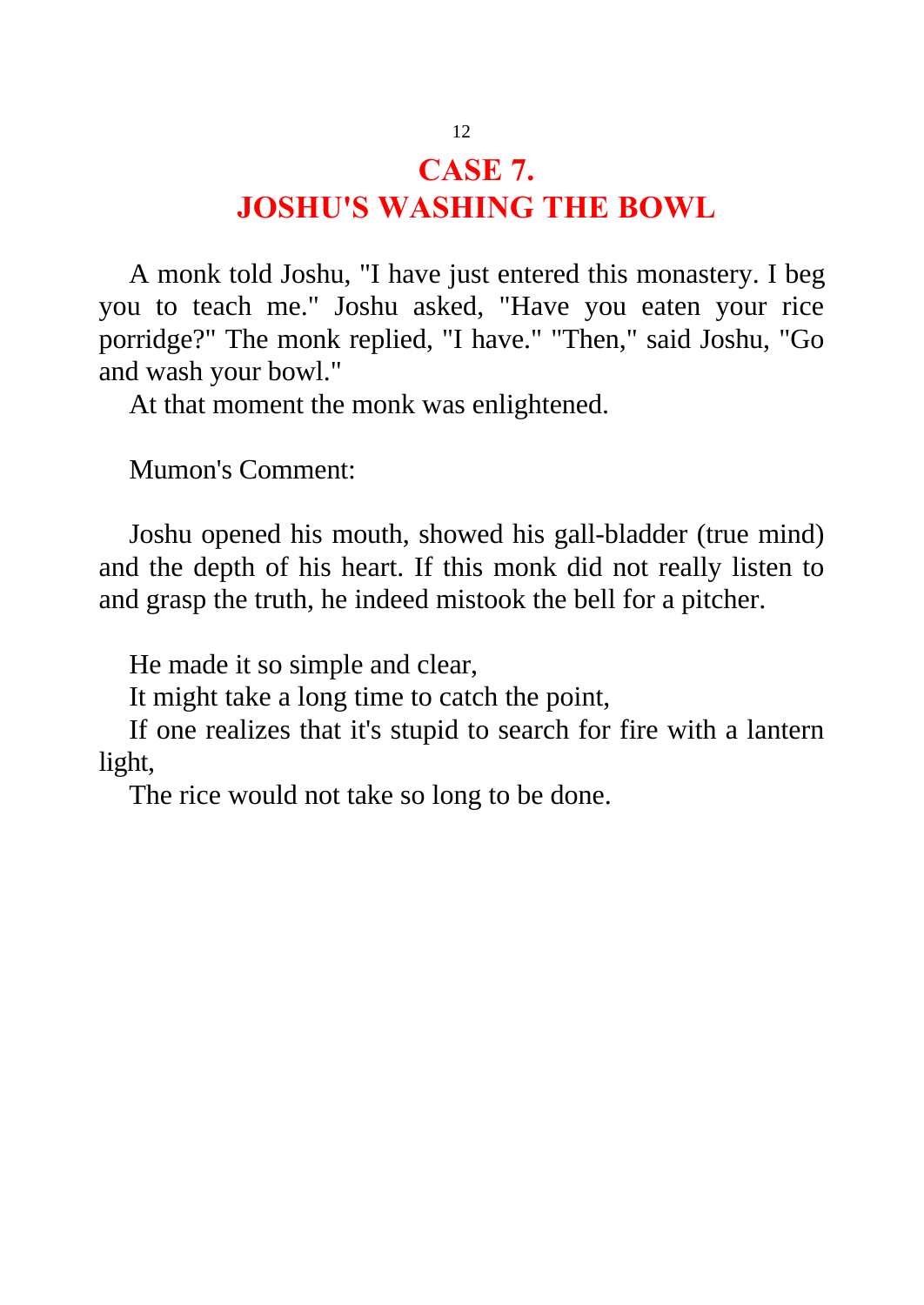# **CASE 8. KEICHU'S WHEEL**

Gettan asked a monk, "If Keichu (the ancient mythological wheel maker) made one hundred carts, and if we took off the wheels and removed the hub uniting the spokes, what would then become apparent?

Mumon's Comment:

If anyone can answer this question instantly, his eyes will be like a meteor and his mind like a flash of lightning.

When the hubless wheel turns, Even the master would be at a loss what to do, It turns above heaven and beneath earth, South, north, east, and west.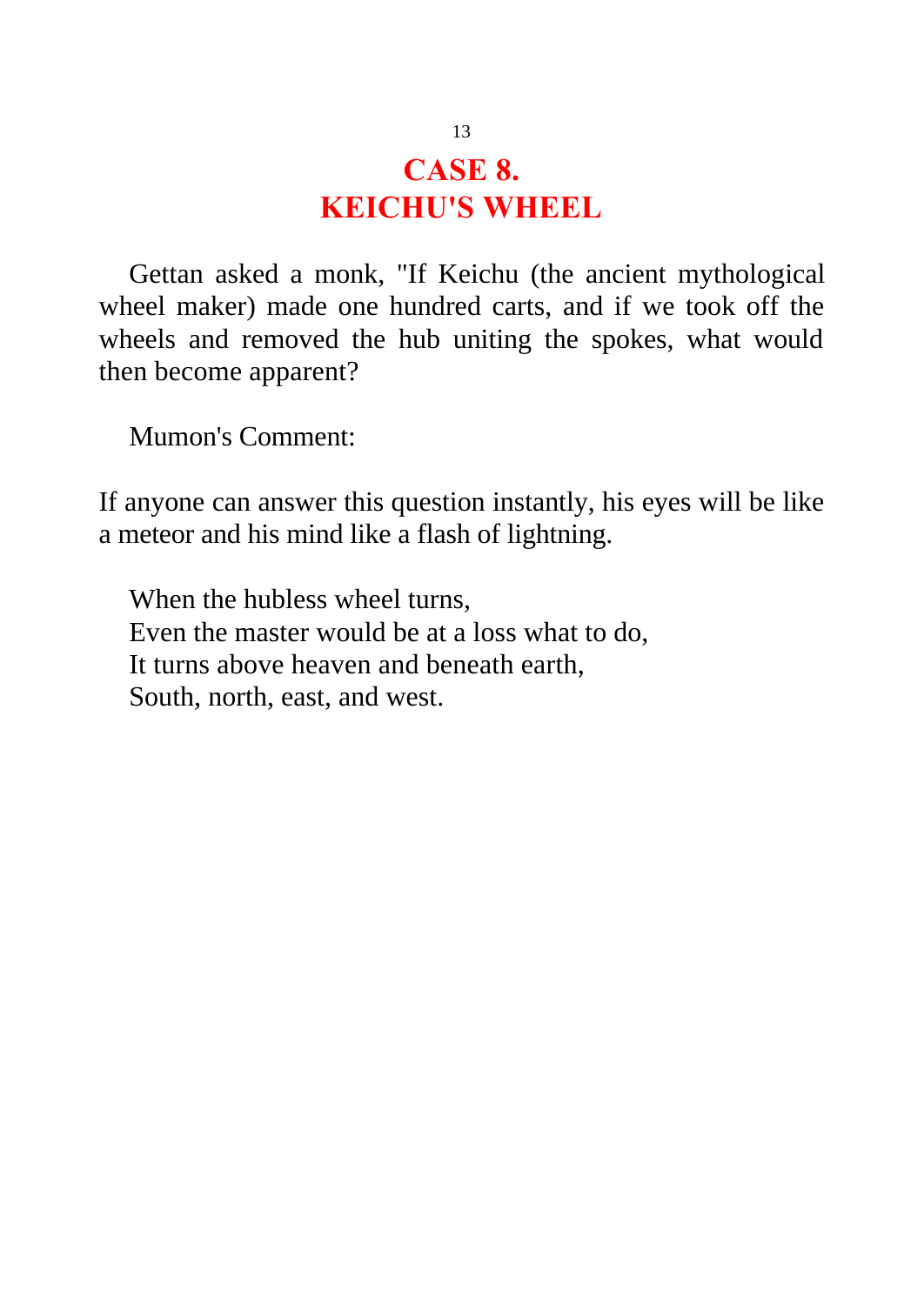# **CASE 9. DAITSU CHISHO BUDDHA**

A monk asked Seijo, "Daitsu Chisho Buddha did *zazen* (meditated) for ten kalpas in a Meditation Hall, could not realize the highest truth, and so could not become fully emancipated. Why was this?" Seijo said, "Your question is a very appropriate one!" The monk asked again, "Why did he not attain Buddhahood by doing zazen in the Meditation Hall?" Seijo replied, "Because he did not."

Mumon's Comment:

You may know the Old Indian, but you are not allowed to have an understanding of Him. If an ordinary man attains enlightenment, he is a sage. When the sage is concerned about an understanding, he is only an ordinary man.

Rather than putting the body to rest, let the heart rest.

When the mind is realized, then one need not worry about the body.

If the mind and the body have completely become one,

This is the perfect life of sage, and praise is utterly meaningless.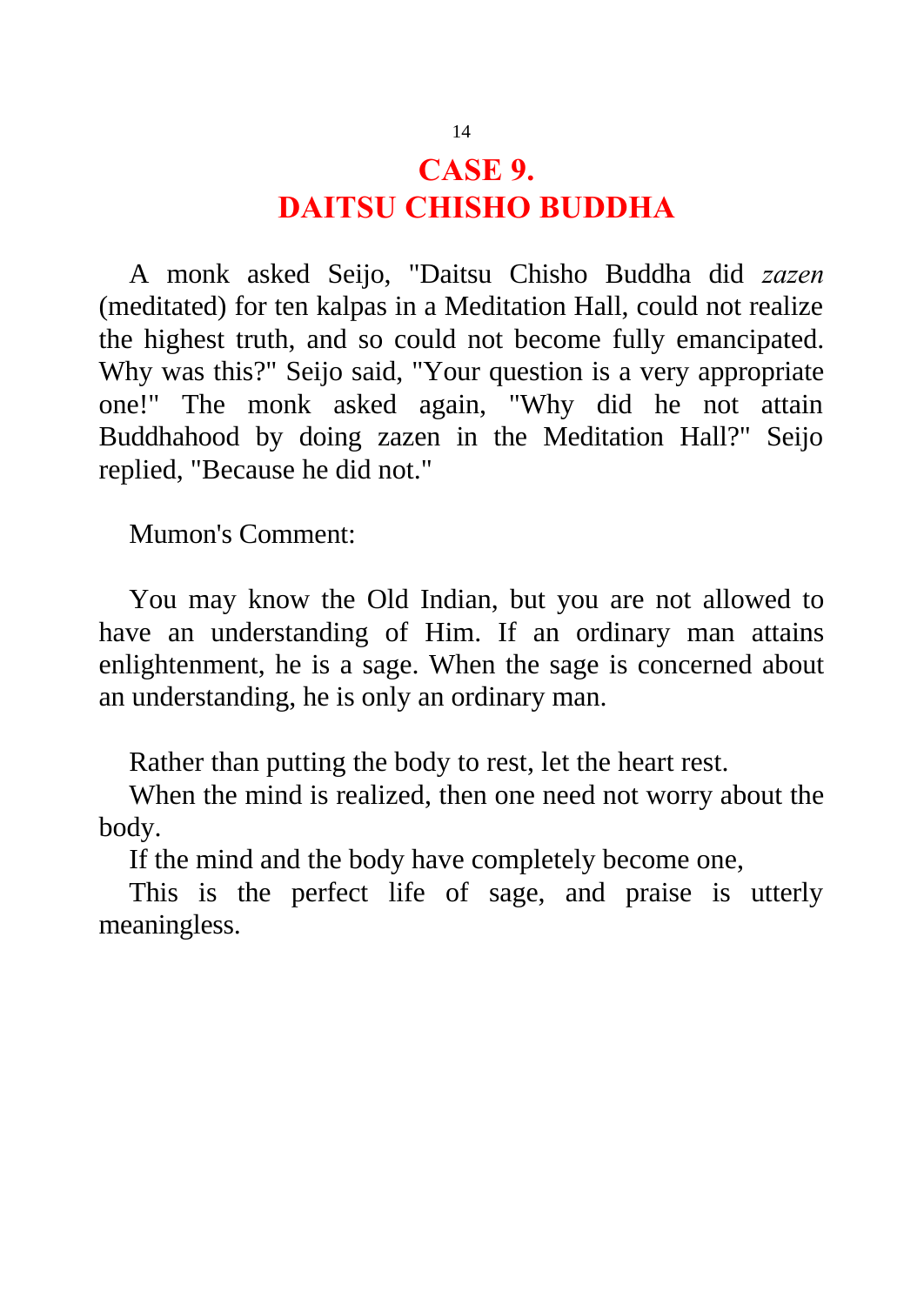# **CASE 10. SOZAN AND POOR SEIZAI**

A monk named Seizai said to Sozan, "I am alone and poor. I beg my teacher to bestow upon me the alms of salvation." Sozan said, "Acarya Seizai!" "Yes, Sir?" replied Seizai. Sozan said, "Someone has drunk three bowls of the wine of Haku of Seigen, but says that he has not yet even moistened his lips."

Mumon's Comment:

Seizai overplayed his hand. Then what is his real state of mind? Sozan with his one eye sees through the recesses of his mind and comprehends what he really meant. However this may be so, where did Acarya Seizai drink the wine?

The poorest like Hanzen, His spirit like that of Kou. He could barely make his living, And yet wishes to rival the wealthiest.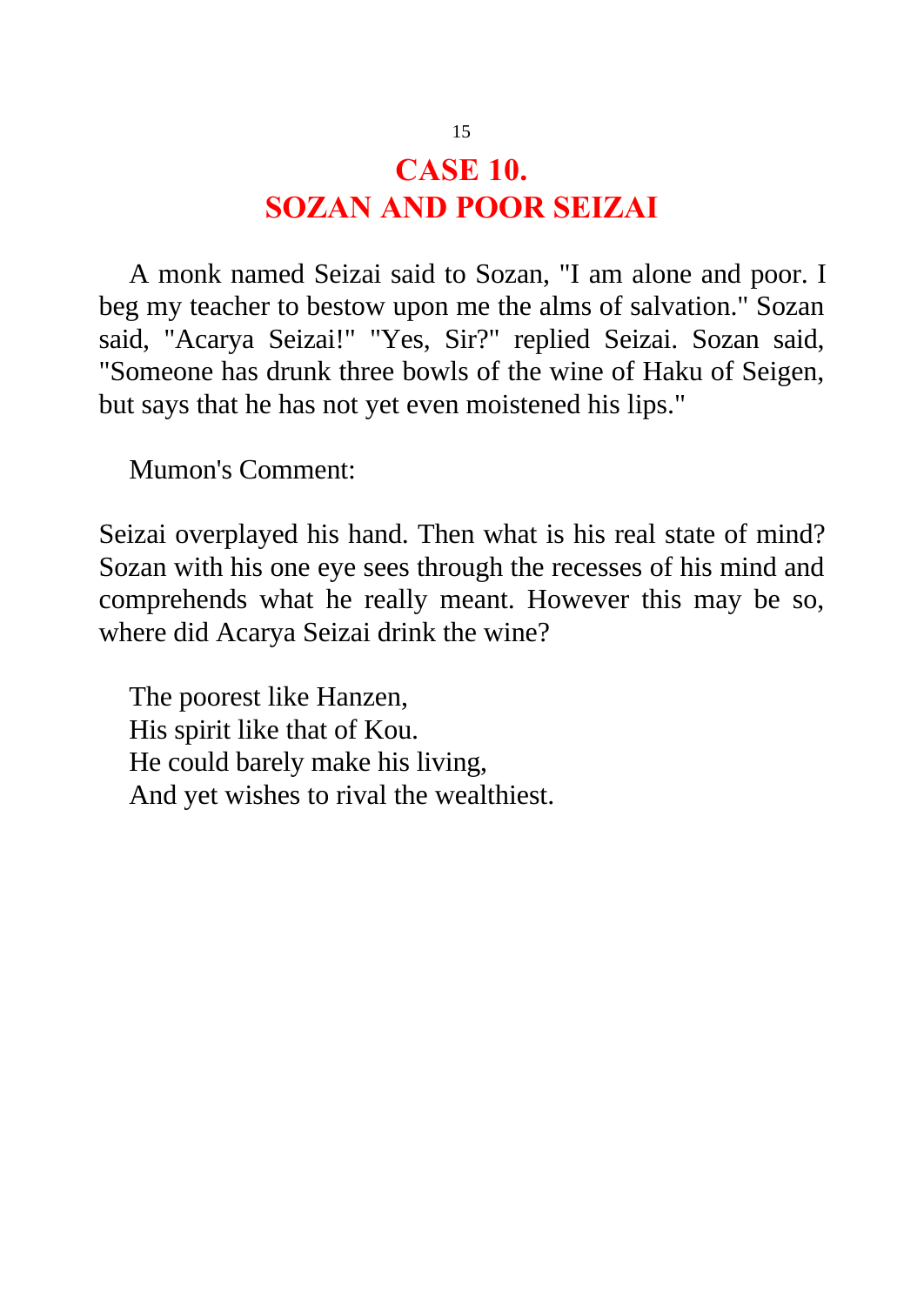# **CASE 11. JOSHU'S HERMIT**

Joshu went to a hermit's and asked, "What's up? What's up?"(="Have you any *Zen*?") The hermit lifted up his fist. Joshu said, "The water is too shallow to anchor here," and went away. Joshu visited the hermit once again a few days later and said, "What's up? What's up?" The hermit raised his fist again. Then Joshu said, "Well given, well taken, well killed, well saved." And he bowed to the hermit.

Mumon's Comment:

The raised fist was the same both times. Why was one accepted, the other rejected? Just say, where is the confusion between the two?

If you can answer this by a word of true comprehension, then you realize that Joshu's tongue has no bone and that he can absolutely freely use it. Even though this is so, the hermit might have seen through Joshu both times. If you wonder whether the first hermit be superior (or inferior) to the second, then you have no one eye.

His eye is a meteor, Zen's movement is like lightning. The sword that kills the man, is the sword that saves the man.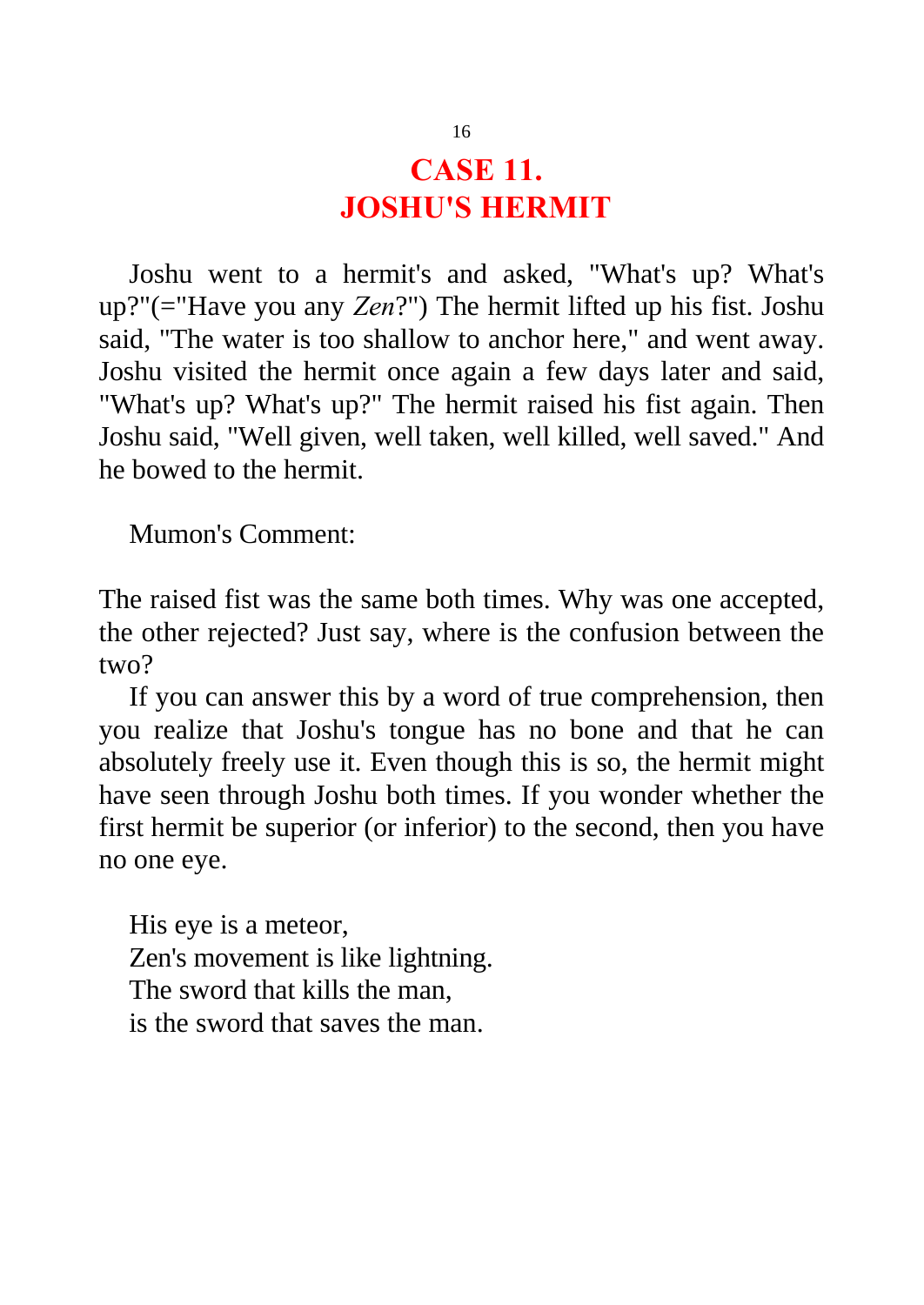## **CASE 12.**

## **ZUIGAN CALLS HIMSELF "MASTER"**

Every day Zuigan used to call out to himself, "Master!" and then he answered himself, "Yes, Sir!" And he added, "Awake, Awake!" and then answered, "Yes, Sir! Yes, Sir!"

"From now onwards, do not be deceived by others!" "No, Sir! I will not, Sir!"

Mumon's Comment:

The master, Zuigan, sells out and buys himself. He has a lot of puppets of gods and devils that he plays with. Why is this so? With one mask he asked, and with another he answered. With another mask he said, "Awake!" and another, "Don't be cheated by others!"

If you adhere to any one of these, you are totally mistaken. If, however, you imitate Zuigan, then all these are no other than the fox's disguises.

Some who search the Way of Zen do not realize true self, For they recognize only the ego-soul. This ego-soul is the seed of birth and death, Foolish people take it for the true original self.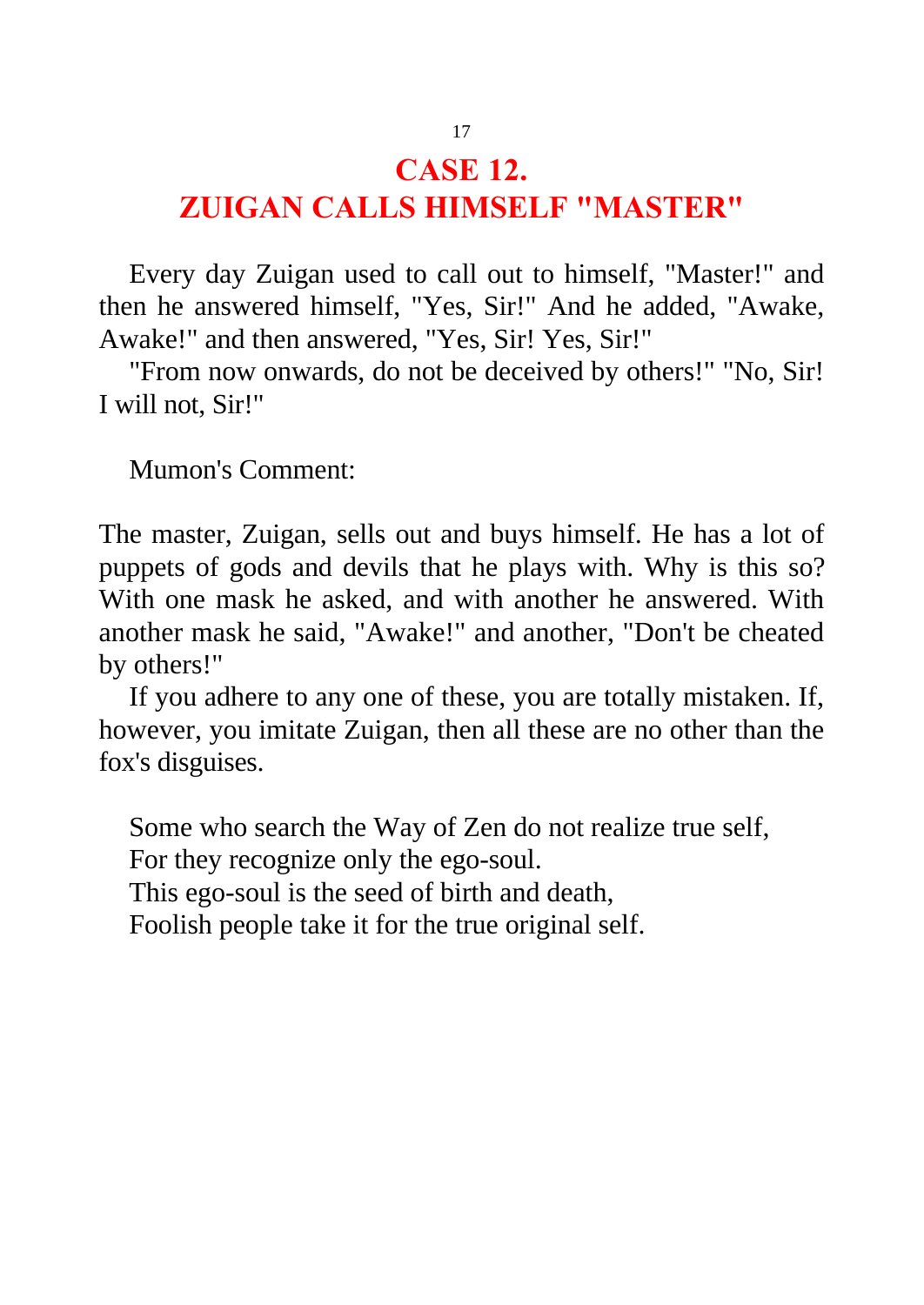#### **CASE 13. TOKUSAN'S BOWL**

One day Tokusan came to the dining room from the Meditation Hall, holding his bowl. Seppo saw him coming and asked, "The dinner drum is not yet beaten. Where are you going with your bowl?

Tokusan went back at once to his room. Seppo told about this incident to Ganto, who said, "Tokusan as he is, has not penetrated into the ultimate truth of Zen."

Tokusan heard of this and sent an acolyte to ask Ganto to come to him. "I have heard," told Tokusan, "you are not approving my Zen." Ganto whispered to Tokusan what he meant. Tokusan said nothing, leaving Ganto there.

Next day, ascending the rostrum, Tokusan delivered an entirely different sermon to the monks. Ganto went forward in the Hall, clapped his hands, laughed and said, "What a happy thing! The old man has got hold of the ultimate truth of Zen. From now on, no one in heaven and on earth can surpass him."

Mumon's Comment:

As for the ultimate truth of Zen, neither Tokusan nor Ganto even dreamt of such a thing. When you look into the matter, they are only a set of dummies how about puppets- dummies sounds like stupid..

Whoever understands the first truth Understands the ultimate truth. The last and the first Are they not one and the same?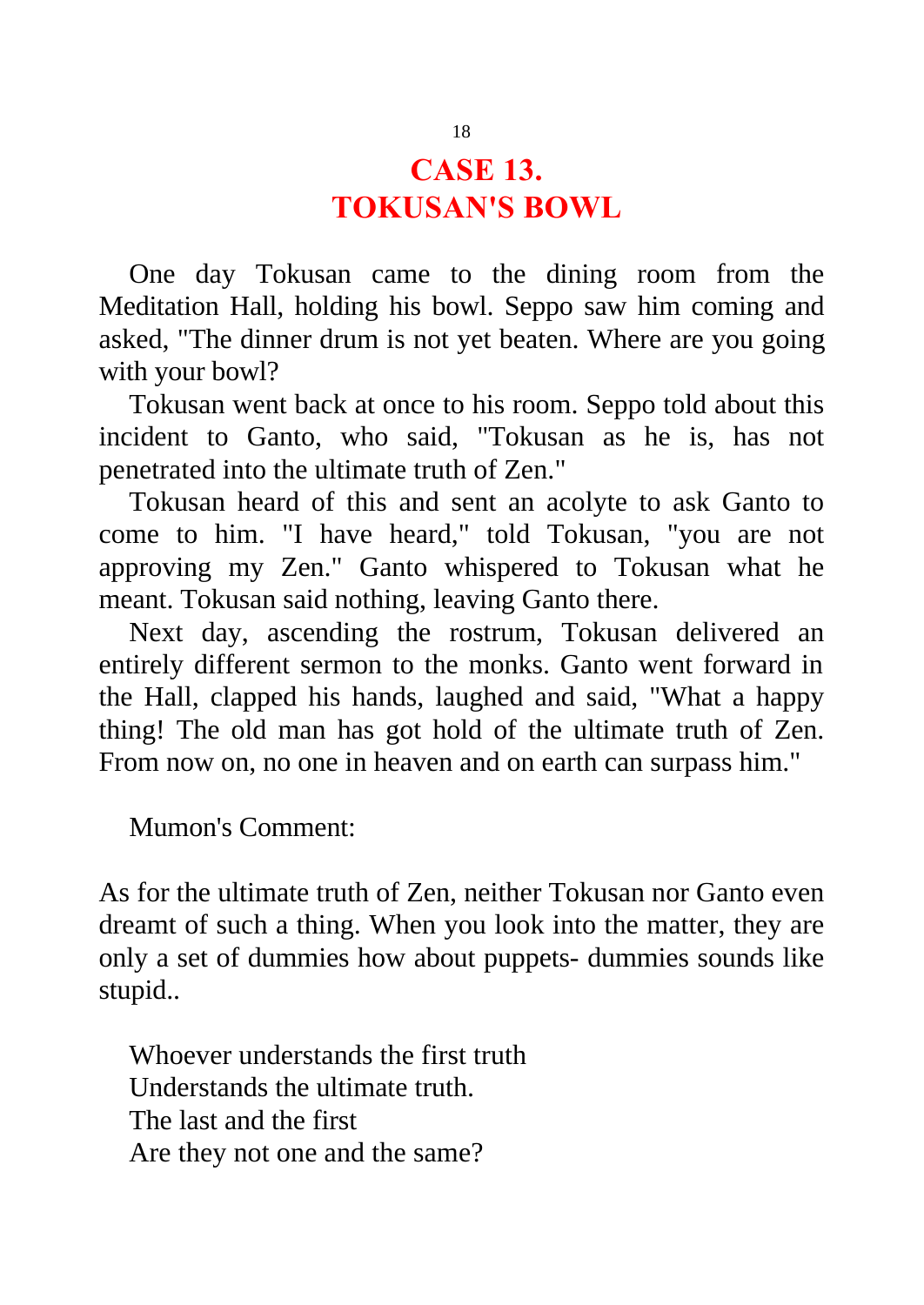#### **CASE 14. NANSEN CUTS THE CAT IN TWO**

Nansen saw the monks of the eastern and western halls fighting over a baby cat. He seized the cat and said, "If (any of) you can say (a word of Zen), you can spare the cat. Otherwise I will kill it." No one could answer. So Nansen cut the cat in two.

That evening Joshu returned and Nansen told him what had happened. Joshu thereupon took off his sandals and, placing them on his head, walked away. Nansen said, "If only you had been there, you could have saved the cat."

Mumon's Comment:

Why did Joshu put his sandals on his head? If you can answer this question with one word, you understand Nansen's efforts. If not, you are utterly in danger.

Had Joshu been there, The opposite would have been done. Joshu would have snatched the knife, And Nansen would have begged for his life.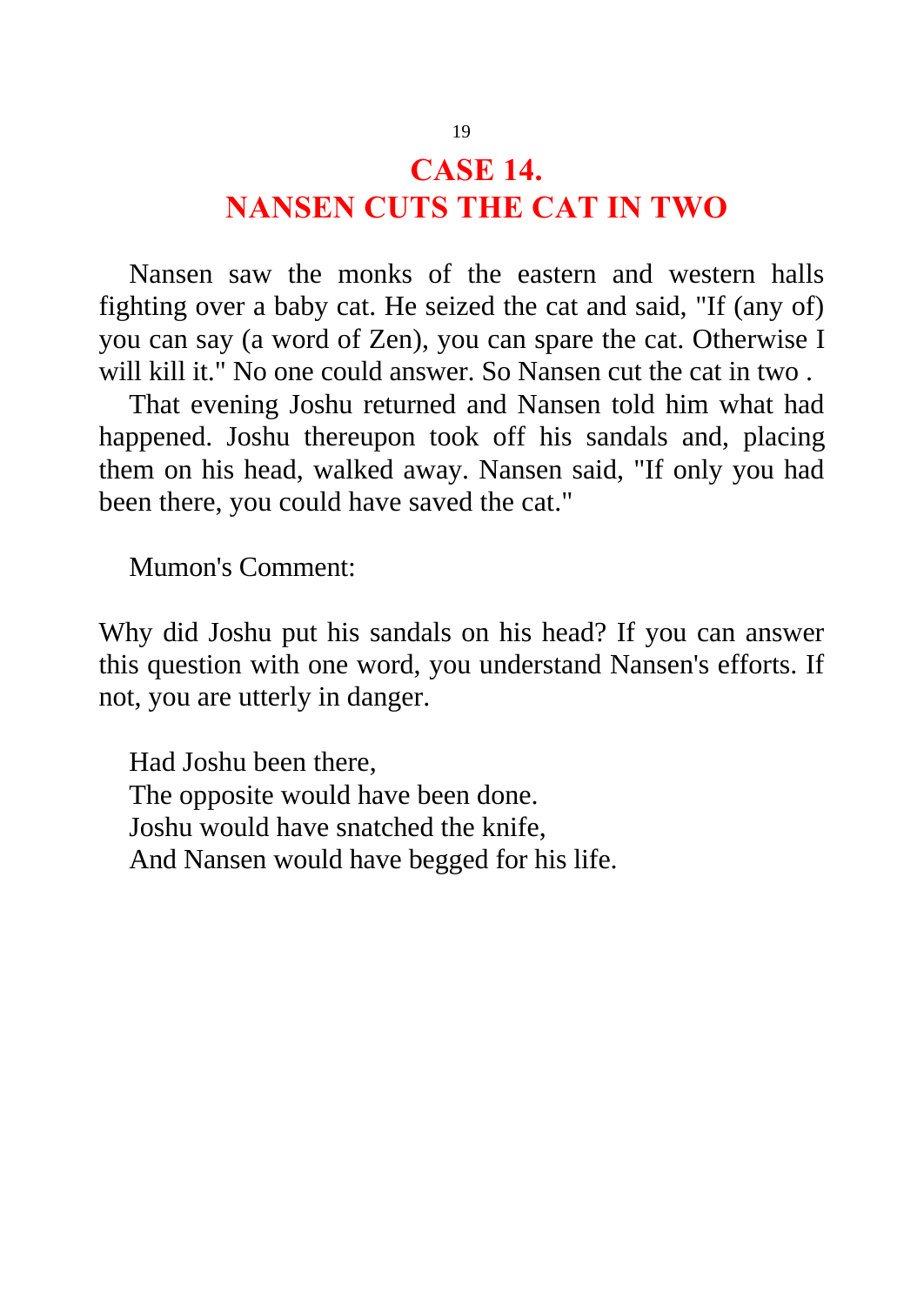# **CASE 15. TOZAN'S SIXTY BLOWS**

Tozan went to Un-mon and Un-mon asked him where he had come from. Tozan answered, "From Sato!" Then Un-mon asked, "Where were you then during the Summer?" Tozan answered, "At Hoji Temple in Konan Province." Un-mon further asked Tozan, "When did you leave there?" Tozan replied, "I left on August 25." Un-mon told Tozan, "You deserve 60 blows, but I will forgive you today!"

The next day Tozan knelt and deeply bowed to Un-mon and said, "Yesterday you forgave me the 60 blows, but I still do not understand in what respect I was wrong." Then Un mon told Tozan, "You are really a good-for-nothing rice eater! No wonder you wandered around Konan and Kosei for nothing!" At this very moment, Tozan was awakened.

Mumon's Comment:

Un-mon had Tozan feed on the genuine fodder of Zen, showed him the one way of living activity, and helped him from becoming extinct. All night long Tozan swam in the waves of Yes and No until he got nowhere. When the dawn broke, again Tozan went to Un mon to be awakened. After all Tozan was not so seasoned.

Now I will ask you: Did Tozan deserve 60 blows? If you say Yes, then not only Tozan, but everyone also deserves 60 blows! If you say No, Un-mon is a swindler. If therefore you understand this clearly, Tozan and you breathe the same air!

The lion roughly teaches her cubs, She kicks them away and the cubs jump.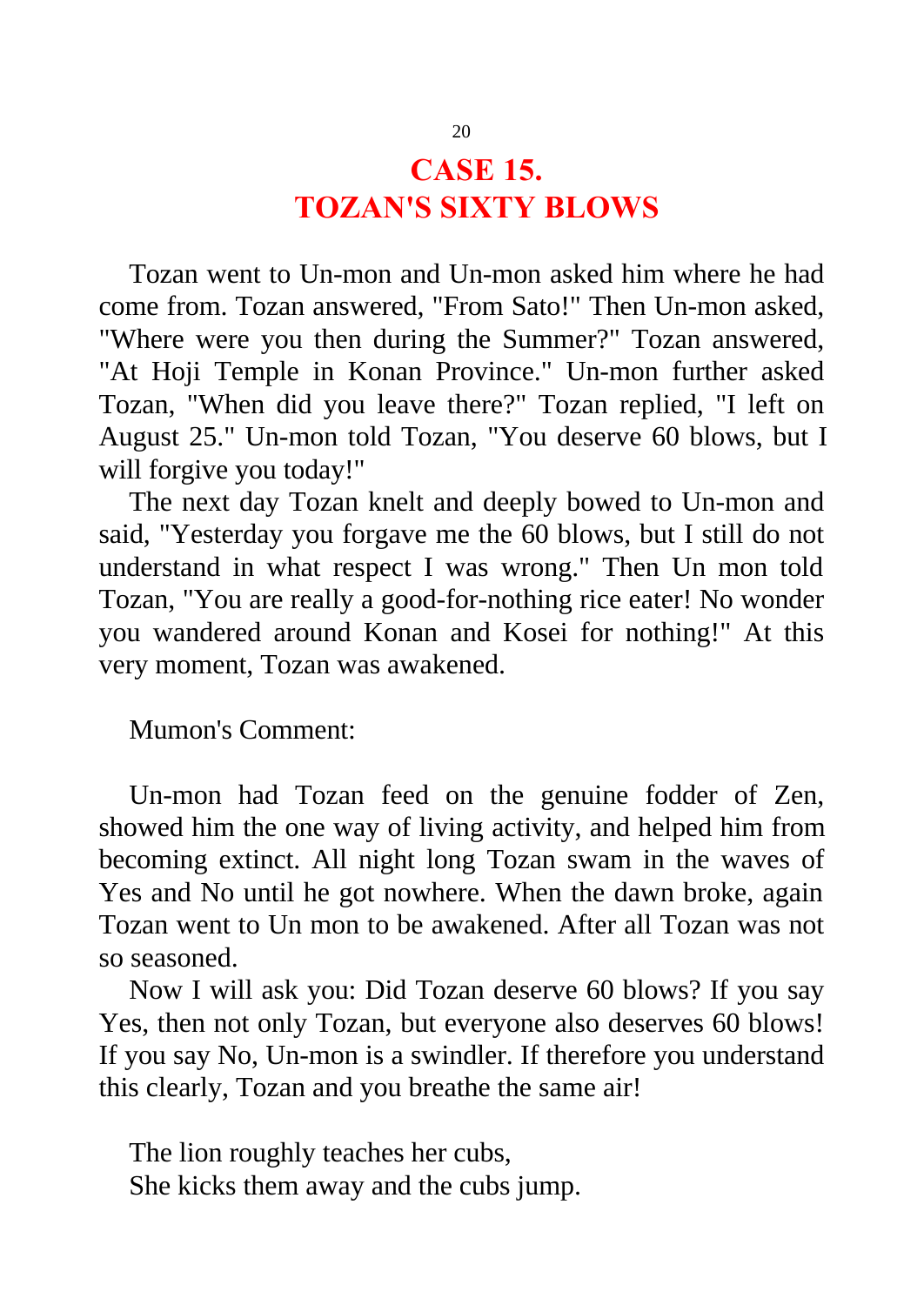Un-mon's thrown words hit right on Tozan's heart,

While Un-mon's first arrow is light, the second arrow hits deep.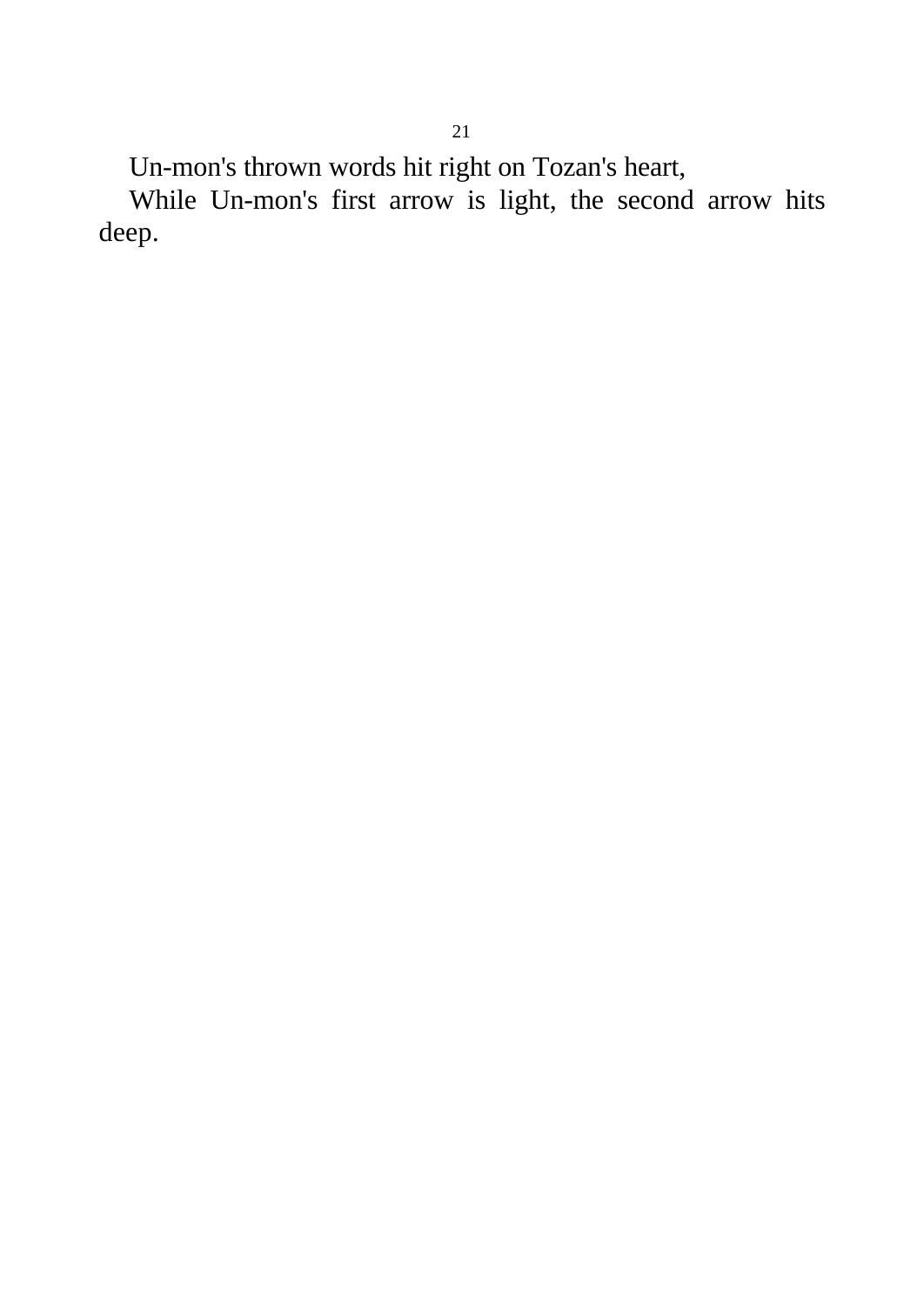## **CASE 16. UN-MON'S SEVEN-FOLD ROBE**

Un-mon said, "The world is vast and wide; for what is it you put on your seven-piece robe at the sound of the bell?"

Mumon's Comment:

When one meditates and studies Zen, one extinguishes the attachment to sound and color. Even though some have attained enlightenment by hearing a sound, or an awakening by seeing a color, these are ordinary matters. Those who intend to master Zen freely master sounds or colors, see clearly the nature of things and every activity of mind. Even though this is so, now tell me: Does the sound come to the ear, or does the ear go to the sound? But when both sound and silence are forgotten, what would you call this state? If you listen with your ear, it is hard to hear truly, but if you listen with your eye, then you begin to hear properly.

If you are awakened, all things are one and the same,

If you are not awakened, all things are varied and distinguished.

If you are not awakened, all things are one and the same,

If you are awakened, all things are varied and distinguished.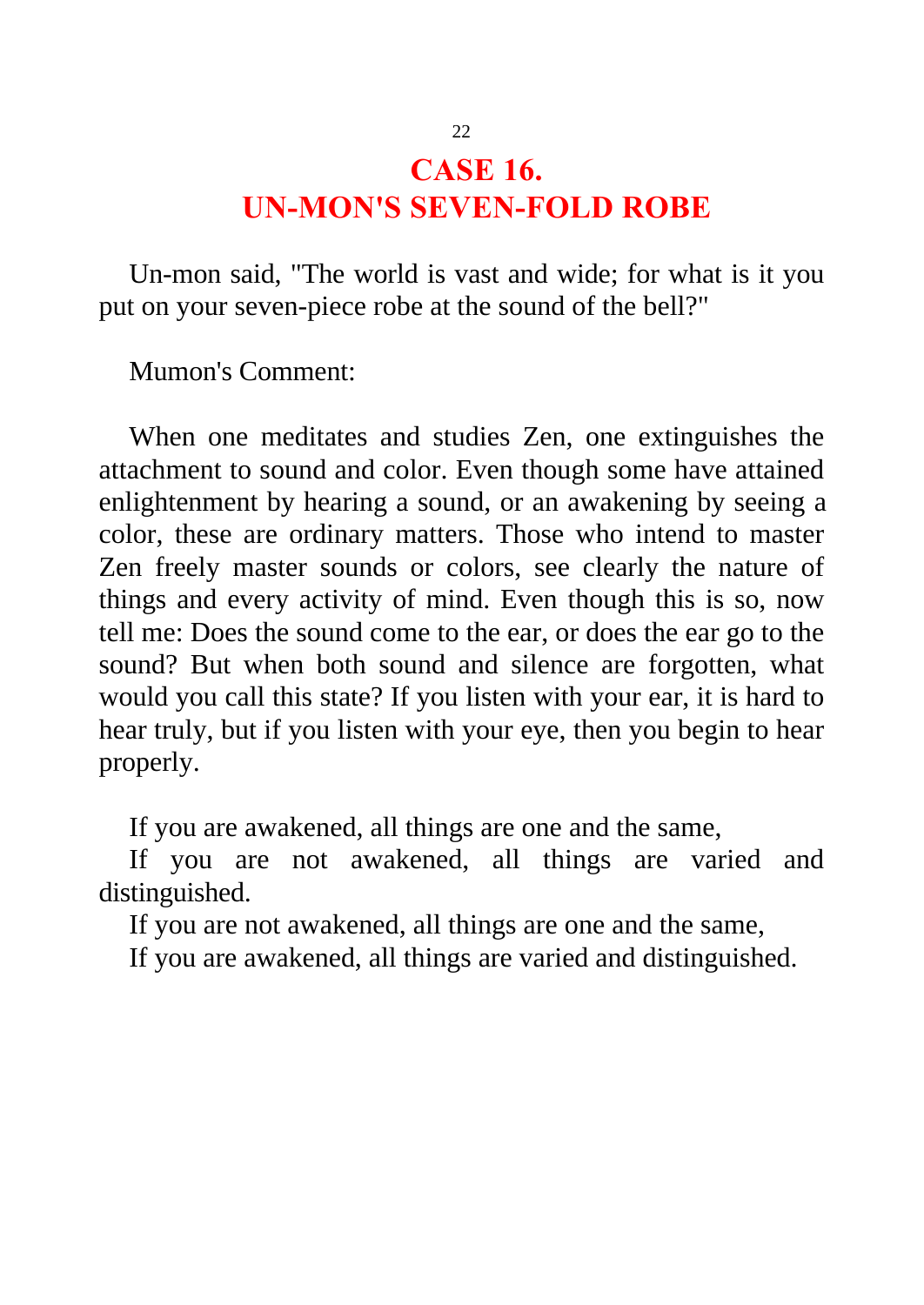# **CASE 17. ECHU'S THREE CALLS**

Echu, called Kokushi, the teacher of the emperor, called his attendant, Oshin, three times and three times Oshin answered, "Yes!" Kokushi said, "I thought that I had offended you, but in reality you offended me!"

Mumon's Comment:

Kokushi called Oshin three times. His tongue fell to the ground (from talking too much). Oshin answered three times and revealed his harmony with the Tao. Echu, getting old and lonely, attempted even to hold the cow's head down to feed on the grass. Oshin did not trouble to show his Zen, for his satisfied stomach had no desire to eat. When the nation is prosperous, everyone is too proud (to eat plain food), now just say who offended which one?

When prison canga is iron and has no hole, (Echu's) followers have neither peace nor rest. When you intend to uphold the teaching of Zen, You must climb a mountain of swords with bare feet.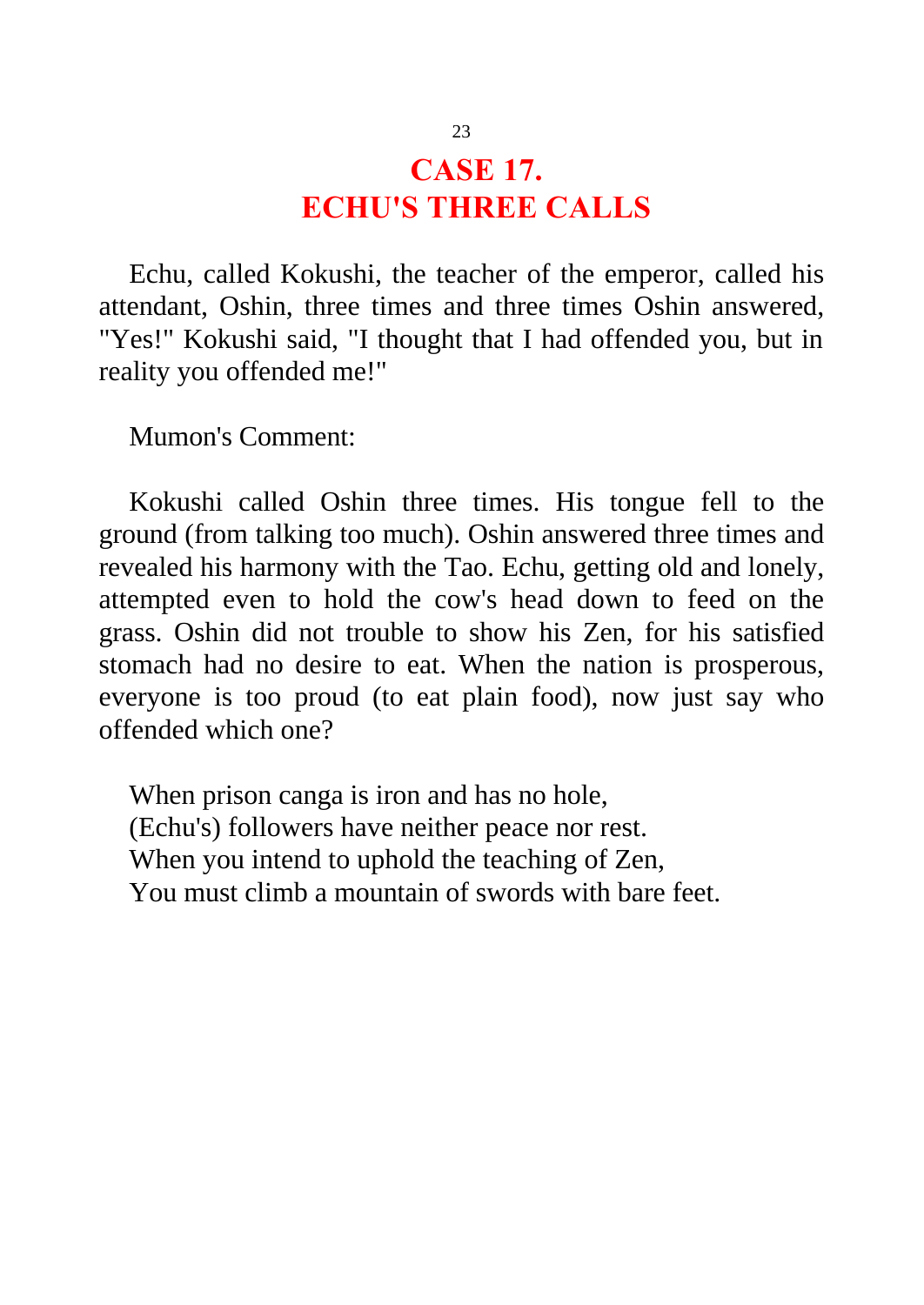# **CASE 18. TOZAN'S THREE POUNDS OF FLAX**

A monk asked Tozan, "What is the Buddha?" Tozan answered, "Three pounds of flax!"

Mumon's Comment:

Tozan's Zen is like a clam. When the two halves of the shell open, you can see the whole inside. However, now tell me, "What is Tozan's real insides?"

Just "Three pounds of flax!" pops up,

His words are close, and yet his heart is closer.

Anyone who explains this or that, yes and no, is himself the man of yes and no.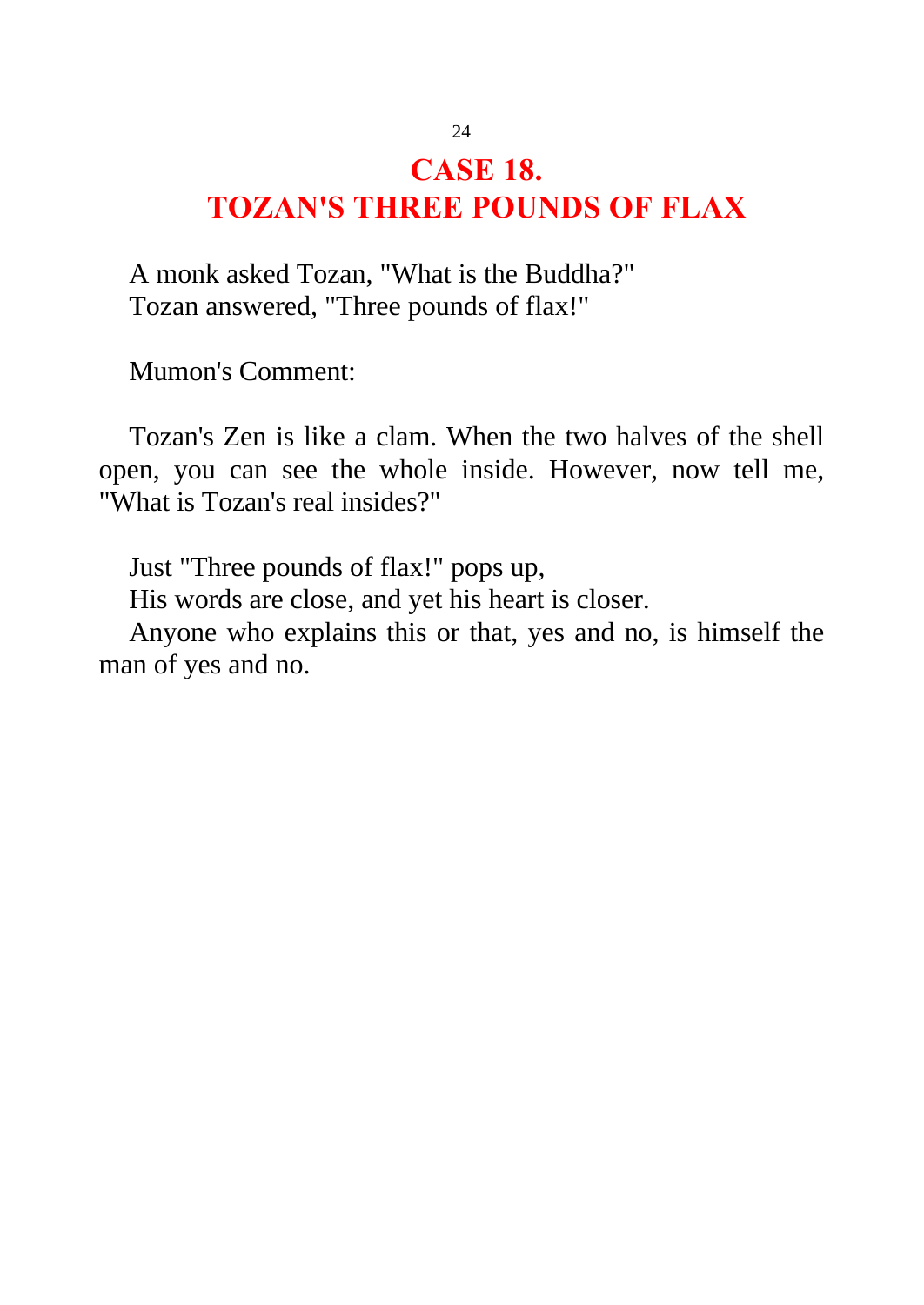# **CASE 19. NANSEN'S ORDINARY MIND**

Joshu asked Nansen, "What is the Way?" Nansen answered, "Your ordinary mind--that is the Way." Joshu said, "Can it be grasped (for study)?" Nansen replied, "The more you pursue, the more does it slip away." Joshu asked once more, "How can you know it is the Way?" Nansen responded, "The Way does not belong to knowledge, nor does it belong to non knowledge. Knowledge is illusion. Non knowledge is beyond discrimination. When you get to this Way without doubt, you are free like the vastness of space, an unfathomable void, so how can you explain it by yes or no?" Upon hearing this, Joshu was awakened.

Mumon's Comment:

The question Joshu asked Nansen was dissolved by a stroke**.** After being enlightened, Joshu must further his pursuit 30 more years to exhaust that meaning.

Hundred flowers in Spring, the moon in Autumn, The cool wind in Summer and Winter's snow. If your mind is not clouded with things, You are happy at any time.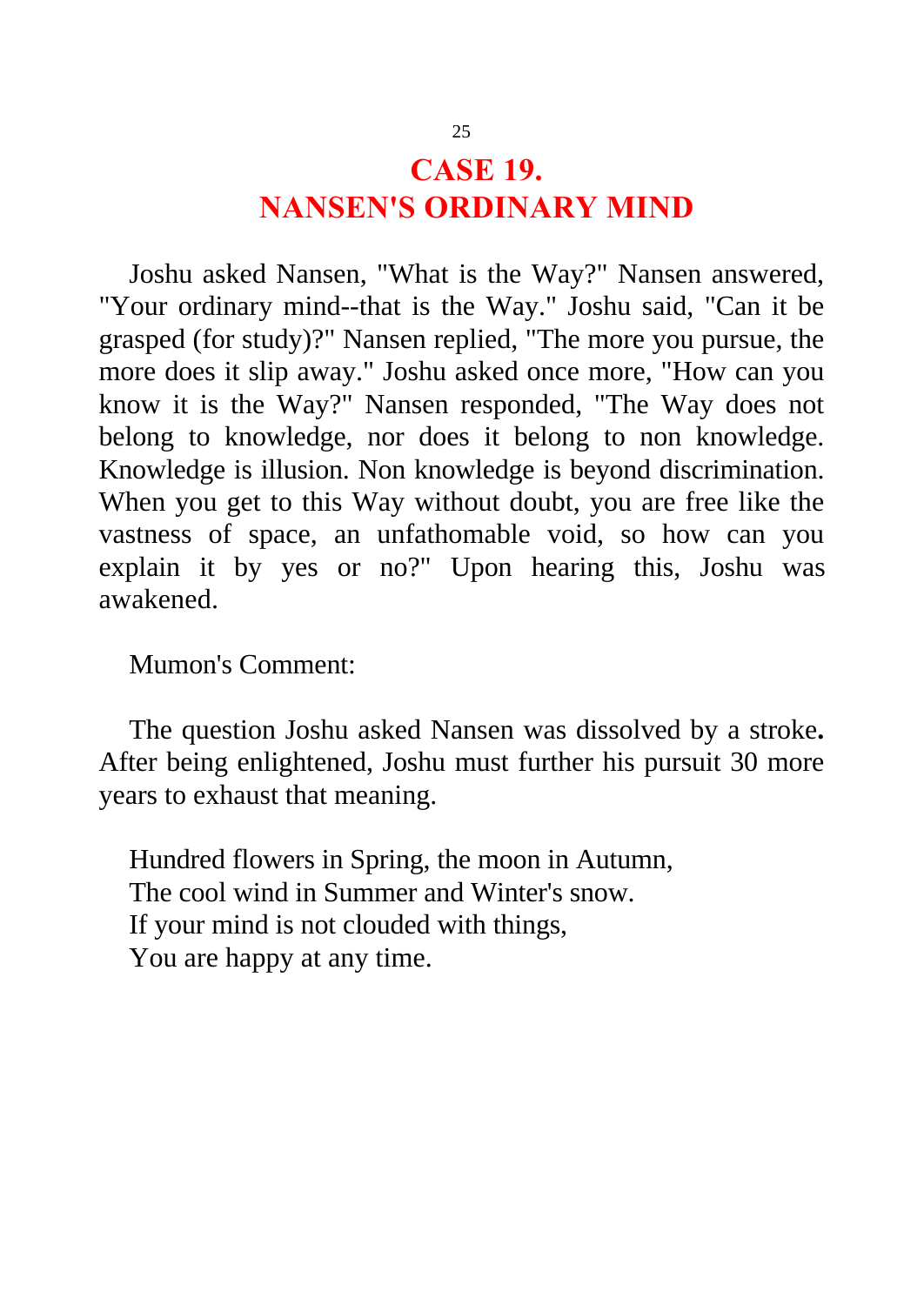# **CASE 20. SHOGEN'S STRONG MAN**

Shogen said,"Why is it that a man of strength cannot lift up his own legs and stand up (for Zen)?" And again, "It is not with our tongue that we speak."

Mumon's Comments:

Shogen said it by turning his heart inside out, and no one was there to receive it. If anyone should comprehend Shogen, then come to me and receive my blows. To know the genuine gold, you must see it through fire.

Raising my foot I turn upside down the Scented Ocean, Bowing my head I look down on the Four Dhyana Heavens. Such a body of full strength has no place to rest, Please finish this verse yourself!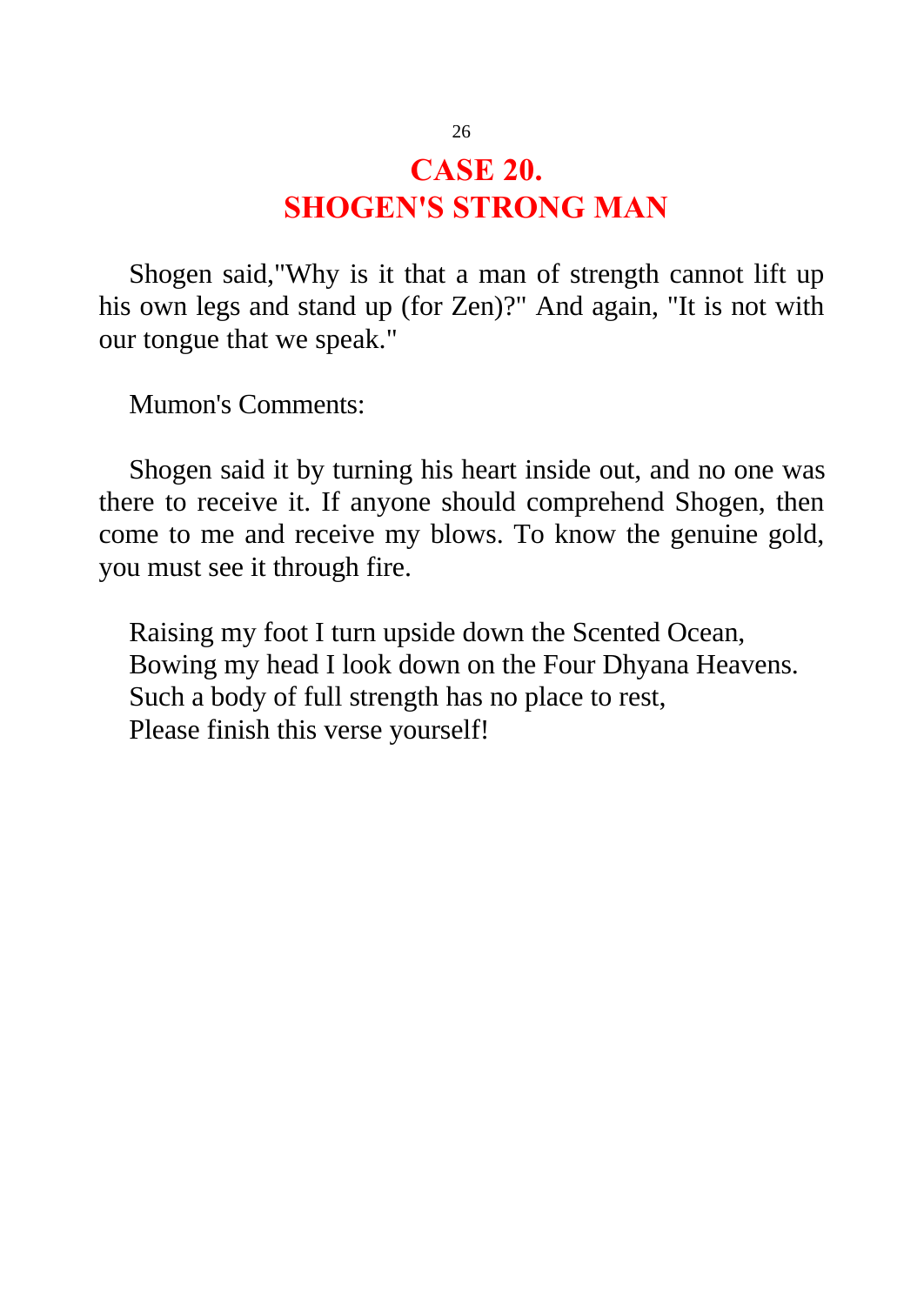# **CASE 21. UN-MON'S DRIED DUNG**

A monk asked Un-mon,"What is Buddha?" Un-mon answered him, "Dried dung."

Mumon's Comments

We must say that being so poor, Un-mon cannot appreciate plain food, or he is so busy that he cannot even scribble properly. He is disposed to support his school with dry dung. Look at how devastated the Buddhist teaching has been!

Lightning flashes, Sparks of striking flint. In a blink of your eye**s**, You have passed by (and missed it).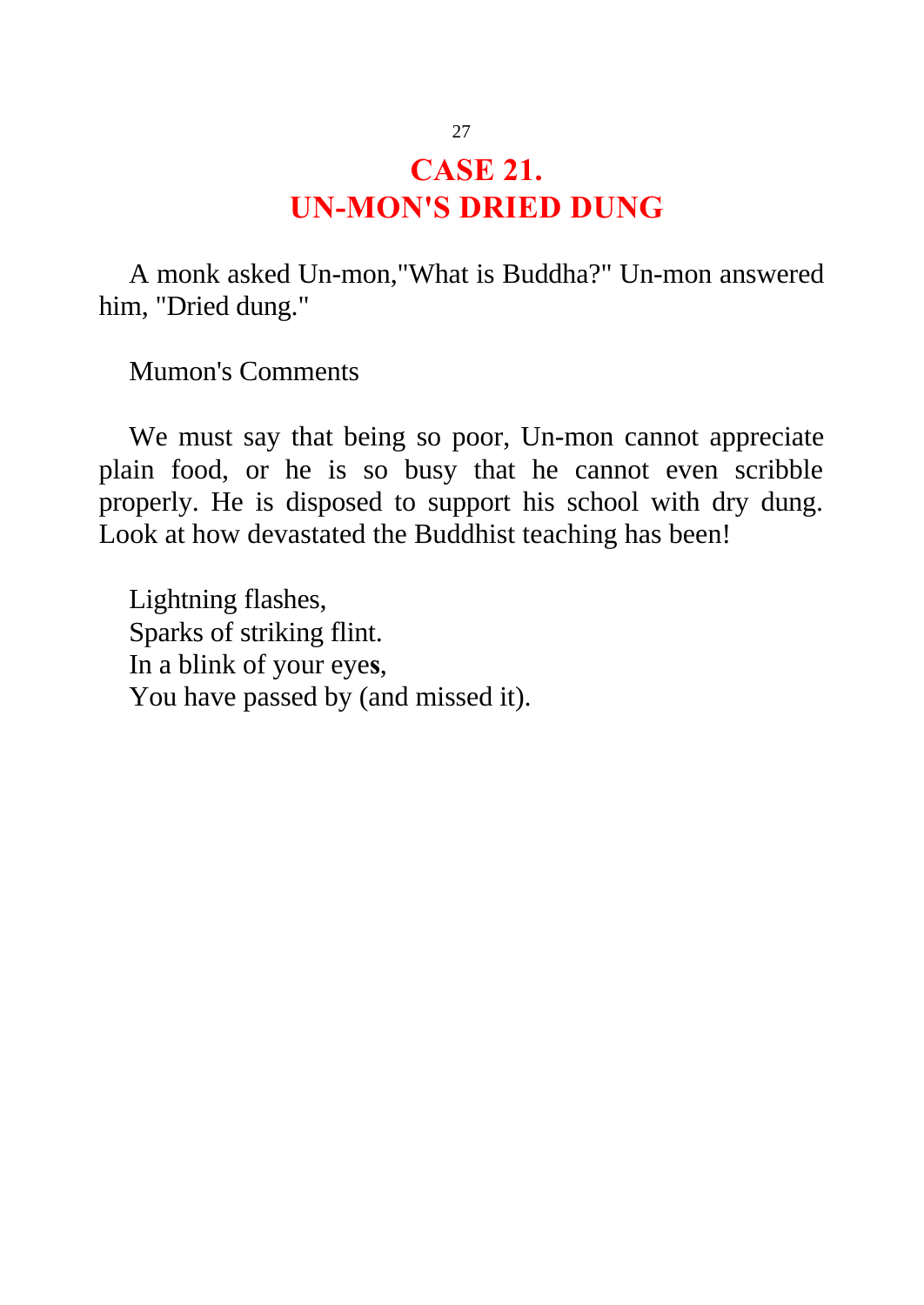# **CASE 22. KASHAPA'S FLAG POLE**

Ananda asked Maha Kashapa, "Buddha gave you the golden woven robe of successorship. What else did he give you?"

Kashapa said, "Ananda!"

"Yes!" answered Ananda.

"Knock down the flagpole at the gate!" said Kashapa.

Mumon's Comments:

If you can give a "turning word" (a momentous word for awakening), you will see the meeting at Mount Grdhrahuta? still in session. If not, no matter how much you make struggles to study from the age of Vipasyin, you cannot attain enlightenment.

How is Ananda's question, compared to Kashapa's answer of heart.

How many people have since then opened their eyes.

Elder brother calls and younger brother answers--the family disgrace.

This spring does not belong to Yin and Yang.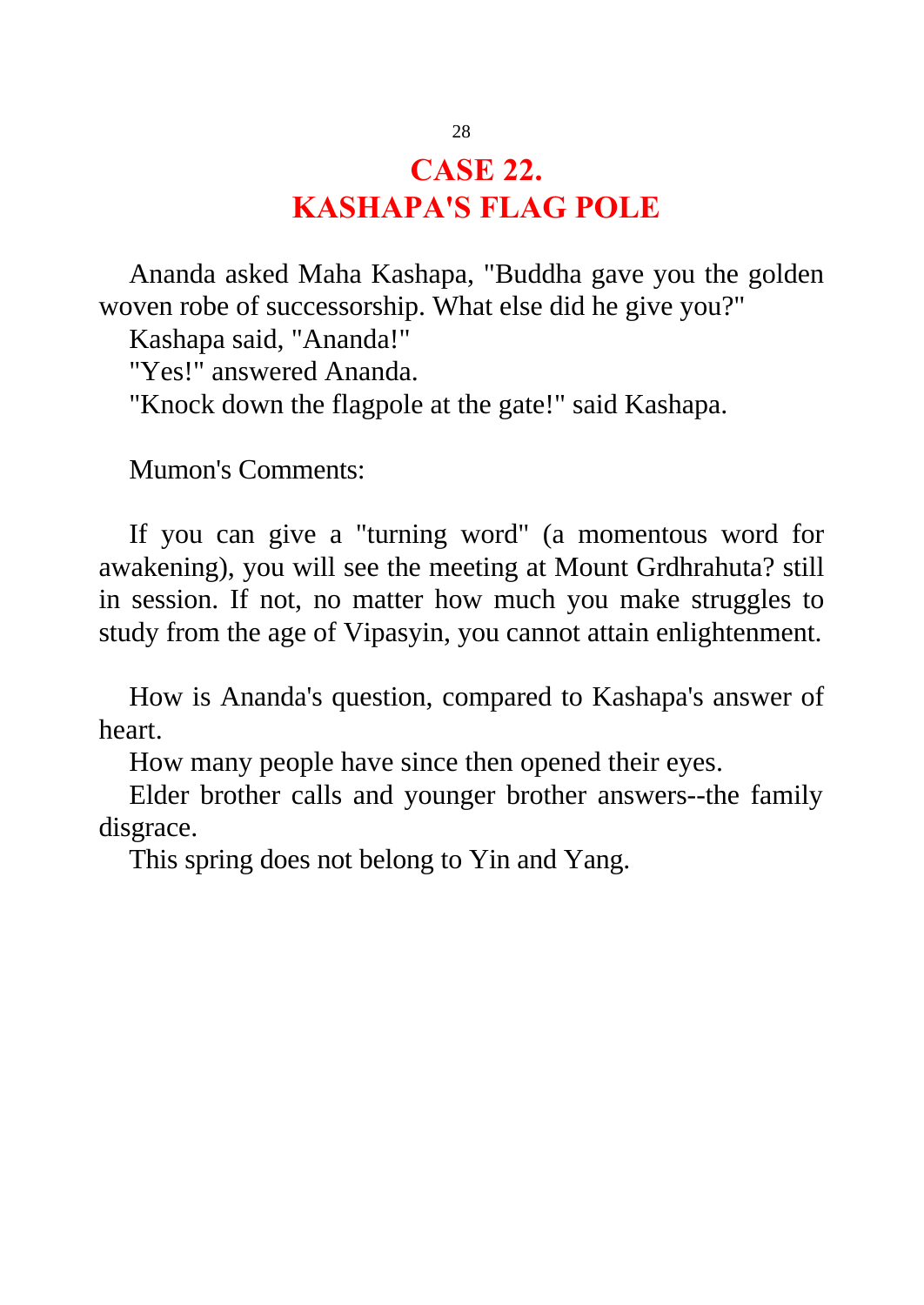#### **CASE 23. ENO'S GOOD AND EVIL**

Eno, the sixth patriarch, was pursued by Monk Emyo up to Daiyurei. The patriarch, seeing Emyo coming, laid the robe and the bowl on a rock, and said to him, "This robe represents the faith. Is it to be fought for by force? You may take them now." Emyo went to move the bowl and the robe and yet they were as heavy as mountains. He could not move them. Hesitating and trembling, Emyo asked the patriarch, "I come for the teaching, not for the robe. Please enlighten me!" The patriarch said, "What is primordially Emyo (i.e., your true self), if you do not think this is good nor do you think this is evil?" At that moment Emyo was greatly awakened. His whole body was covered with sweat. Emyo cried, bowed, and said, "Is there or is there not any other (deep) significance (in Zen) than your secret words and teachings a minute ago?" The patriarch answered, "What I have told you is no secret at all. Once you have realized your own true self, the depth (in Zen) rather belongs to you!" Emyo said, "When I was at Obai with the other monks, I never realized what my true self was. Now you have dispersed the clouds of my ignorance to realize it, just like a man capable of discerning warm and cold by tasting water. From now on you are my teacher!" The patriarch said, "We both have Obai for our teacher. Guard your own self!"

Mumon's Comments:

We should say that the sixth patriarch was in an emergency. This revelation of his, however, resembles the deed of an overly protective grandmother, who peeled a fresh lichi (a dessert fruit), removed its stone and put it to her grandchild's mouth ready for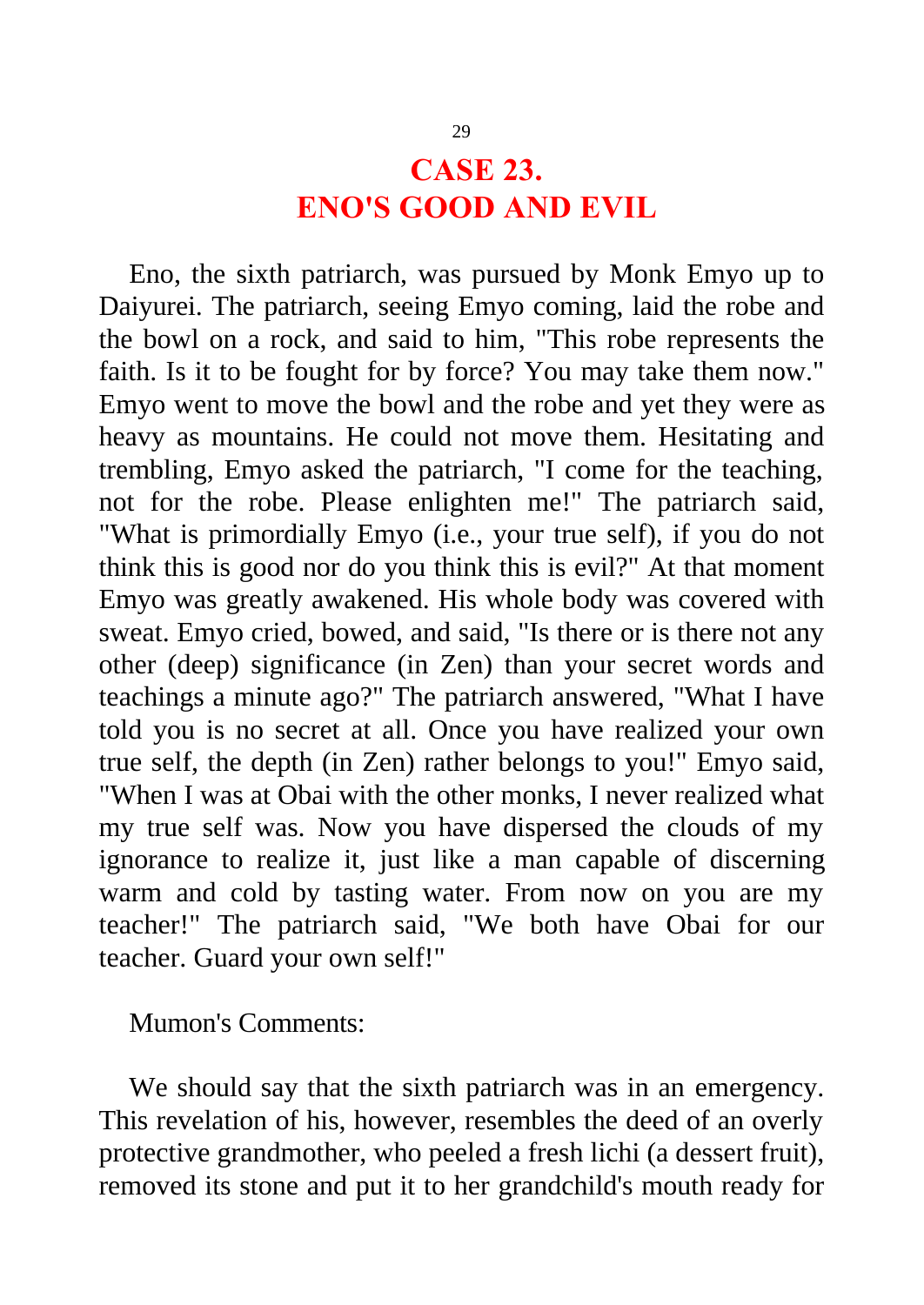him to swallow.

You describe it in vain, you picture it to no avail, Praising it is useless, cease to worry about it at all. It is your true self, it has nowhere to hide, Even if the universe is annihilated, it is not destroyed.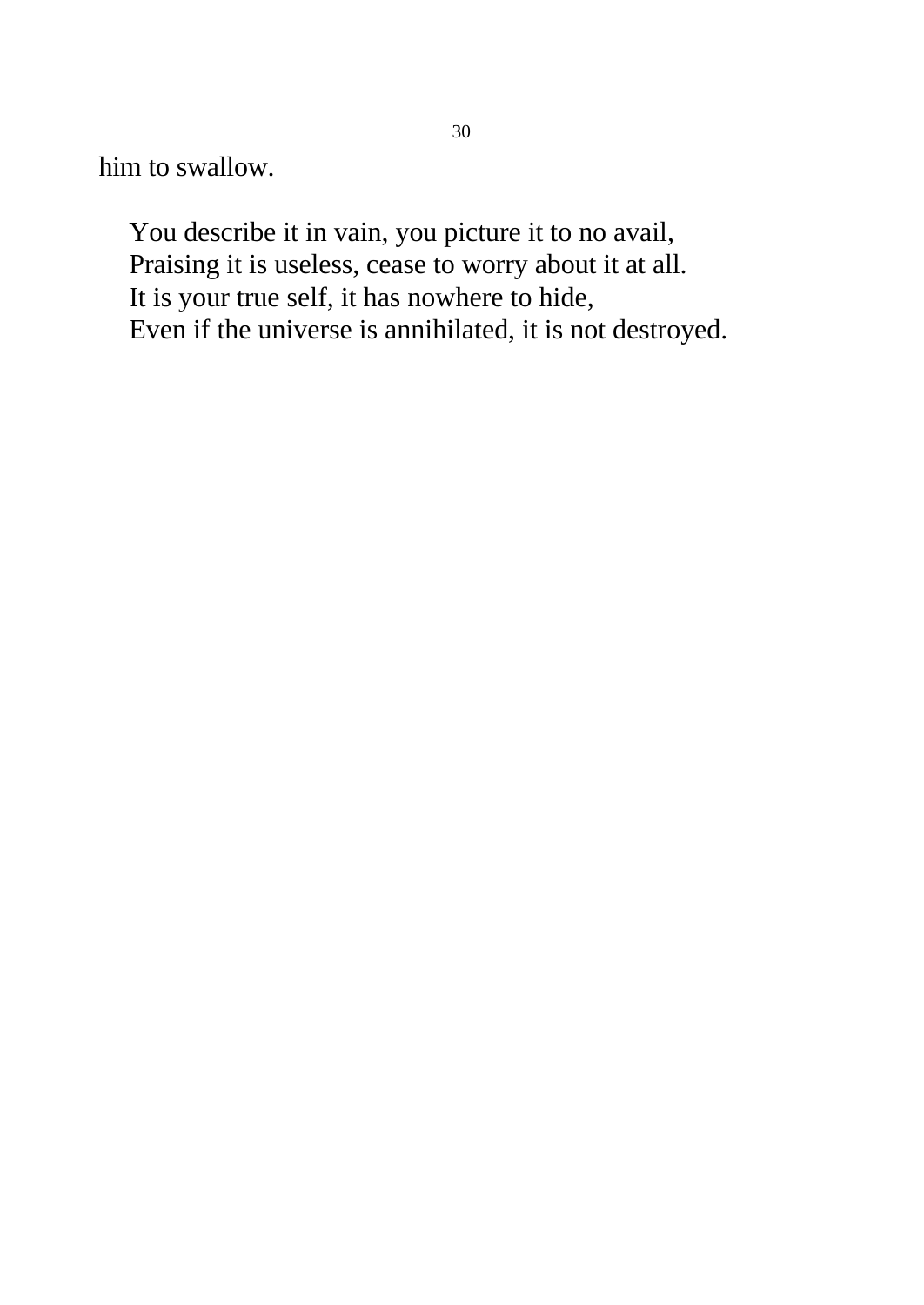#### **CASE. 24**

## **FUKETSU'S SILENCE AND WORDS**

A monk asked Fuketsu, "Without words or without silence transgressing, how can one be unmistakably one with the universe?"

Fuketsu said, "I often think of March in Konan (Southern China). The birds sing among hundreds of flagrant flowers."

Mumon's Comments:

Fuketsu's mind was quick as lightning, snatching the road and walking on it. Regrettably Fuketsu was not able to sit on the words of the "ancestors." If anyone should penetrate into this, he would be absolutely free. Without words, without phrases, now say what Zen is.

Fuketsu did not say such a fine phrase, Without uttering words, he already let it be known. If Fuketsu had become talkative, You do not know what to do.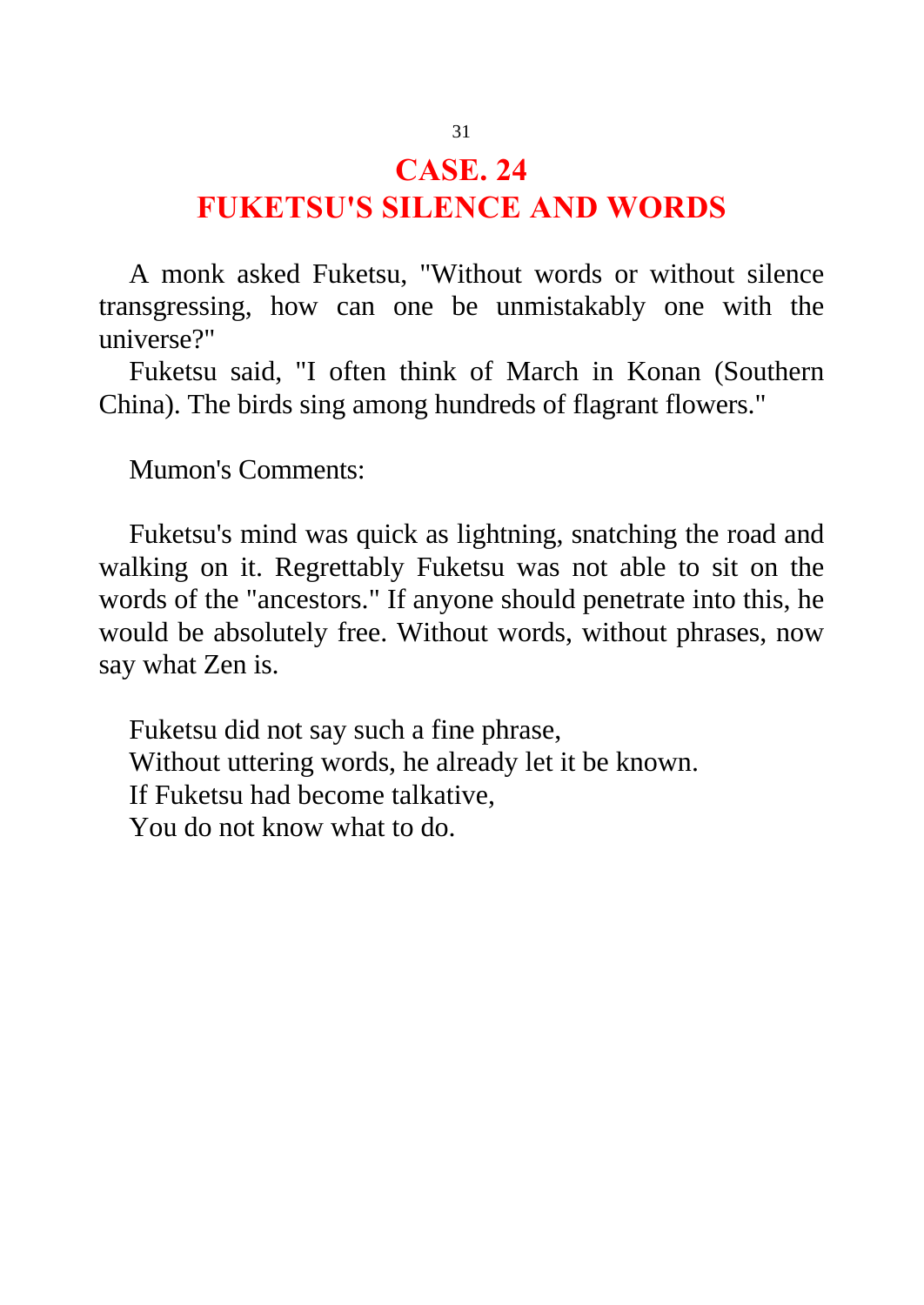#### **CASE 25.**

# **KYOZAN'S SERMON FROM THE THIRD SEAT**

In a dream Kyozan went to Maitreya's Pure Land and sat in the third seat. A monk there beat the gavel and said, "Today the one in the third seat will give a sermon." Kyozan arose, hit the gavel and said,"The truth of Mahayana is beyond any verbal expression! Listen, listen!"

Mumon's Comments:

You tell me, did Kyozan preach, or did he not? If he opens his mouth, he is lost. If he seals his mouth, he is lost, too. Whether he opens or seals his mouth, Kyozan is 108 thousand miles away from truth.

In the bright daylight And yet in a dream he talks a dream. Indeed a possessed word, a possessed word, He is deceiving the entire crowd.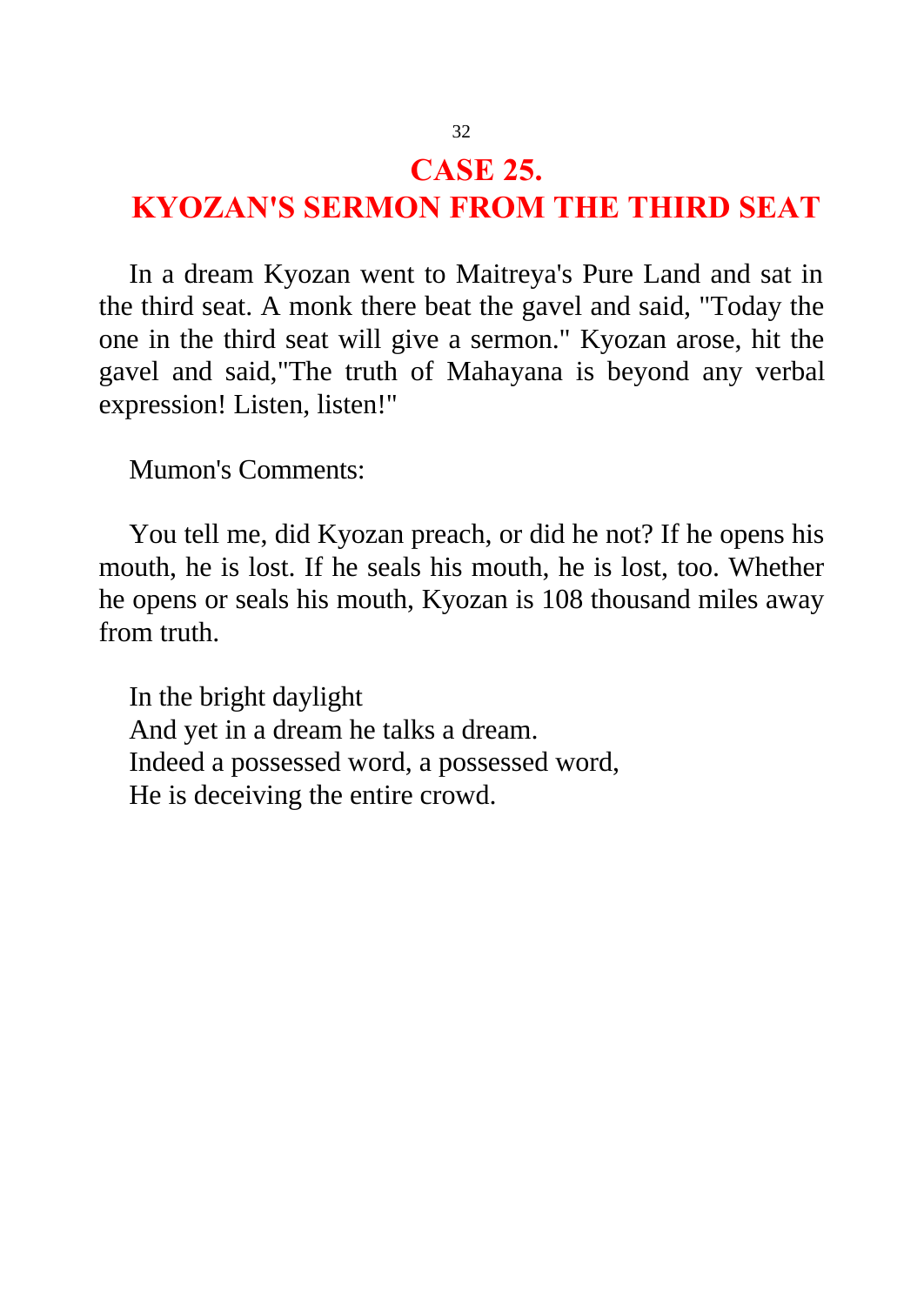#### **CASE 26. TWO MONKS ROLL UP THE BLINDS**

Hogen of Seiryo came to the hall to speak to the monks before the midday meal. He pointed with his finger to the bamboo blinds. At this moment two monks rose and rolled the blinds up. Hogen observed, "One has it, the other hasn't it."

Mumon's Comments:

Now tell me, which one has it and which one has not? If any one of you has one eye, he will see through the failure on Hogen of Seiryo. However, never be concerned about the gain or the loss.

When the blinds are rolled up, the great sky is bright and clear,

The great sky is not yet in accord with Zen.

It's better to throw everything away from the sky,

And make sure to have not even a draft blow through.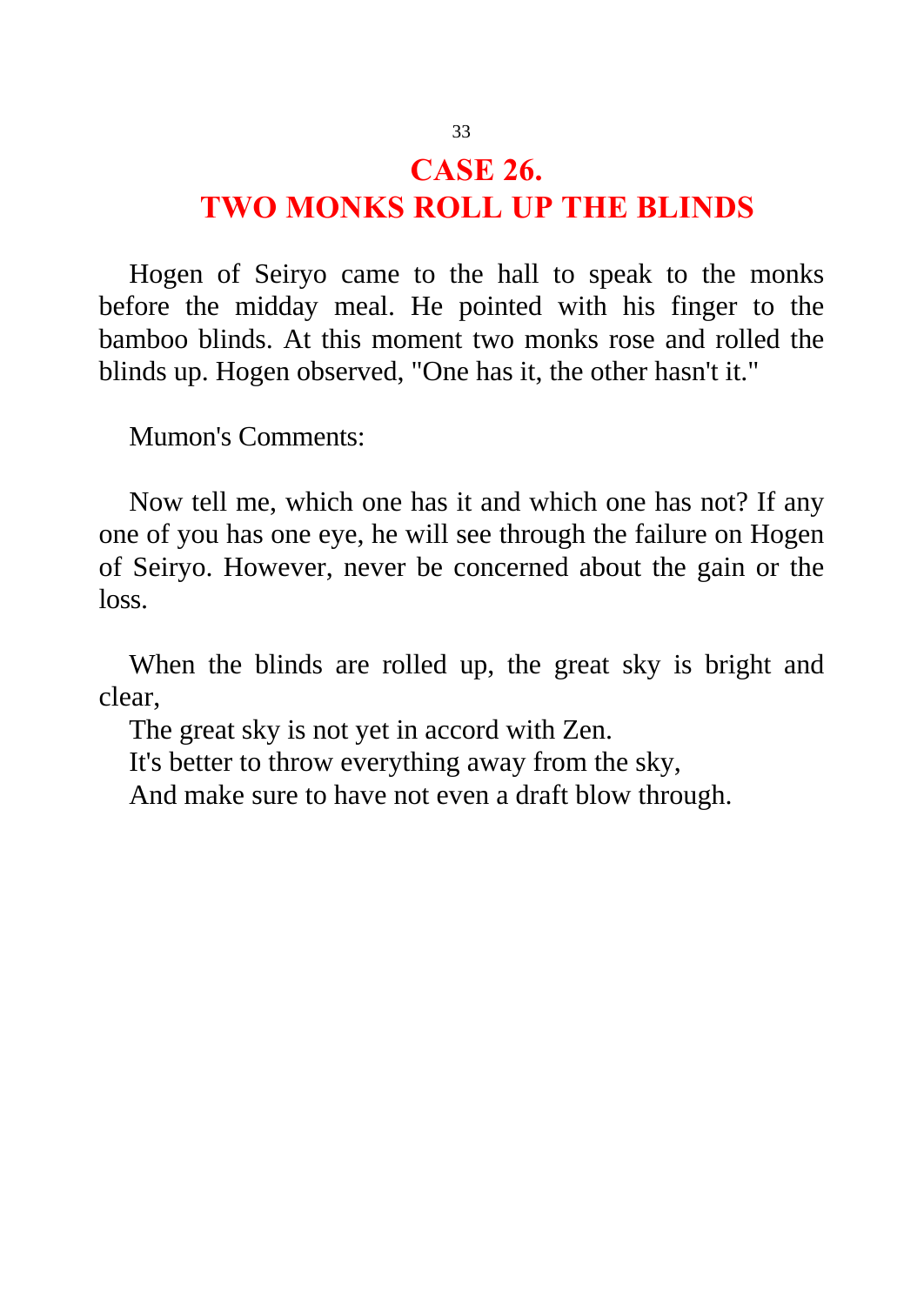# **CASE 27. NANSEN'S NO MIND, NO BUDDHA**

A monk asked Nansen, "Is there any teaching no master has ever preached before?"

Nansen replied, "Yes, there is." "What is it?" asked the monk. Nansen answered, "It is not mind, it is not Buddha, it is not things."

Mumon's Comments:

Being asked a question, Nansen gave away his entire treasure (words) and suffered a run of bad luck.

Nansen was too kind and lost his treasure, Verily words have no power. Even if a mountain may become a blue ocean, Nansen will never make it comprehensible to you.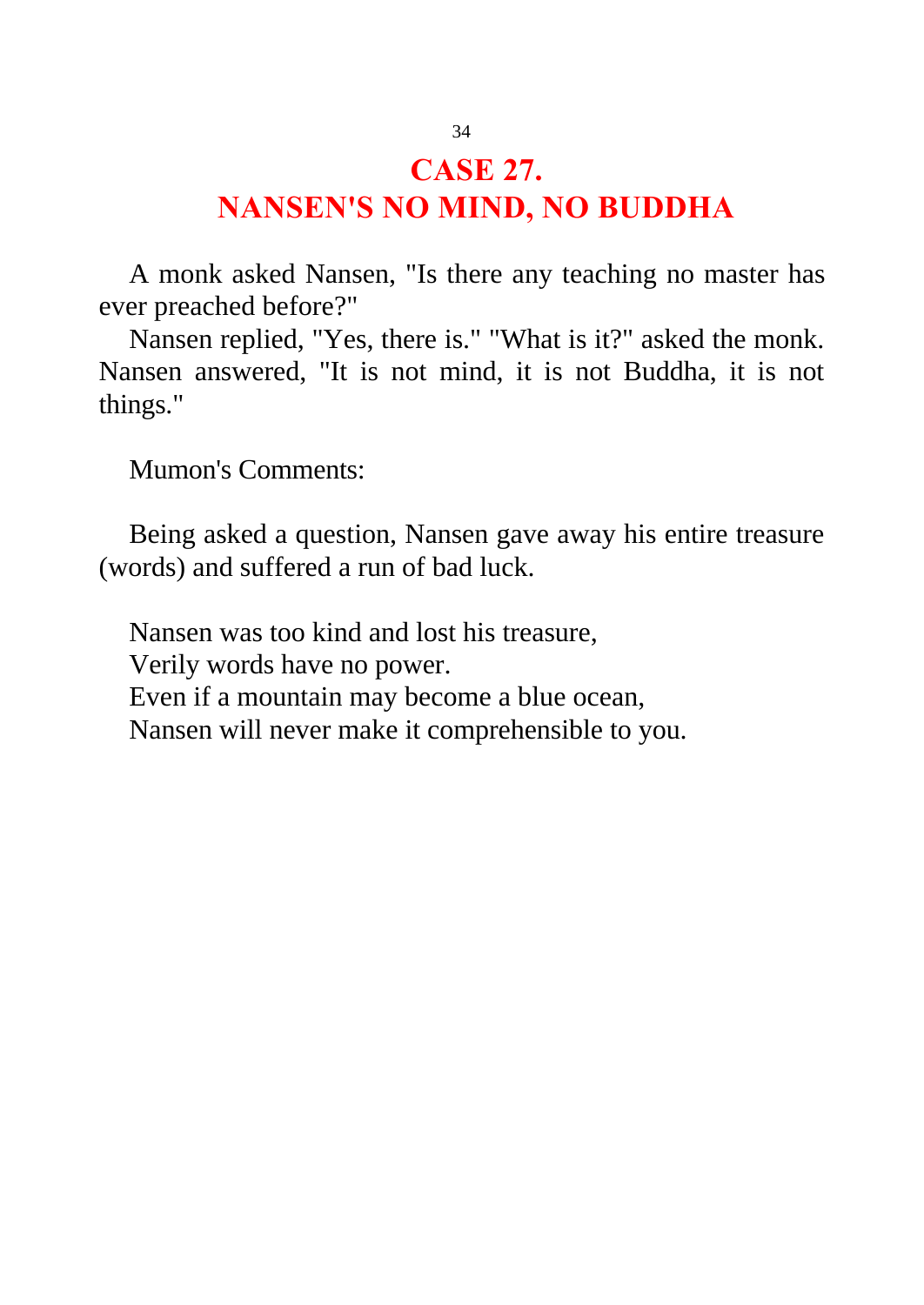# **CASE 28. RYUTAN'S CANDLE**

One night Tokusan went to Ryutan to ask for his teaching. After Tokusan's many questions, Ryutan said to Tokusan at last, "It is late. Why don't you retire?" So Tokusan bowed, lifted the screen and was ready to go out, observing, "It is very dark outside." Ryutan lit a candle and offered it to Tokusan. Just as Tokusan received it, Ryutan blew it out. At that moment the mind of Tokusan was opened. "What have you realized?" asked Ryutan to Tokusan, who replied, "From now on I will not doubt what you have said."

The next day Ryutan ascended the rostrum and declared to the monks, "Among you there is one monk whose teeth are like the sword tree, his mouth is like the blood bowl. Strike him with a stick, he won't turn his head to look at you. Some day he will climb the highest peaks and carry out my teaching there."

On that day, in front of the lecture hall, Tokusan burned to ashes his commentaries on the sutras and declared, "In comparison to this awareness, all the most profound teachings are like a single hair in vast space. However deep the complicated knowledge of the world, compared to this enlightenment it is like one drop of water in the ocean." Then he left the monastery.

Mumon's Comments:

Before Tokusan passed through the barrier, his mind was eager, his mouth was anxious, with a purpose in his mind, he went south, to refute the doctrine of "A special transmission outside the sutras." When he got on the road to Reishu (near Ryutan's monastery) he asked an old woman to let him have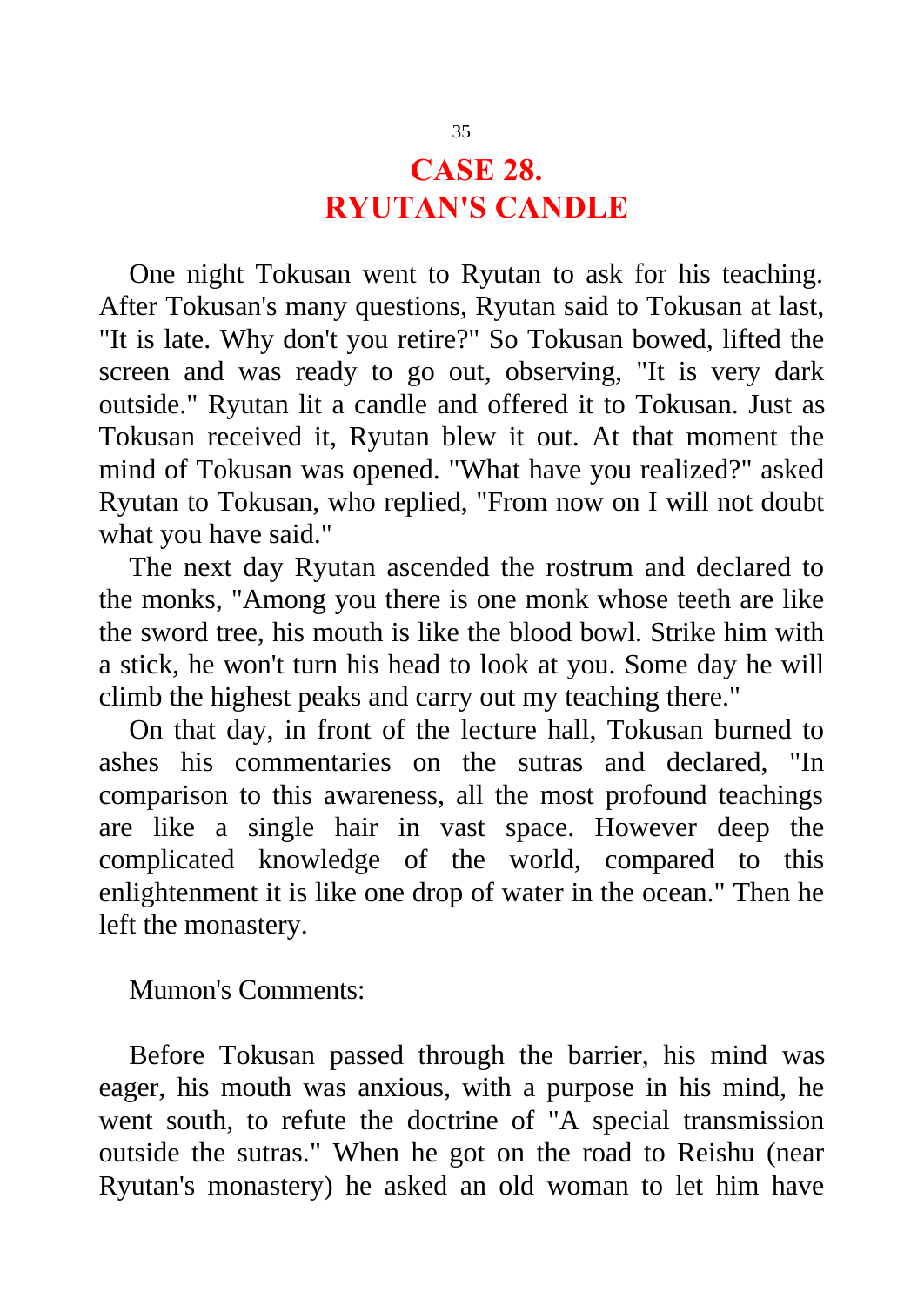something to "point his mind" (literally a snack, then something to put the mind at ease at the same time).The old woman asked Tokusan, "What is all that writing you are carrying?" Tokusan replied, "That's the manuscript of my notes and commentary on the Diamond Sutra." Then the old woman said, "That Sutra says, the past mind cannot be held, the present mind cannot be held, the future mind cannot be held. All of them are but unreal and illusory. You wish to have some refreshments. Well then, with which of your minds do you want to have the refreshments?" Tokusan found himself quite dumb. Finally he asked the woman, "Do you know of any Zen master around here?" "About five li away lives Ryutan," said she. Tokusan arrived at Ryutan's monastery with all humility, quite different from when he had started his journey. Ryutan in turn was so kind he forgot his own dignity. It was like pouring muddy water over a drunken man to sober him. After all, it was an unnecessary comedy.

Rather than hearing the name, seeing the face is better, Rather than seeing the face, hearing the name is better. But how much you help the nostrils, Look what you have done to the eyes!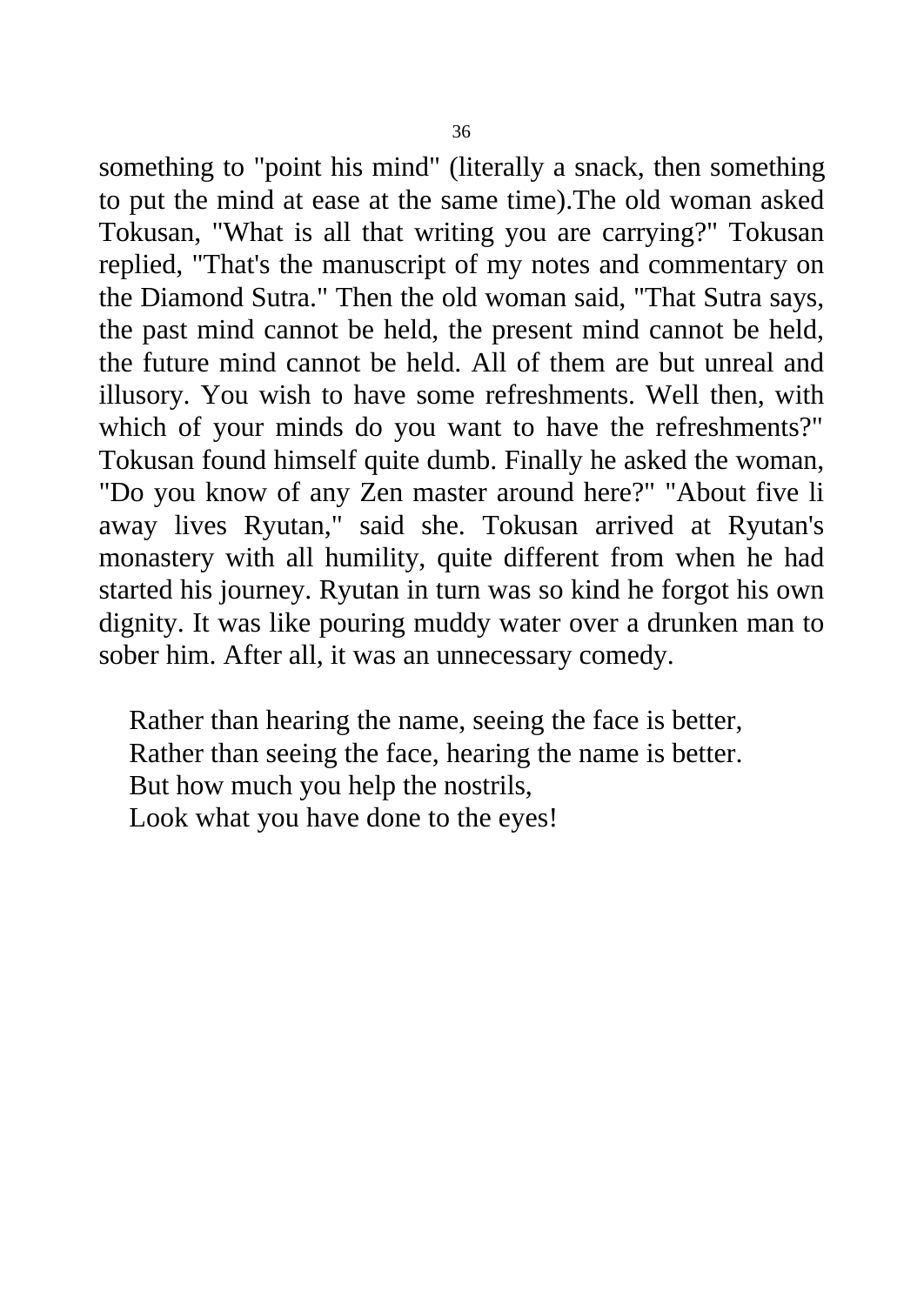# **CASE 29. ENO'S FLAG**

The wind was flapping a temple flag, and two monks were arguing about the flag. One said, "The flag is moving." The other said, "the wind is moving." They could not agree, no matter how hard they debated. The sixth patriarch, Eno, happened to come by and said, "Not the wind, not the flag. It is the mind that is moving!" The two monks were struck with awe.

Mumon's Comments:

It is not the wind that moves, it is not the flag that moves, it is not the mind that moves. How shall we understand the sixth patriarch? If you gain an intimate grasp of its meaning, you will see how the two monks, intending to buy iron, got gold. The patriarch could not repress his compassion for the two monks, and so we have this disgraceful scene.

Wind, flag, and mind moves, All confirmed as guilty of error. Only we know our mouth is opened, we do not know our speech went wrong.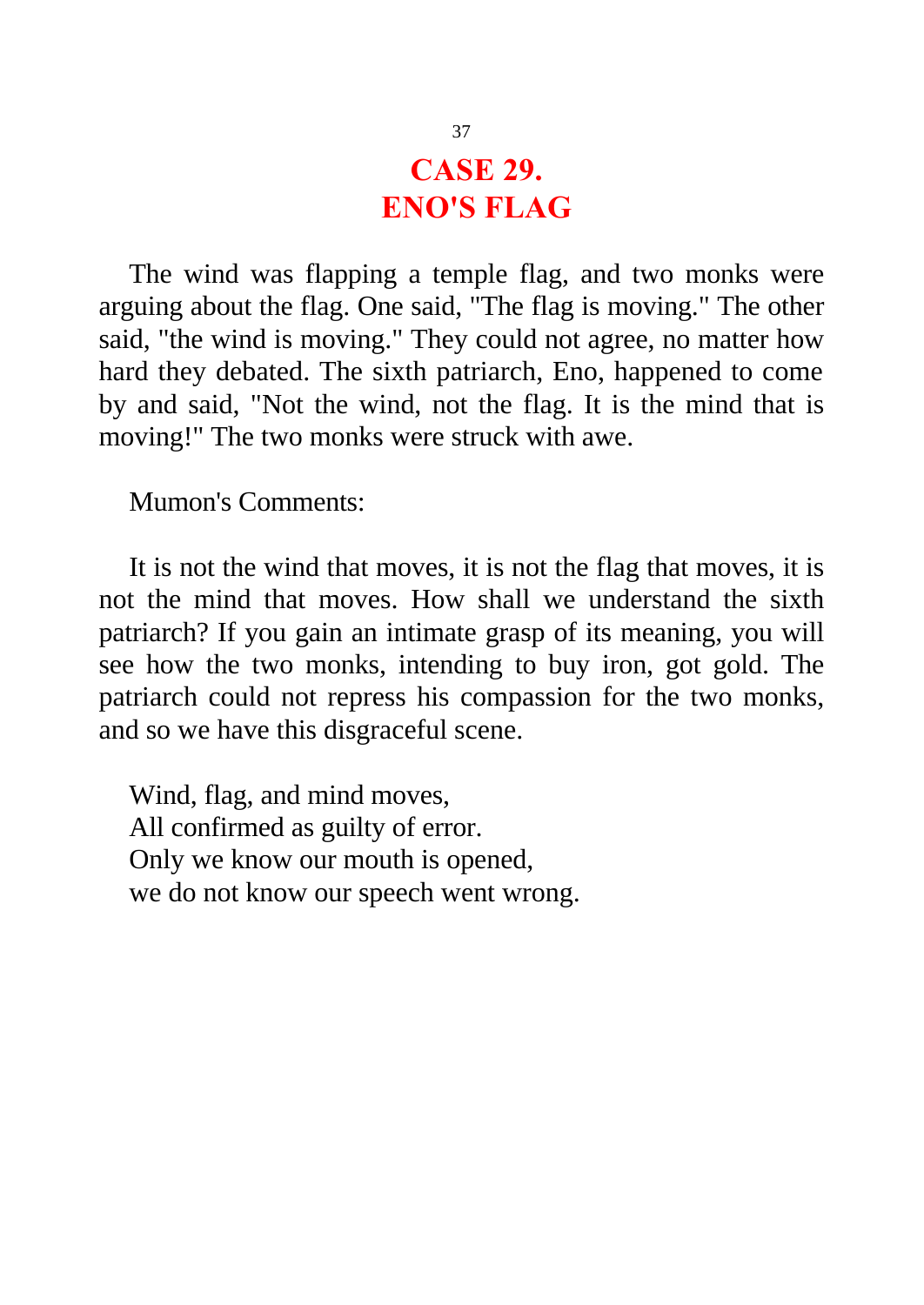## **CASE 30. BASO'S VERY MIND**

Daibai asked Baso, What is the Buddha?" Baso answered, "The mind is the Buddha."

Mumon's Comments:

If you fully understand Baso's meaning, you are wearing Buddha's clothes, eating Buddha's food, speaking Buddha's words, doing Buddha's deeds, that is to say, you are Buddha himself. But Baso misled not a few people into erroring the principles of Zen. He does not realize that if we explain the word "Buddha" we must rinse our mouths for three days afterwards. If he is a man of understanding, he would cover his ears and run away hearing Baso say, "The mind is the Buddha!"

Under blue sky, in bright sunlight,

One need not search around,

Asking around what Buddha is,

is liking the stolen goods in one's pocket and declaring oneself innocent.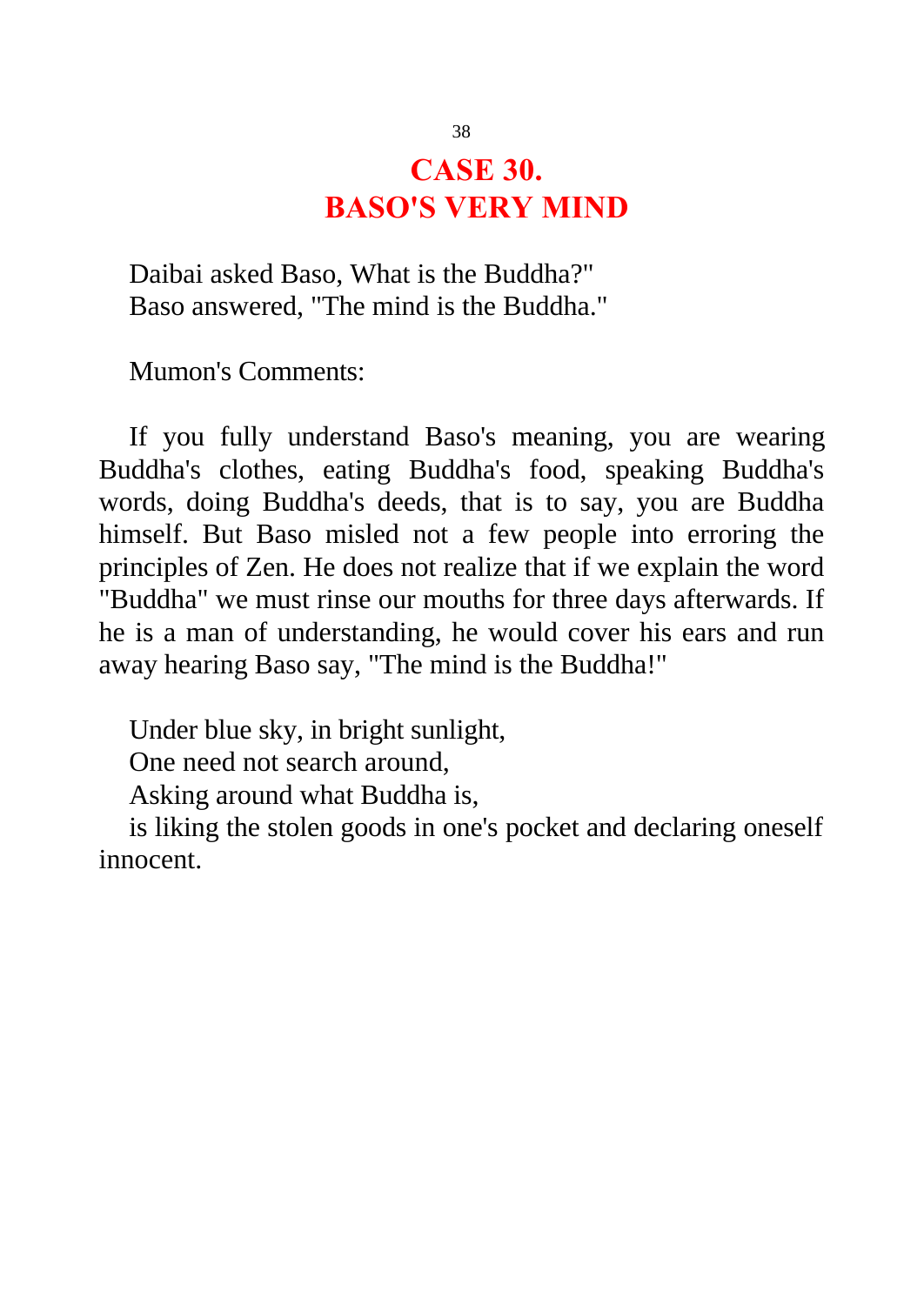#### **CASE 31.**

# **JOSHU INVESTIGATES AN OLD WOMAN**

A (travelling) monk asked an old woman the way to Taizan. The old woman said, "Go straight ahead." When the monk proceeded a few steps, she said to herself, "This monk with such spirit also goes off like that!" Afterwards, another monk told Joshu about this, and Joshu said, "Wait until I go and investigate the old woman." The next day off Joshu went and asked the same question and the old woman gave the same answer. Upon his return, Joshu told the congregation of monks, "I have investigated the old woman of Taizan."

Mumon's Comments:

The old woman sat in the tent and planned the campaign, but she did not know that there was the famous bandit who knew how to take the enemy commander prisoner. Old Joshu sneaked into her tent and menaced her fortress, but he wasn't a real general. Indeed both had their faults. Now I would like to ask you: "What was the point of Joshu's investigating the old woman?"

The question was the same, The answer was the same. Sand in the rice, Thorns in the mud.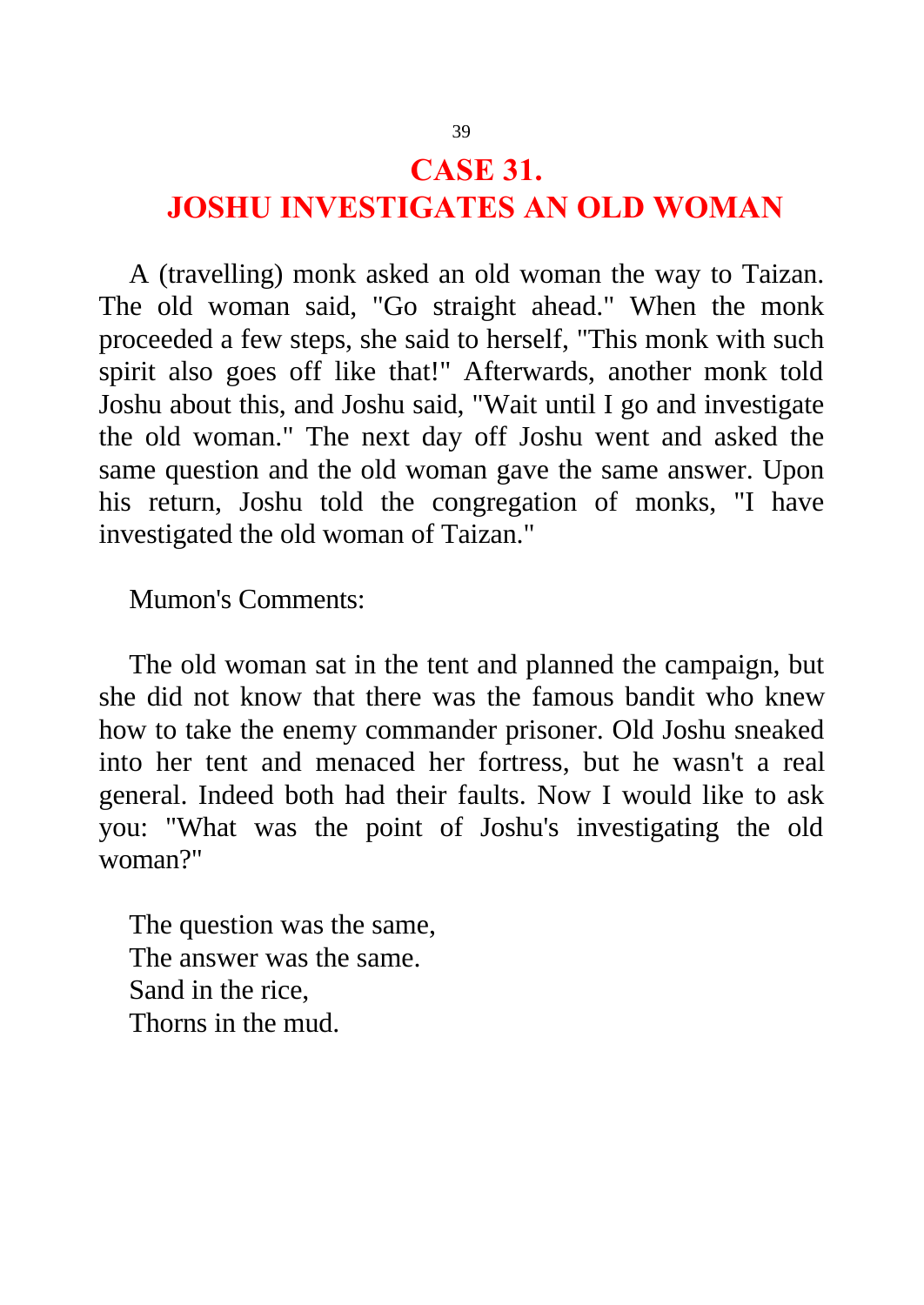# **CASE 32. A "PAGAN" ASKS BUDDHA**

A "pagan" asked Buddha, "With words, with silence, will you tell me (the Way)?" Buddha silently kept meditating. The "pagan" bowed and thanked the Buddha, saying, "With the compassion you have cleared away the clouds of my mind and have made me enter into the awakening." After he left, Ananda asked the Buddha what he had attained. The Buddha said, "A good horse runs even a shadow of the whip."

Mumon's Comments:

Ananda was Buddha's disciple but his understanding was not like that pagan. Now tell me, "How afar are the disciple and the non-disciple?"

Treading on the sharp edge of a sword, Running over jagged ice. Not climbing on the ladder, Letting your hands off the cliff.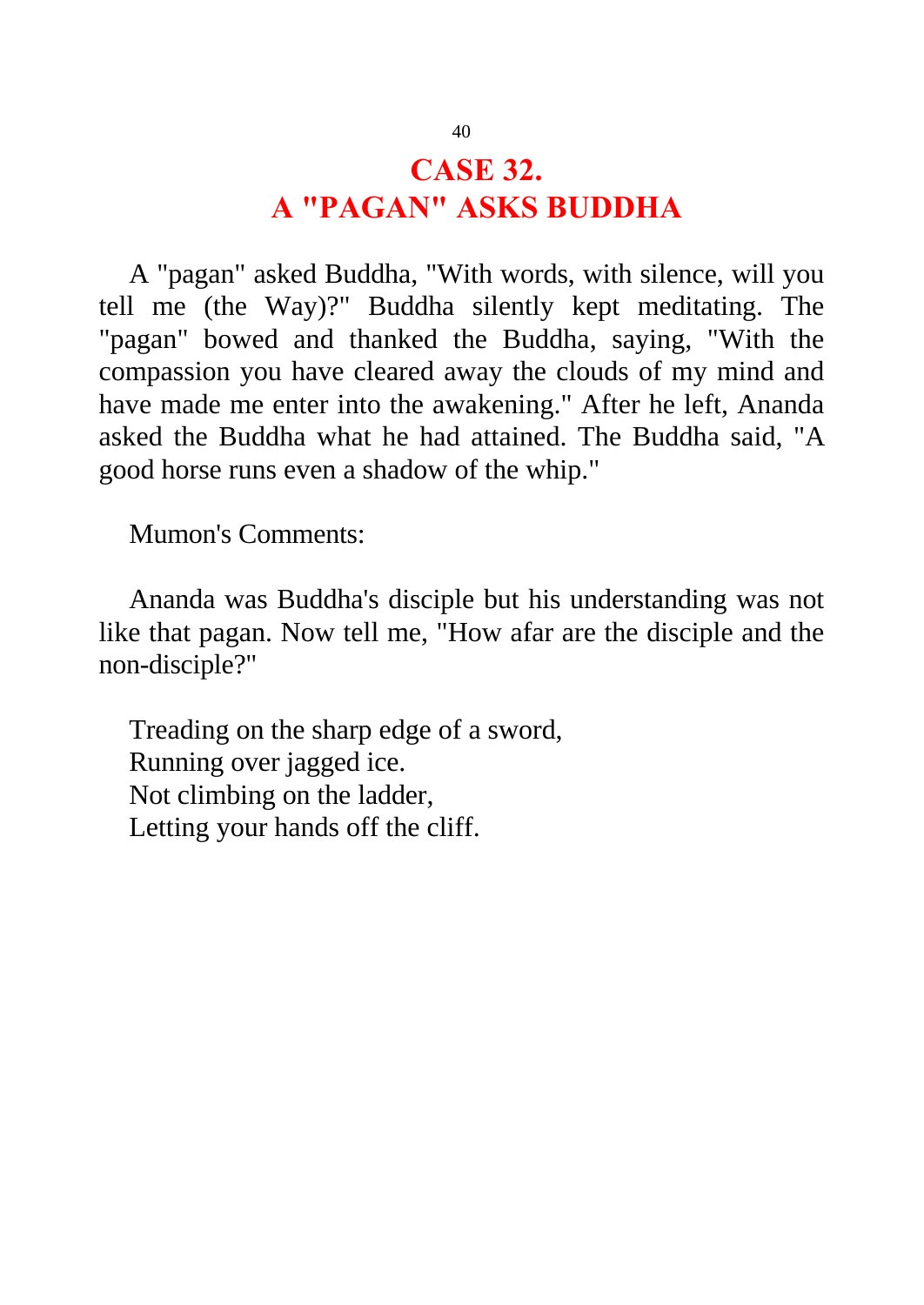# **CASE 33. NEITHER MIND NOR BUDDHA**

A monk asked Baso, "What is the Buddha?" Baso replied, "Not mind, not Buddha."

Mumon's Comments

If anyone understands what Baso said, he has mastered Zen.

If you meet a sword master on the road, give him the sword. Unless you meet a poet on the road, do not offer a poem. If you meet a man, tell him the three quarters of the Way, and never tell him the rest.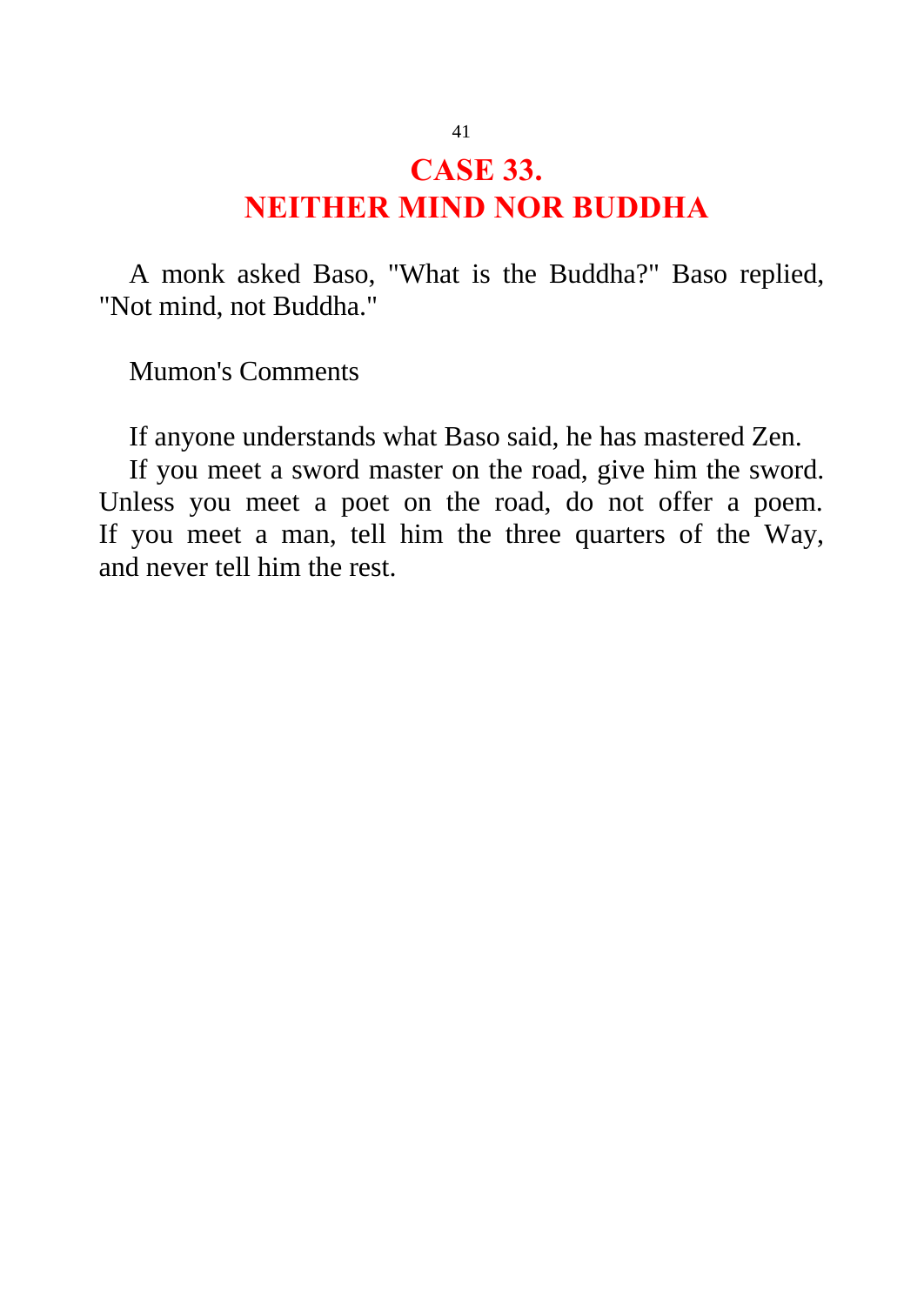#### **CASE 34. NANSEN'S NO WAY**

Nansen said, "Mind is not Buddha. Knowledge is not the Way."

Mumon's Comments:

Growing old, Nansen forgot to be ashamed. With his stinking mouth open he spread the scandal of his own house (such as knowledge is not the Way) to others. However, few appreciate their indebtedness to him.

When the sky is clear the sun appears, when rain falls, the earth becomes moistened. How wholeheartedly he explains, how few have faith in him and his words.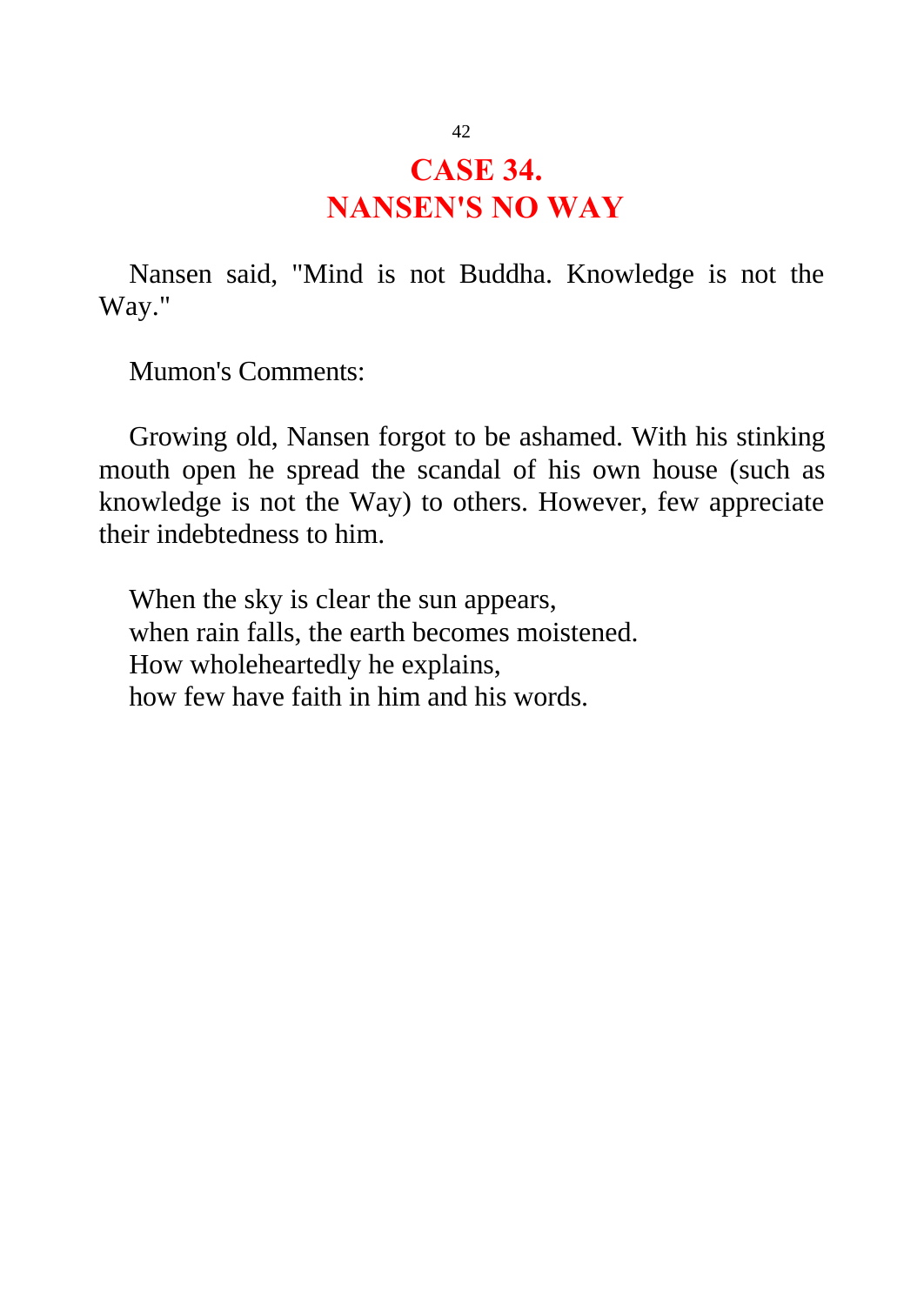#### **CASE 35. TWO SOULS**

Goso asked a monk, "Sei, the Chinese girl, who was separated from her soul. Which was the real Sei?"

Mumon's Comments:

If you obtain genuine awareness of reality, you will know that the soul passes from one husk to another as travellers lodged in an inn. But if you have not obtained the awareness, you should not run around in confusion when the four elements are suddenly ready to become separated (i.e., to die), like a crab with its seven arms and eight legs thrown into the boiling water. Never say that I did not warn you.

The moon in the clouds is one and the same, Valleys and mountains are various. Fortunes above fortunes, Is it one, or is it two?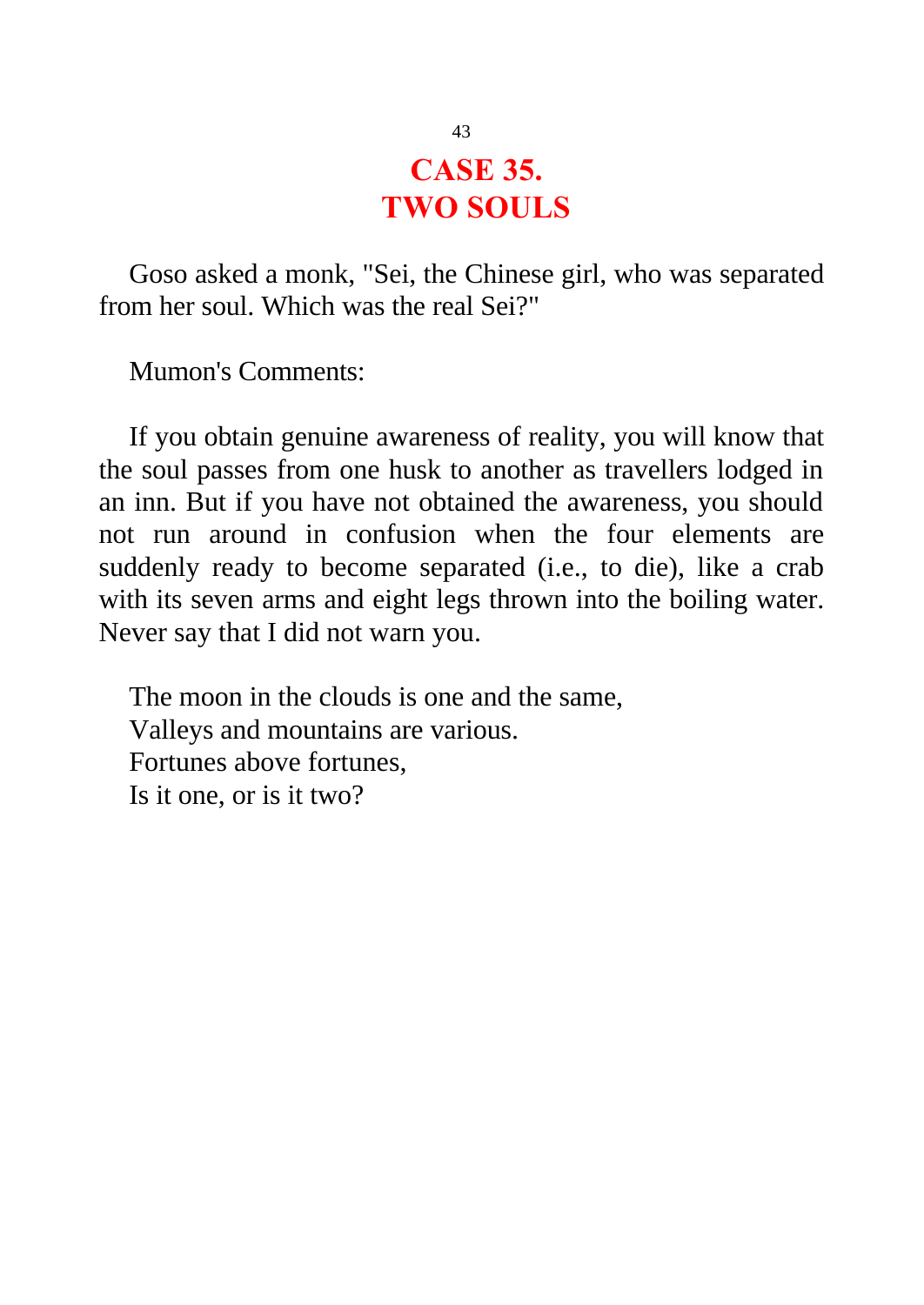#### **CASE 36. GOSO'S NO WORDS, NO SILENCE**

Goso said, "When you meet a Man of the Way on the road, greet him not with words, nor with silence. Tell me, how will you greet him?"

Mumon's Comments:

If you can answer Goso exactly, it will be extremely heartening. If you cannot answer properly yet, then you must do your best to watch out everything.

Meeting the man of the Way on the road, Greeting him not with words, nor with silence. Give him an uppercut, Then he will understand you at once.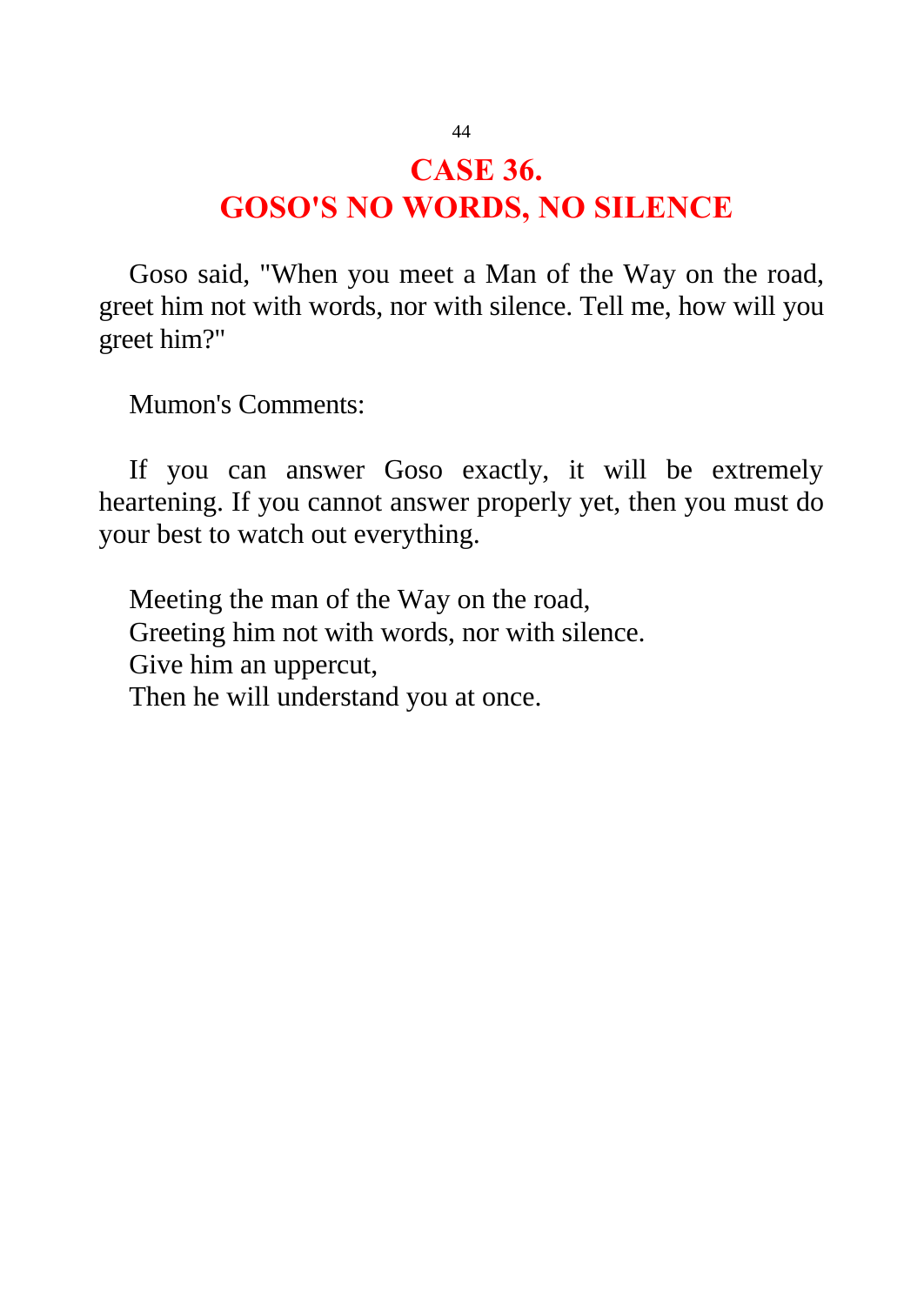## **CASE 37. JOSHU'S OAK TREE IN THE GARDEN**

A monk asked Joshu, "With what intention did Bodhidharma come to China?" Joshu answered, "The oak tree in the front garden."

Mumon's Comments:

If you grasp Joshu's answer precisely, there is no Shakyamuni Buddha before you and no Maitreya Buddha after you.

Words do not express fact, Phrases do not reveal the delicate motion of mind. He who accepts words is lost, He who adheres to phrases is deluded.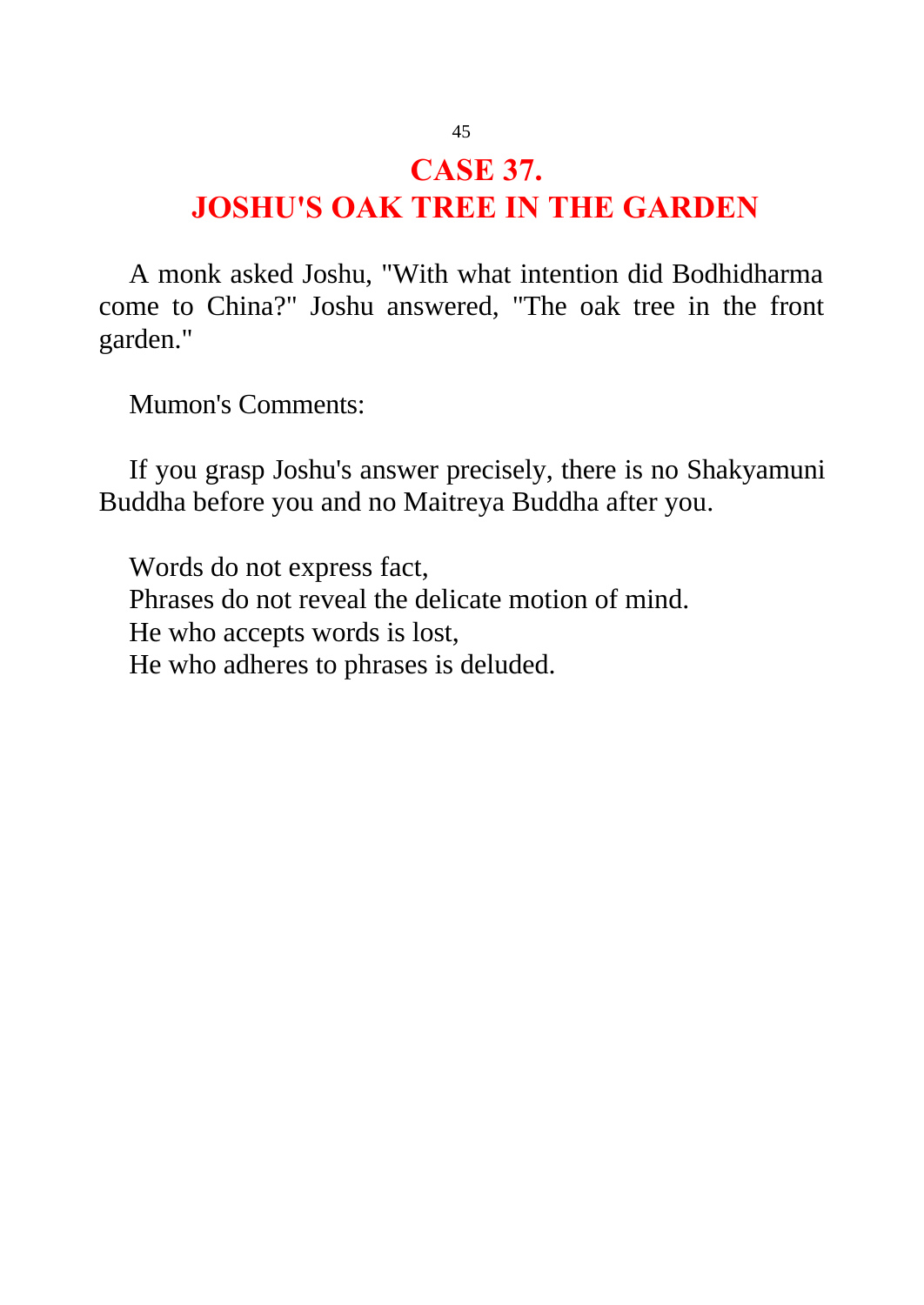#### **CASE 38. GOSO'S BUFFALO**

Goso asked, "A water buffalo goes out of his "enclosure." The head, the horns, and the four legs go through, but why doesn't the tail, too?"

Mumon's Comments:

If you can open your one eye (to the question) and say an awakening word, you will be able to repay the Four Obligations and help the Three Bhava being saved. If you still have not gotten it, take a close look on the tail and awake yourself.

If the buffalo goes through, he will fall into the abyss, If he retreats into the enclosure, he will be butchered. This little bit of a tail, that is a strange thing indeed!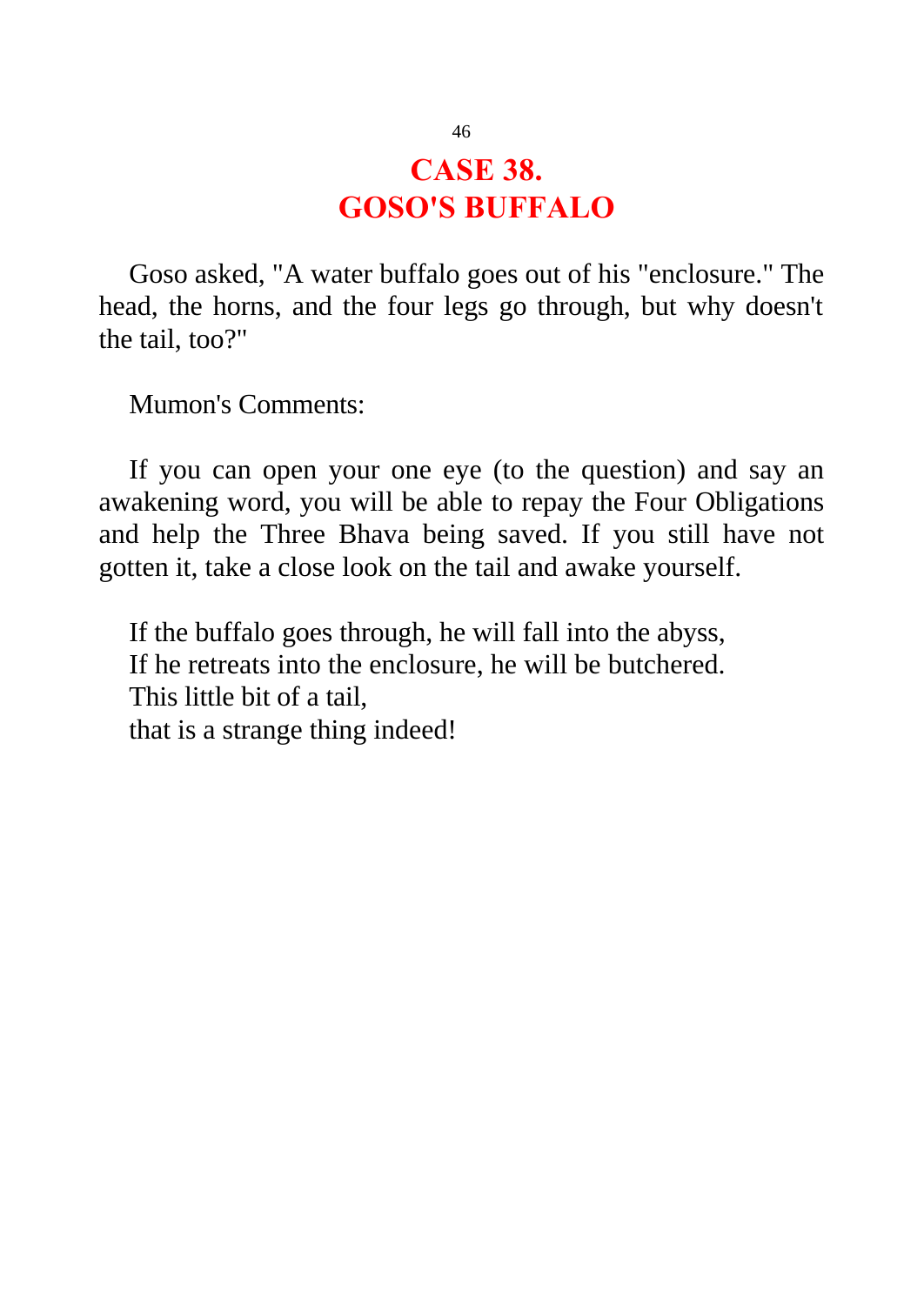#### **CASE 39. UN-MON AND TRAP INTO WORDS**

As soon as a monk stated Un-mon, "The radiance of the Buddha quietly and restlessly illuminates the whole universe", Un-mon asked him, "Are these you **are** reciting not the words of Chosetzu Shusai?" The monk replied, "Yes, they are." Un-mon said, "You are trapped in words!" Afterwards Shishin brought up the matter once more and said, "Tell me, how was the monk trapped in words?"

Mumon's Comments:

If you are able to grasp Un-mon's unapproachable accomplishments and follow through the monk's corruption (of being trapped into words), you will be the leader of humans and Devas. If not, you cannot even save yourself.

A fish meets the fishhook in a rapid stream, Being too greedy for the bait, the fish wants to bite. Once his mouth widely opens, His life is already lost.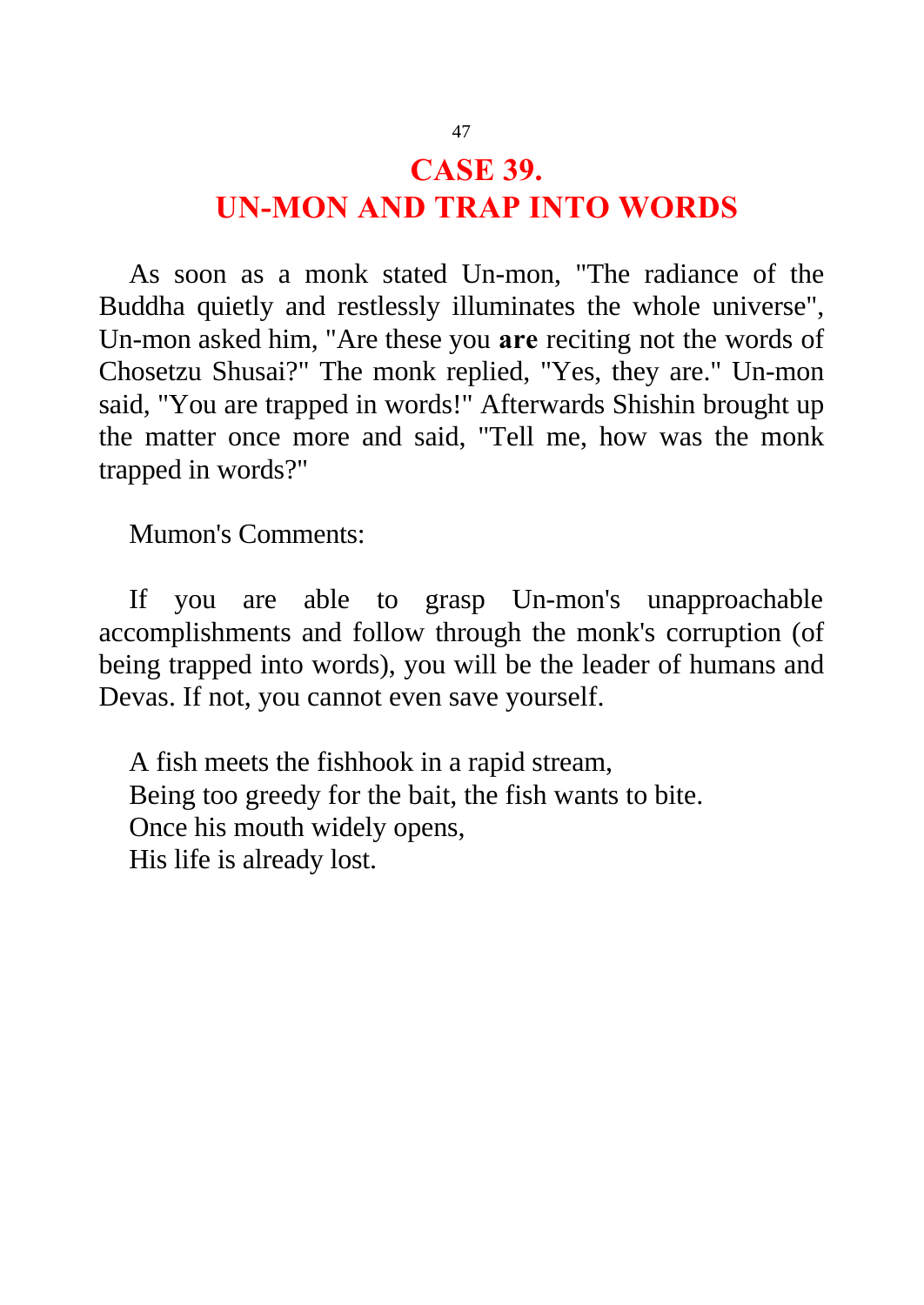## **CASE 40. KICKING THE DRINKING WATER JAR**

During his stay under Master Hyakujo, Isan was a cooking monk. As Master Hyakujo wished to send a monk to found the new monastery called the Great Mount I, Maser Hyakujo told the chief monk and all other monks that he would choose the one who would demonstrate himself as the best among them. Then Master Hyakujo brought out a drinking water jar, put it down and said, "You cannot call it a water jar. Then, what will you call it?" The chief monk said, "One cannot call it a wooden stick." Then, when Master Hyakujo turned to Isan, Isan kicked the jar and walked away. Master Hyakujo laughed and said, "The chief monk lost it to Isan." He made Isan the founder of the Great I-san Monastery.

Mumon's comments:

Master Isan had indeed rare courage, but he could not jump out of Master Hyakujo's trap. After examination of the outcome, Isan took over the heavier burden for the easier job. Why? Look, Isan took off the cook's headband and put himself **in** steel cuffs (of the founder of the monastery).

Throwing away strainers and cooking spoon, Isan kicks the jar and **settles** the disputes. Unhindered by the multiple hurdles, He gives a kick on the toe, Even Buddha becomes pieces.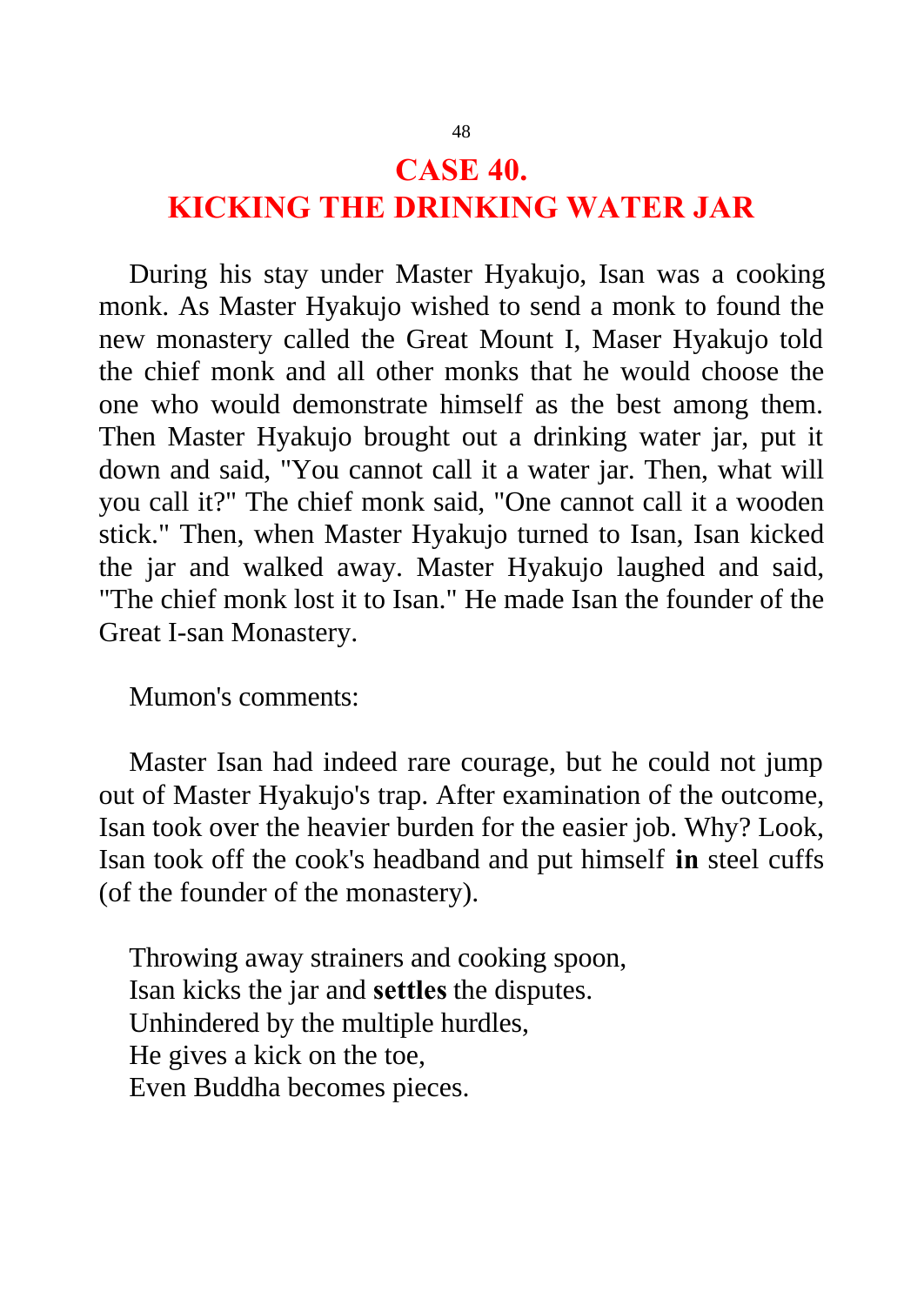#### **CASE 41. BODHIDHARMA'S PEACE OF MIND**

Boddhidharma sit facing the stone wall. The Second Patriarch, Suika, stood long in the thick snow. Finally, he severed his own arm and presented it to Bodhidharma. He said, "Your student cannot pacify his mind. You, the First Patriarch, please, give me peace of mind!" The First Patriarch replied, "Bring that mind, I will calm it down!" The Second Patriarch said, "I search **for it** everywhere, but I cannot find it!" Boddhidharma replied, "I have already pacified it for you!"

Mumon's Comments:

That toothless old chap from India proudly travelled ten thousand li over the ocean (to China). This was indeed as if he deliberately raised waves where there was no wave. At last, he got only one disciple, who was maimed by cutting **off** his own arm. Alas, he was a fool indeed.

The First Patriarch from India taught straight forward, A series of all the troubles has initiated from him. The one who disturbed the calm world, Is Boddhidharma, you indeed!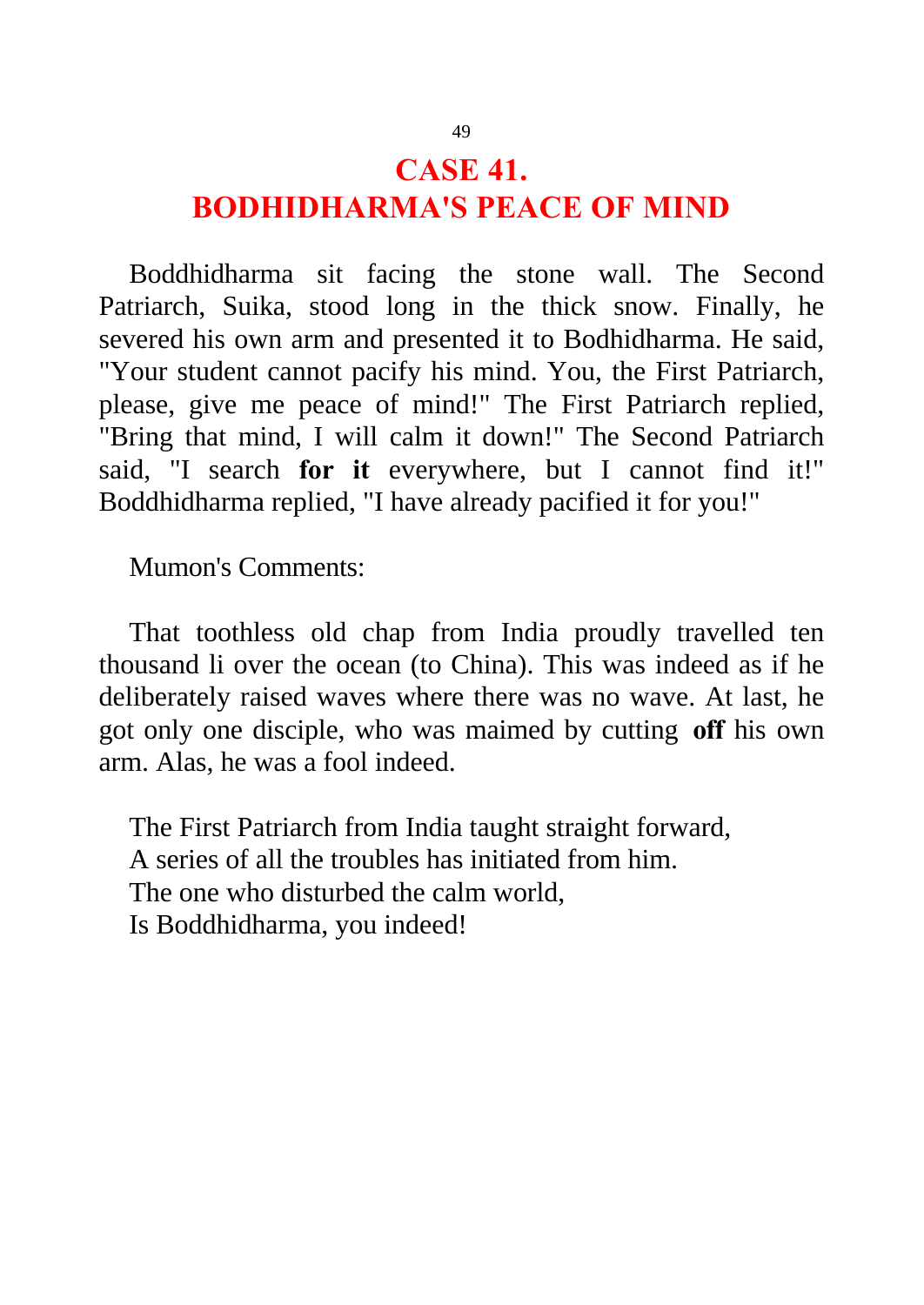#### **CASE 42.**

# **A WOMAN COMES OUT OF MEDITATION**

When the wisest Boddhisattva Manjusuri, who is supposed to be next in order to Shakyamuni Buddha, found that the Buddha' gathering was adjourned and each was going back to his/her land. Observing one woman still deep in meditation near Shakyamuni, Manjusuri properly bowed and asked Shakyamuni Buddha, "That woman has been able to reach that state of enlightenment and why have I not?"

Shakyamuni replied, "Bring her from the samadhi and ask her yourself!"

Manjusuri went round the woman three times and snapped his fingers and yet she was undisturbed in meditation. So Manjusuri held her high up in his hand and brought her to the first of three meditative heavens (totally detached from any lust) and exhausted all his mystical powers in vain (to awaken her). Observing this, Shakyamuni said, "Even a hundred thousand Manjusris could not awaken her from samadi. There resides Momyo (Avidya) Boddhisattva, the lowest of all, below this place past twelve hundred million lands. He alone can raise her from her deep meditation." No sooner had the Shakyamuni spoken than that Boddhisattva sprang up out of the earth, bowed and paid his homage to Shakyamuni. By Shakyamuni order, Mo-myo Boddhisattva snapped his fingers. Instantly the woman came out of meditation and stood up.

#### Mumon's Comments:

The old chap, Shakyamuni, is extraordinary indeed, able to produce such a village theatre stage. Now then, tell me: "Why was Manjusri, the highest and wisest of the seven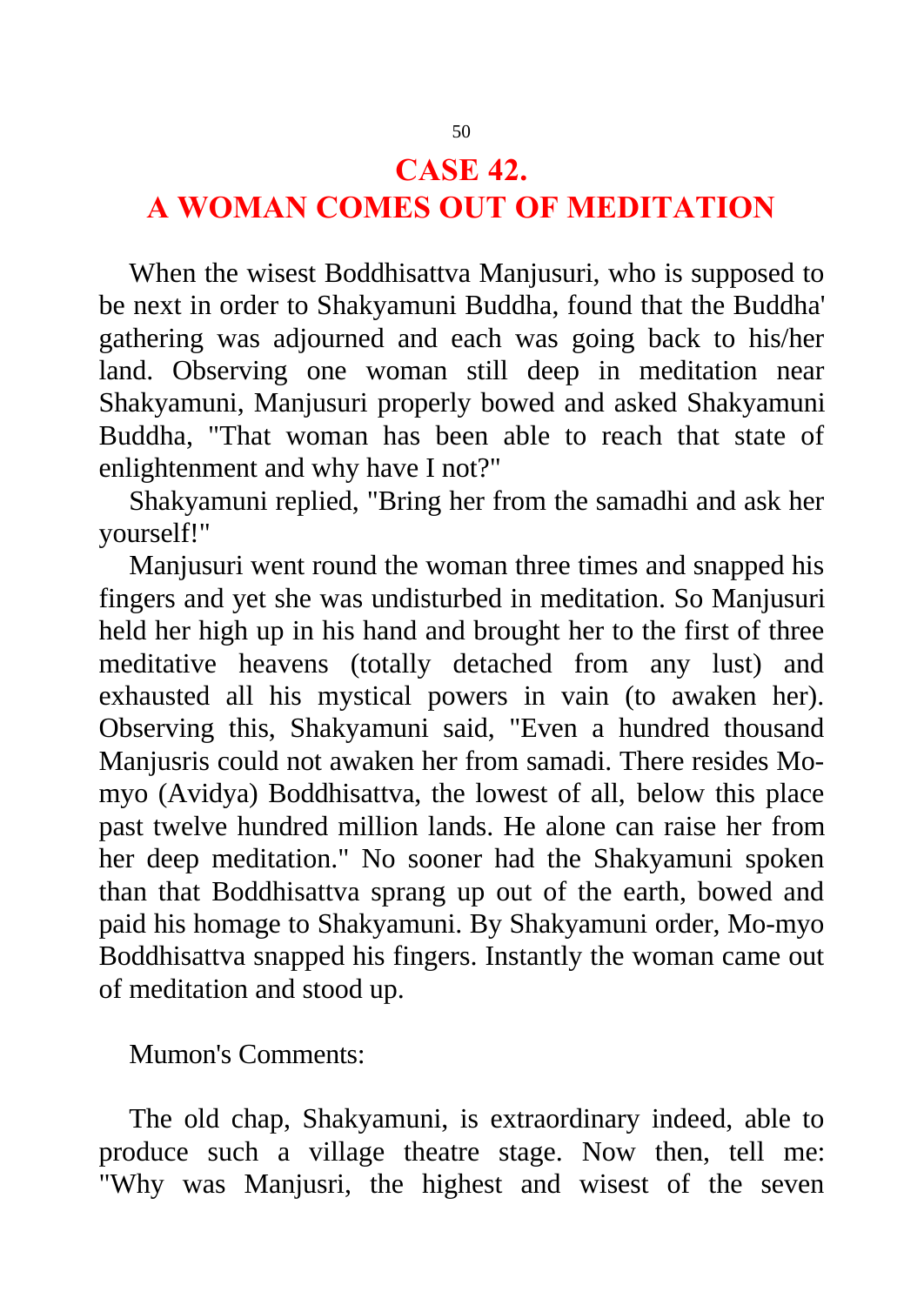Boddhisattva, unable to bring her out of meditation? Why was Mo-myo Boddhisattva, the lowest of all, able to do so? Should you obtain and live this complete understanding of it, you will attain the great samadi within this mundane world of delusion and attachment."

Whether the one who could bring her out of meditation, or the other who could not,

Both of them obtained freedom.

The one wore the mask of god, the other, a devil's mask in that theatre,

Even the failure is artistic indeed.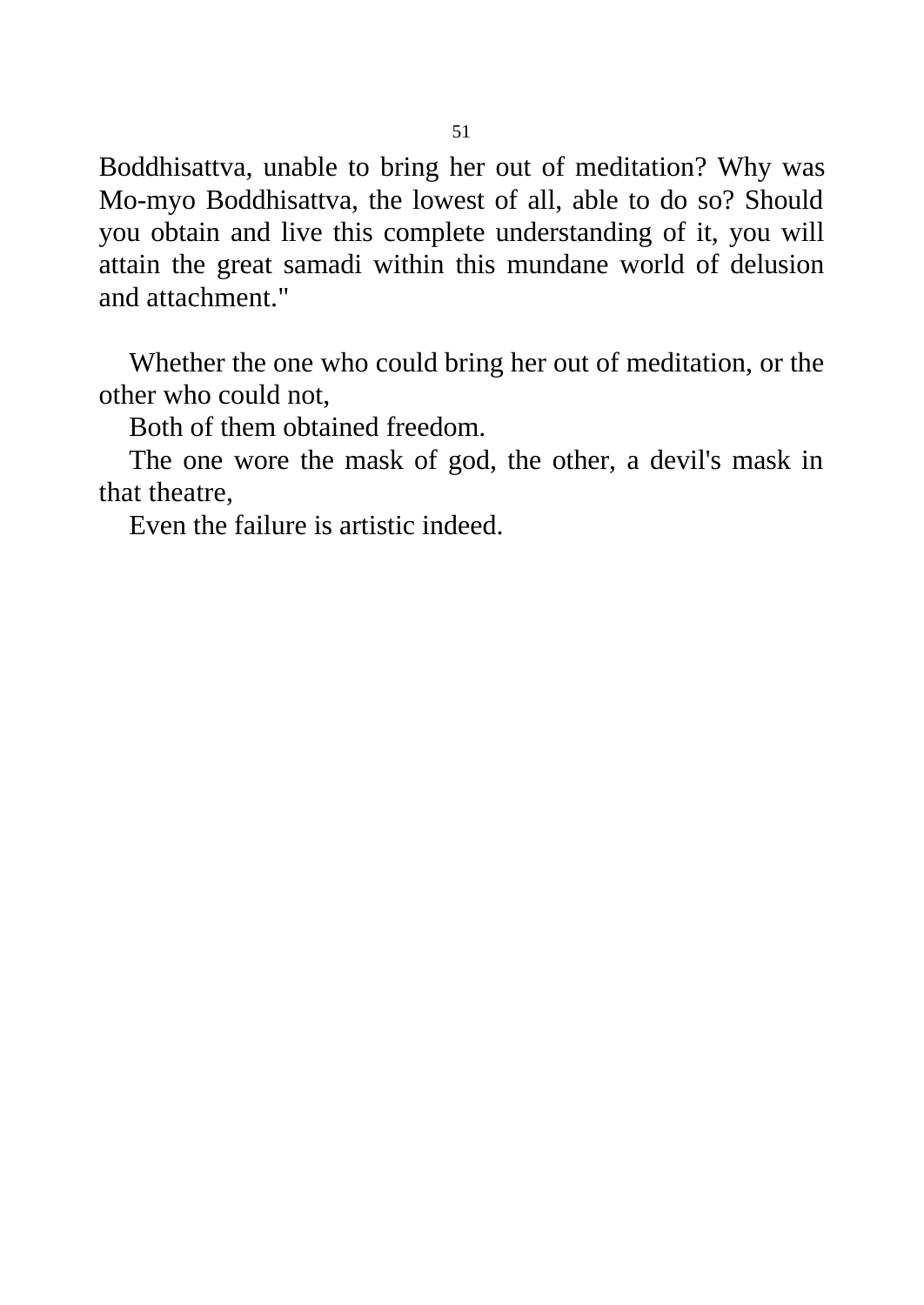## **CASE 43. SHUZAN'S BAMBOO SPATULA**

Master Shuzan held out his bamboo spatula and asked, "If you call this a bamboo spatula, you give umbrage (to the principle of Zen). If you call this no bamboo spatula, you violate the law (of common-sense). What will all of you call this?"

Mumon's Comments:

Should you call this a bamboo spatula, you would give umbrage. Should you call this no bamboo spatula, you would betray the law. Both to speak out will not do, and no word will be of any use either. Quickly say, quickly say!"

Bringing out the bamboo spatula, Shuzan demanded the order of life or death. Being put to either the umbrage, or the betrayal, Even Buddha and Patriarchs would beg for their lives.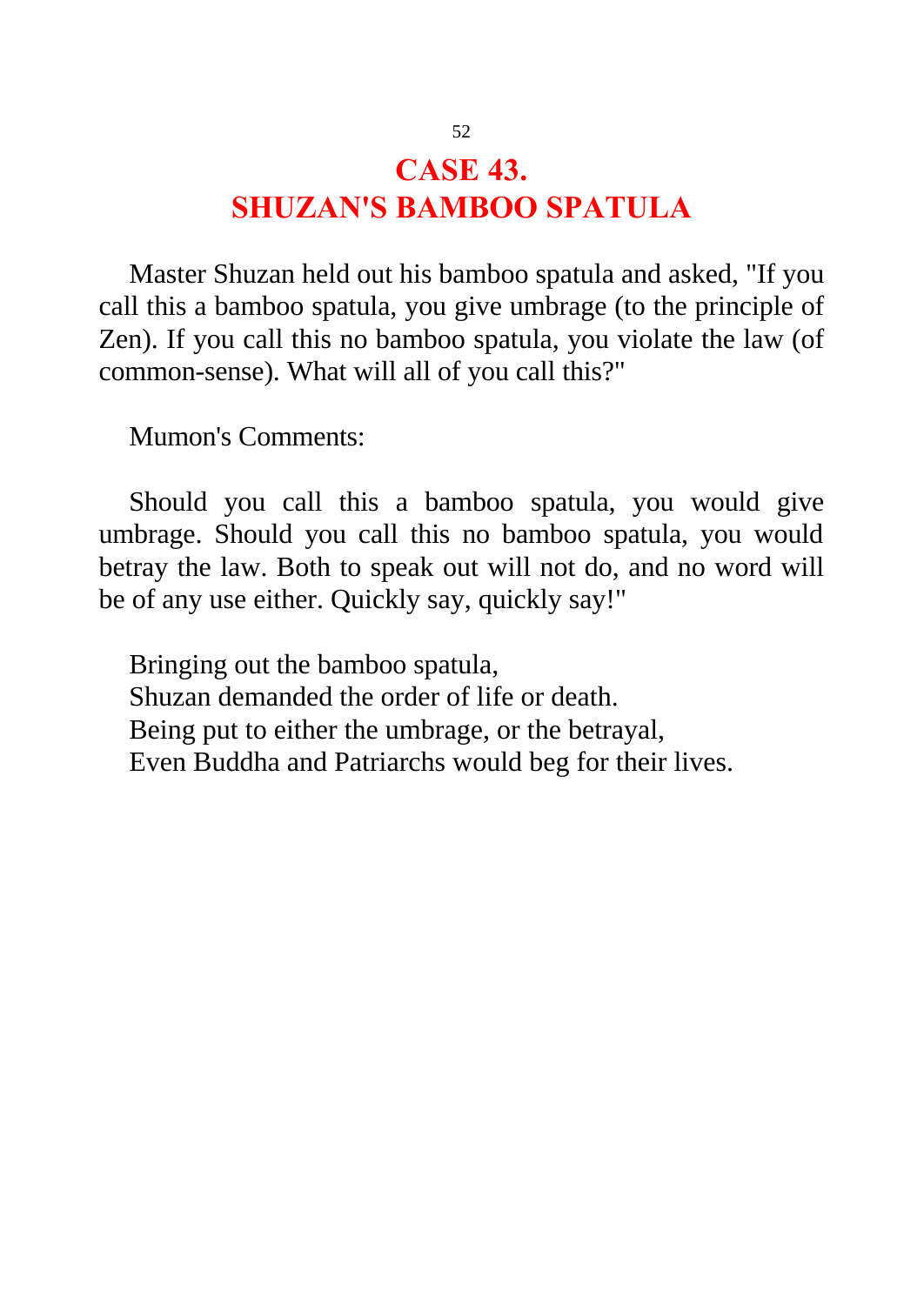#### **CASE 44. BASHO'S STAFF**

Master Basho said to his disciples, "If you have the staff, I will give it to you. If you have no staff, I will take it away from you!"

Mumon's Comments:

This staff helps you to cross the river with the shattered bridge. The staff leads you back to your village in the moonless dark night.

If you call it the staff, then you will go right into hell like an arrow.

Whether one is deep or shallow,

It lies in the palm of the hand which holds the staff.

The staff supports the heaven and maintains the earth,

Wherever the staff freely goes,

It will propagate the true teaching.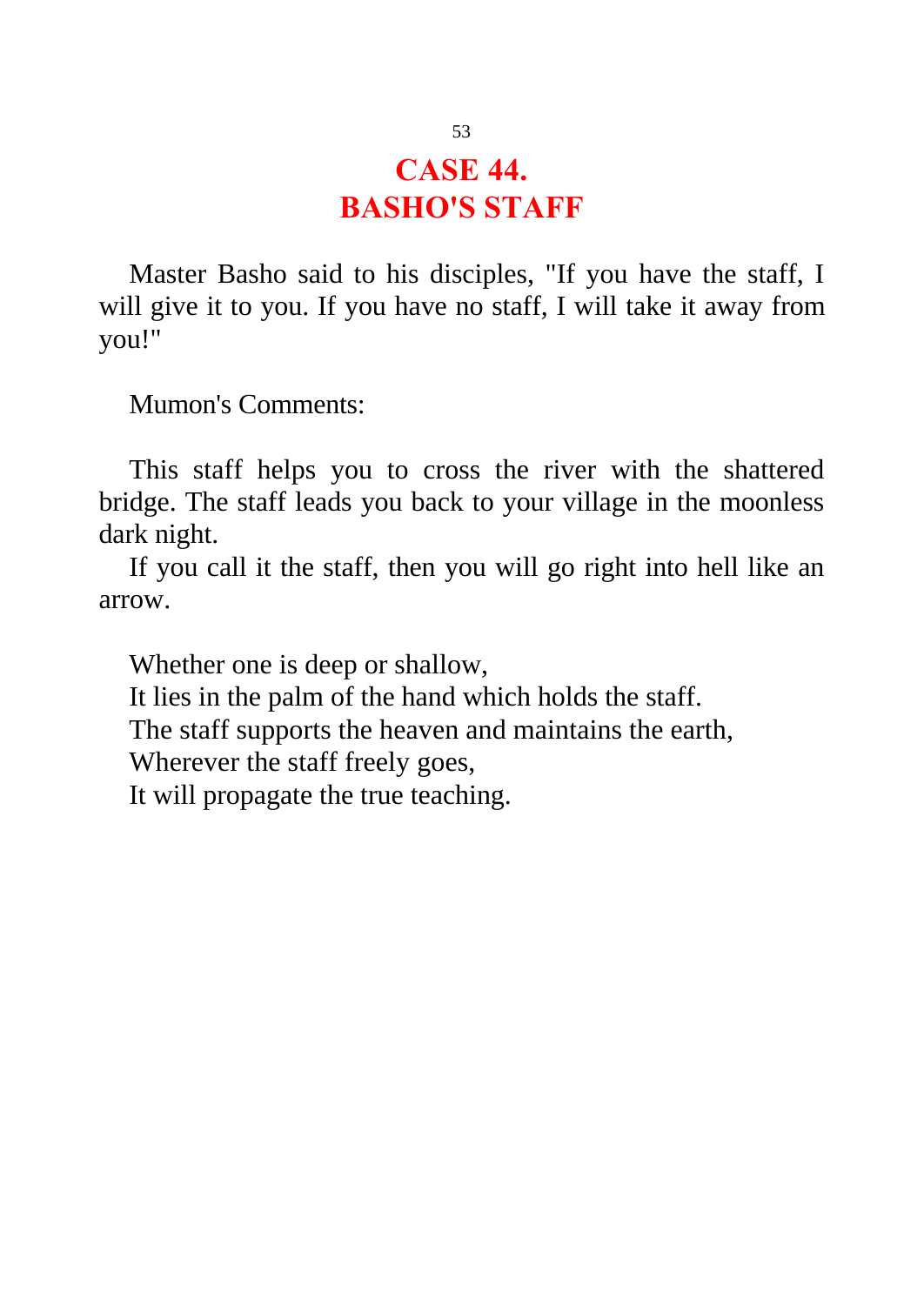#### **CASE 45. WHO IS HE?**

To Tozan, Master Hoen the Fifth Patriarch said, "Shakyamuni and Maitreya Boddhisattva, both are His slaves. Well, tell me: Who is He?"

Mumon's Comments:

Should you be able to clearly realize who he is, it would be as if you met your own father at the crossroads, as you do not have to ask your own father who he is.

Do not use another's bow and arrow. Do not ride somebody else's horse. Do not discuss someone else's faults. Do not try to know some other person's business.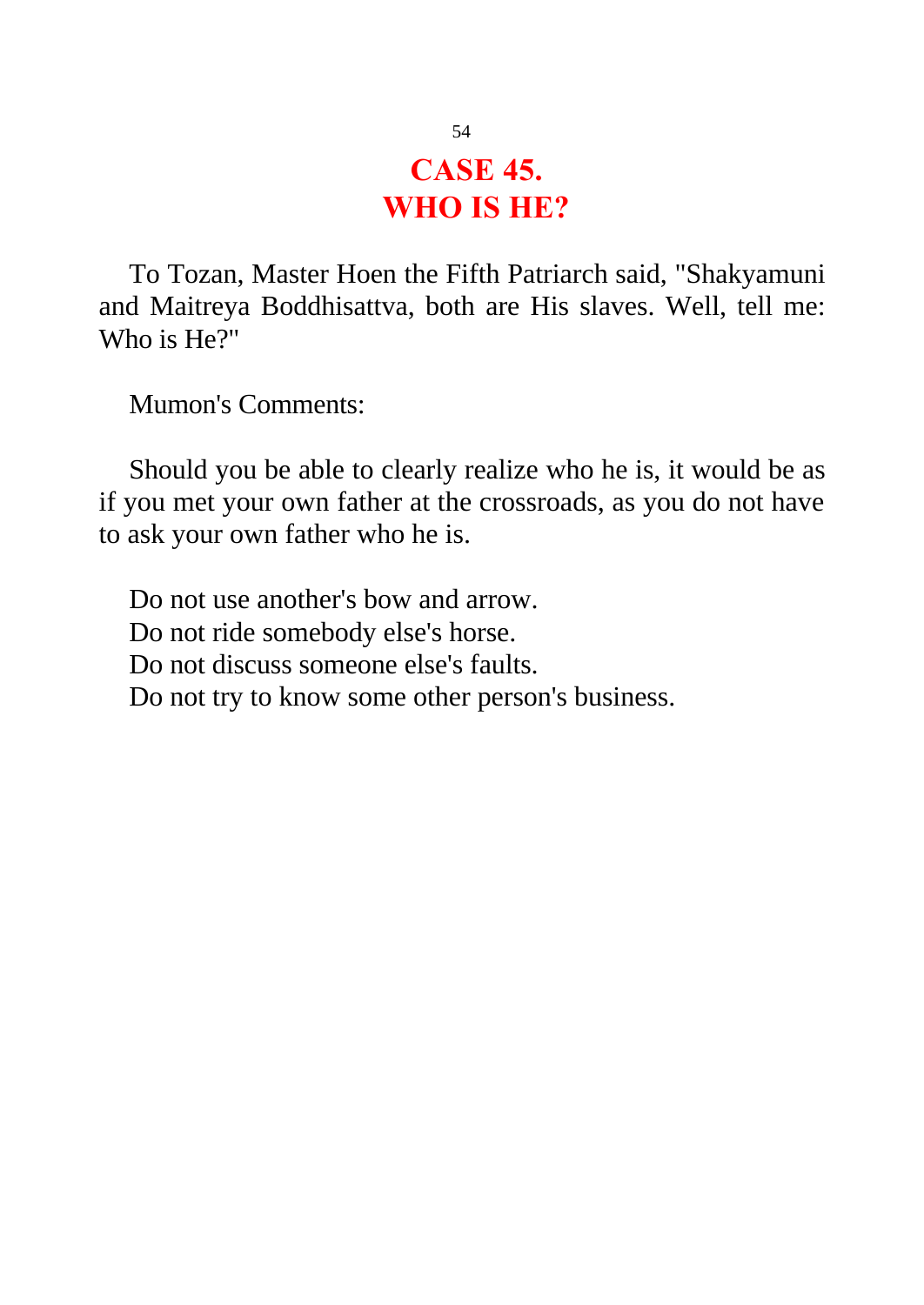#### **CASE 46. PROCEED BEYOND THE TOP OF THE 100 FOOT HIGH POLE**

Master Sekiso said, "You are at the top of the 100 foot high pole. How will you make a step further?" Another Zen Master of Ancient Times said, "One who sits on top of the 100 foot pole has not quite attained true enlightenment. Make another step forward from the top of the pole and throw one's own body into the 100,000 universes."

Mumon's Comments:

Should there be any who is able to make a step forward from the top of the 100 foot pole and hurl one's entire whole body into the entire universe, this person may call oneself a Buddha. Nevertheless, how can one make a step forward from the top of the 100 foot pole? Know thyself!

Should one be content and settle on top of the 100,000 foot pole,

One will harm the third eye,

And will even misread the marks on the scale.

Should one throw oneself and be able to renounce one's life,

Like one blind person leading all other blind persons,

One will be in absolute freedom (unattached from the eyes).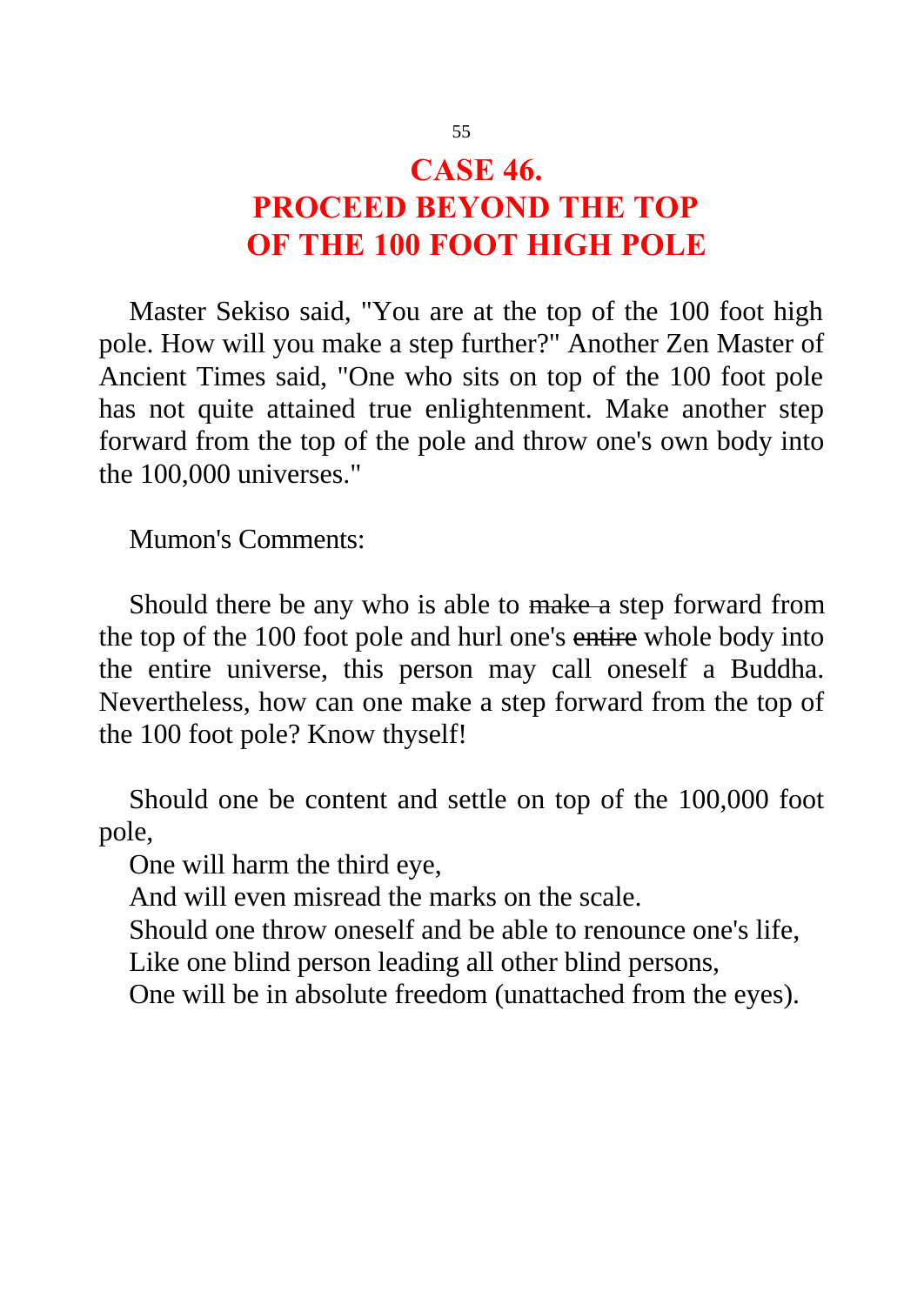#### **CASE 47. TOSOTSU'S THREE BARRIERS**

Master Tosotsu, setting up the three barriers, always **tried** the pursuer of the Way:

"To search **for** the Way, the Zen student tries to grasp one's own nature and be enlightened."

"Now where is your true nature?"

Secondly,

"Once having grasped one's own nature, one is free from birth and death. If then, one's eyeballs have dropped dead, how can one be free from life?"

Thirdly,

"Being free from birth and death, one instantly knows where to go after death."

"Being dead and the body dispersed into the four elements, where then does one go?"

Mumon's Comments:

Whoever can pass these three barriers will be a master anywhere. Whatever happens, this person should be able to become the founder of Zen. Should one be not yet capable of answering these three questions, this person must diligently chew them well to finally comprehend them. Humble meals fill one's stomach, and chewing them well, one will never starve.

To instantly realize is to see endless time.

Endless time is this very moment.

If one sees through the thought of this very moment,

At this very moment, one can see through the one who sees through.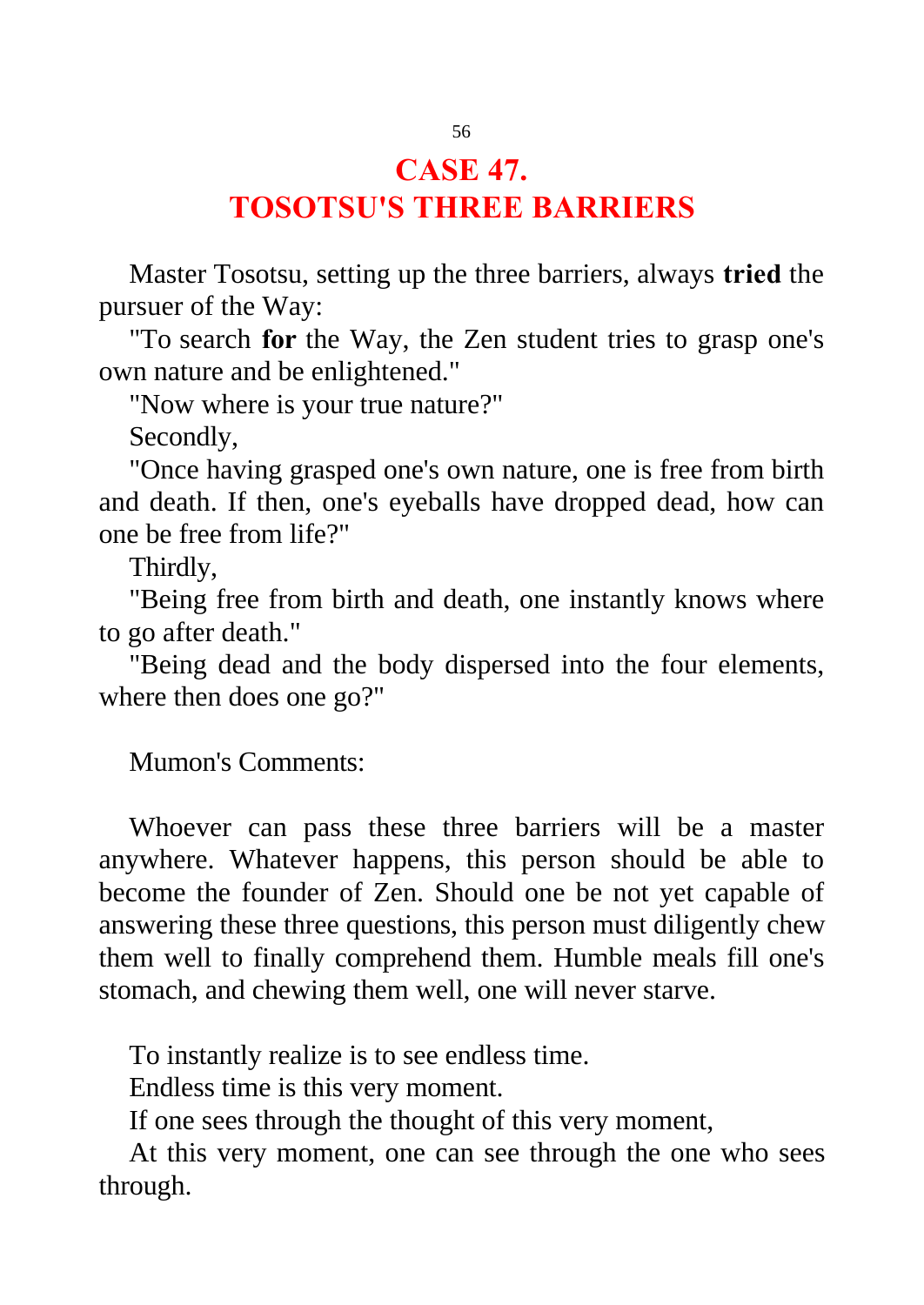#### **CASE 48. THE ONE ROAD OF KEMPO**

A student monk asked Master Kempo, "I understand that all Buddha of the whole universe enter the one road into Nirvana. Where is this one road?

Kempo raised his walking stick, drew the figure "one" and said, "Here it is."

Later, this monk went to Umon to ask the question. Umon, turning around his fan, said, "This fan will reach the thirty-third heaven and hit the nose of Sakra Devendra, the highest deity in these heavens. It is like the giant carp of the Eastern Sea tipping over with its tail a rain cloud to have the rain pour down."

Mumon's Comments:

The one master walks on the deep ocean and raises dust. The other, standing on the tip of the high mountain, fills the heaven with white waves. The one holds the point, while the other liberates everything, together each supports the profound teaching with one hand. Kempo and Umon are dangerous, like two equally powerful camels colliding. No one in the world equals them. Seen from the truth, however, even Kempo and Mumon did not know where this one road really is.

They reach the goal before taking the first step.

They complete the speech before their tongue moves.

Even if they have **had** foresight long before, the origin of the road lies away ahead of their foresight.